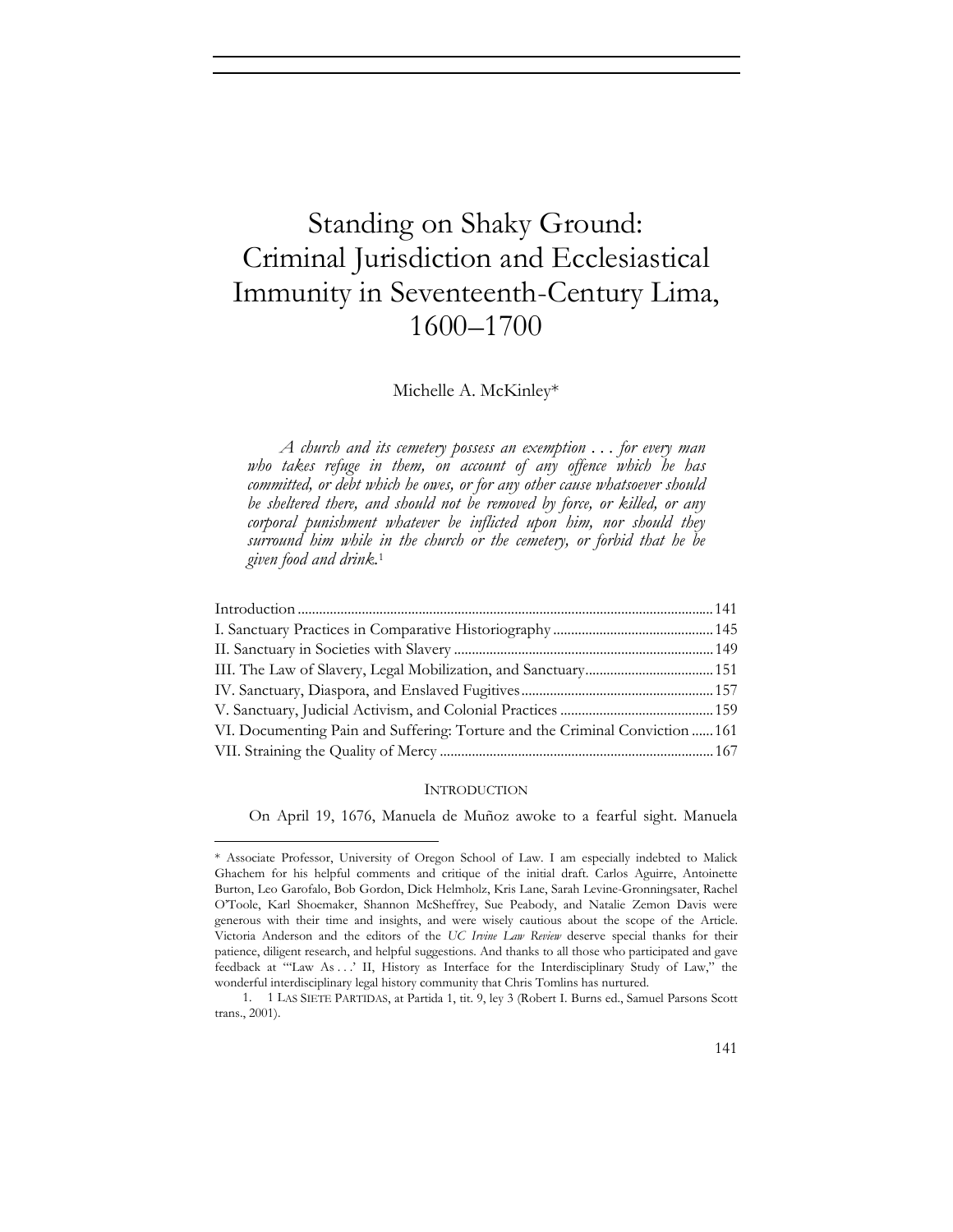found the door leading from the inner patio of her boardinghouse to the street ajar, and suspected something was amiss. Manuela distinctly remembered that the night before, doña Tomasa de Paredes (the owner of the boardinghouse) had given the front door key to her slave Juan Popo so he could let himself out to get to his early-morning job. So when Manuela found the door open at five a.m., she was alarmed—and no doubt furious—at Juan's carelessness. But when she went to Juan's room to remonstrate him, she found Juan lying in bed with his throat slit open. The key and the safety latch to Juan's door were smeared in blood. Upon hearing Manuela's horrified shrieks, the residents of the boardinghouse flocked to the patio and to Juan's room, where they confirmed that Juan had died from a fatal knife wound to his throat.

Amidst the ensuing tumult, the residents in the boardinghouse all agreed that they saw doña Tomasa give Juan Popo the key before she retired for the evening. Many of the residents confirmed that the night before, they saw Sebastian Matamba come to sleep in Juan Popo's room. This was apparently a routine sleeping arrangement between the two men, and everyone in the boardinghouse seemed to know about it besides doña Tomasa. They immediately blamed Sebastian for Juan's death, and the *maestro de campo* (colonial official) set off with a warrant to arrest Sebastian for murder.2

The record opens with Sebastian apprehended in Lima's royal jail on May 4 (two weeks after the preceding events) with an order for his execution that night. According to the record, Sebastian was forcibly taken from the Hospital de San Ildefonso, where he sought ecclesiastical immunity. Violating the time-honored practice that granted fugitives immunity from secular officials once they sought refuge on hallowed ground, five of Lima's *alcaldes de la sala real del crimen* (criminal magistrates) forced their way into the Hospital and arrested Sebastian. Despite the vociferous protests of the religious brethren at the hospital during the invasion and arrest, and disregarding the injunction filed by the ecclesiastical prosecutor that upheld Sebastian's right to immunity, the royal magistrates steadfastly refused to return Sebastian to sacred ground. Instead, they maintained that premeditated murder was one of the crimes exempt from ecclesiastical immunity in Gregorio XIV's papal bull promulgated in 1591.3 The crown magistrates then argued that Lima's crime rate had escalated to unmanageable proportions, and that the city's residents feared for their safety and their lives—all along implying that ecclesiastical authorities were not competent to manage matters of crime control.

<sup>2.</sup> Archivo Arzobispado de Lima [hereinafter AAL], *Inmunidad Eclesiástica*, Leg. 14, Exp. 5, Año 1676, at 22 (Fe de muerte, Juan Popó, 18 abril). A transcript of the relevant portions of this case is on file with the *UC Irvine Law Review*.

<sup>3.</sup> All of Lima's trial records refer to Gregorio's 1591 papal bull that exempted homicidal fugitives from sanctuary. KARL SHOEMAKER, SANCTUARY AND CRIME IN THE MIDDLE AGES, 400– 1500, at 15 (2011). These exemptions reflected the canonists' distinction between premeditated or cold-blooded murder, and manslaughter. 1 & 2 JUAN DE HEVIA BOLAÑOS, CURIA PHILIPICA 215–16 (1989). On crimes excluded from sanctuary in the *ius commune*, see R. H. HELMHOLZ, THE IUS COMMUNE IN ENGLAND: FOUR STUDIES 42–56 (2001).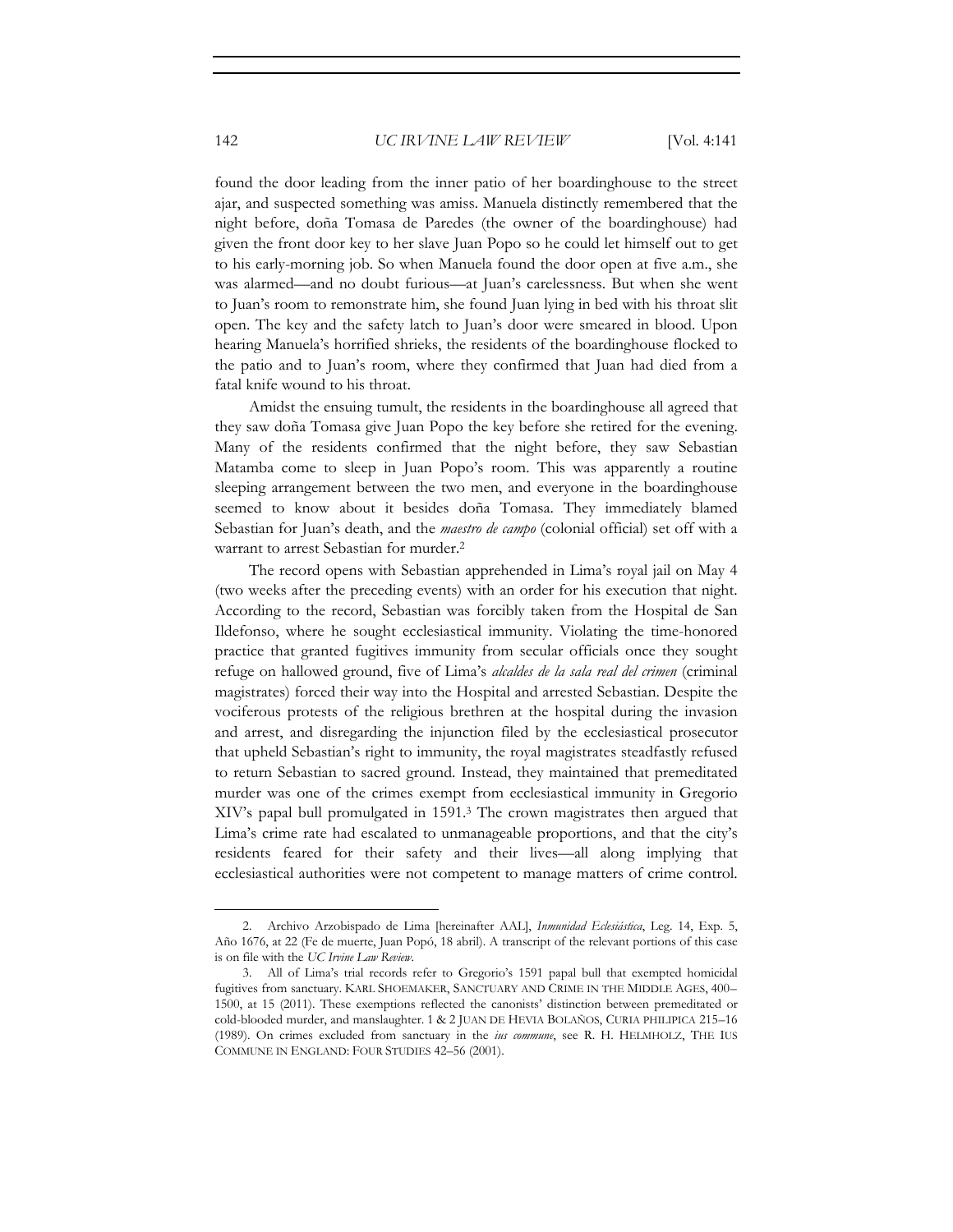More damningly, the magistrates asserted that fugitive slaves routinely sought refuge on sacred ground, where they lacked adequate control and supervision. Instead, fugitives inside religious institutions (who were dubbed *retraídos*) used their position within the church as a base for organizing more dastardly acts against the populace, empowered by the protective shield of ecclesiastical immunity.

Using a representative sample of 328 cases brought by enslaved fugitives between 1600 and 1700, this Article examines cases of ecclesiastical immunity in which secular officials forcibly removed enslaved prisoners like Sebastian Matamba from Lima's vast network of religious institutions for criminal prosecution. These cases document the everyday concerns of crime control, public safety, and the administration of criminal justice in Lima's jails and courts in the seventeenth century: a century of viceregal consolidation in one of the two most important *Audiencias* (royal courts) of the Hapsburg Empire. The records reveal the perennial struggle in consolidating states between, on the one hand, ecclesiastical ideals of clemency and intercession, and, on the other, secular imperatives of punishment and deterrence—here underwritten by the colonial racial grammar of the criminal depravity of black and mulatto men and women. During the seventeenth century, Lima's black and mulatto population (enslaved and free) practically outnumbered the white population, creating considerable challenges to ensuring public safety and racial order for those appointed to the *Audiencia* and the *Cabildo* (city council).4 Public safety and racial order were twinned concerns, impacting the policies set in place to police the city and the roadways leading in from its outlying fertile valleys. These disciplinary measures included vagrancy laws, curfews for black and mulatto men and women, and restrictions on slaves' ability to congregate in large groups without a master present.5 Administrative attention to problems of crime and delinquency, and

<sup>4.</sup> Lima had a population of twenty-five thousand at the beginning of the seventeenth century. *See* MAURO ESCOBAR GAMBOA, PADRON DE LOS INDIOS DE LIMA EN 1613, at II (1968) (describing the population of Lima in 1614). By 1700, census figures indicated that the population had increased to thirty thousand. *See* Noble David Cook, *Estudio Introductorio* to MELCHOR PORTOCARRERO LASSO DE LA VEGA, NUMERACIÓN GENERAL DE TODAS LAS PERSONAS DE AMBOS SEXOS, EDADES, Y CALIDADES Q´SE HÀ HECHO EN ESTA CIUDAD DE LIMA, AÑO DE 1700, at XII (1985).

<sup>5</sup>*. See, e.g.*, REALES ORDENANZAS SOBRE LOS NEGROS QUE HAY EN LA CIUDAD DE LOS REYES, *reprinted in* 1 RICHARD KONETZKE, COLECCIÓN DE DOCUMENTOS PARA LA HISTORIA DE LA FORMACIÓN SOCIAL DE HISPANOAMÉRICA 1493–1810, at 384, 384–88 (1953). These were a comprehensive set of disciplinary regulations regarding curfews, sumptuary laws, compulsory registration to track *cimarrones* (runaways), and a prohibition on all black men carrying weapons. *Id.*; Rachel Sarah O'Toole, *Castas y representación en Trujillo colonial*, *in* MÁS ALLÁ DE LA DOMINACIÓN Y LA RESISTENCIA: ESTUDIOS DE HISTORIA PERUANA, SIGLOS XVI–XX, at 48, 51–52 (Paulo Drinot & Leo Garofalo eds., 2005). Similar orders were repeatedly issued to regulate free and enslaved black mobility and to prevent black-indigenous sexual unions throughout the seventeenth and eighteenth centuries. FREDERICK P. BOWSER, THE AFRICAN SLAVE IN COLONIAL PERU 1524–1650, at 150–53, 156 (1974). The repetitious nature of these orders raises the presumption that Lima's population ignored the demands as impractical impositions on their daily lives. *Id.* at 153, 155. Black mobility, for example, was vital to the slaveholding household, which depended on the remittances from renting out slaves for daily wage labor. *Id.* at 156. Arms prohibition was similarly impractical, because most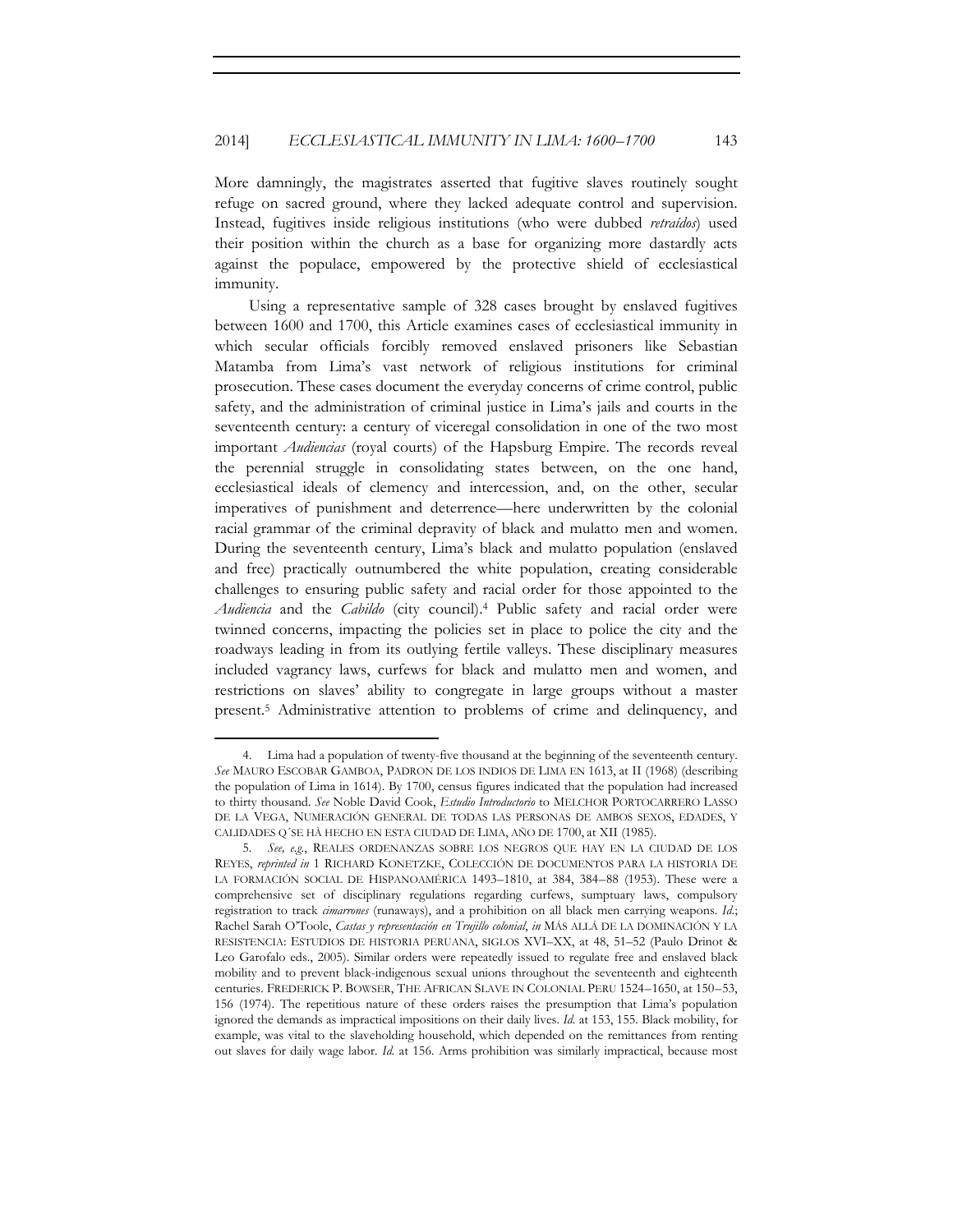concerns about the *casta* (mixed-race) population allegedly perpetrating these crimes, became more prevalent in the seventeenth century.

Despite the steadfast resistance to the church's prerogative of ecclesiastical immunity, the royal magistrates' position in these sanctuary cases was legally unfounded. They maintained that those who committed serious crimes were not eligible for ecclesiastical immunity—which of course contravened a cardinal principle (if not the raison d'être) of the practice. It was precisely those suspected of serious felonies who needed sanctuary. The premise of the inviolability of the church's jurisdiction rested on its ability to intercede on behalf of those fleeing criminal persecution. As such, what we see here emerging is a shift in thinking about crime, responsibility, punishment, mercy, and penance amidst Lima's growing population and portrayal of itself as the well-ordered, cosmopolitan "City of Kings."6 Crime in the baroque *imaginaire* was gradually moving away from a rupture of community ties to questions of assigning individual responsibility and guilt. Crime also remained a sin against God, and the church located the primary breach within the spiritual realm.7 The words *crimen* (crime) and *pecado* (sin) went through semantic changes in the documents, reflecting perceptible changes in attitudes toward the perpetrators as *reos* (criminals) rather than as *pecadores* (sinners).8 The tussle between sanctuary and secular criminal punishment that unfolded throughout the seventeenth century demonstrates the simultaneity of punishment and penitence: public execution, excommunication, and exile of malefactors were forms of expulsion that reinforced social bonds among the faithful.

<u> 1989 - Johann Stein, marwolaethau a bhann an t-Amhain Aonaichte ann an t-Amhain Aonaichte ann an t-Amhain Aon</u>

enslaved black men bore the responsibility for guarding their masters' property and ensuring their masters' safety. *Id.* at 155. Others served as their masters' agents in long-distance travel, and trusted slaves conducted business affairs on their masters' behalf. *See* Rachel Sarah O'Toole, *From the Rivers of Guinea to the Valleys of Peru: Becoming a* Bran *Diaspora Within Spanish Slavery*, 92 SOC. TEXT 19 (2007) [hereinafter O'Toole, *From the Rivers of Guinea*]. On black negotiations of mobility, gender, and public space, see SANDRA LAUDERDALE GRAHAM, HOUSE AND STREET: THE DOMESTIC WORLD OF SERVANTS AND MASTERS IN NINETEENTH-CENTURY RIO DE JANEIRO (1988).

<sup>6.</sup> ALEJANDRA B. OSORIO, INVENTING LIMA: BAROQUE MODERNITY IN PERU'S SOUTH SEA METROPOLIS 1 (2008).

<sup>7.</sup> Irene Fosi, in her study of the papal courts, writes, "From the middle of the sixteenth century, as the Catholic Reformation took hold, the line between sins and crimes blurred; this development inevitably tangled the jurisdictions of courts already at work in the city . . . with those of some bishops in other dioceses in the state." IRENE FOSI, PAPAL JUSTICE: SUBJECTS AND COURTS IN THE PAPAL STATE, 1500–1750, at 35 (Thomas V. Cohen trans., 2011).

<sup>8.</sup> We see "*reos rematados*" emerge as a legal term for criminal exiles in the eighteenth-century records. *See infra* note 39. Criminality evolved into delinquency and crimes against the public—rather than moral, domestic, or religious—order. By the nineteenth century, the word *delincuente* (delinquent) was widely used in popular and legal literature. *See* CARLOS AGUIRRE, DÉNLE DURO QUE NO SIENTE: PODER Y TRANSGRESIÓN EN EL PERÚ REPUBLICANO 50–51 (2008). For similar termino-logical shifts pertaining to "fallen" and "sinful" women, see NANCY E. VAN DEUSEN, BETWEEN THE SACRED AND THE WORLDLY: THE INSTITUTIONAL AND CULTURAL PRACTICE OF RECOGIMIENTO IN COLONIAL LIMA 60 (2001).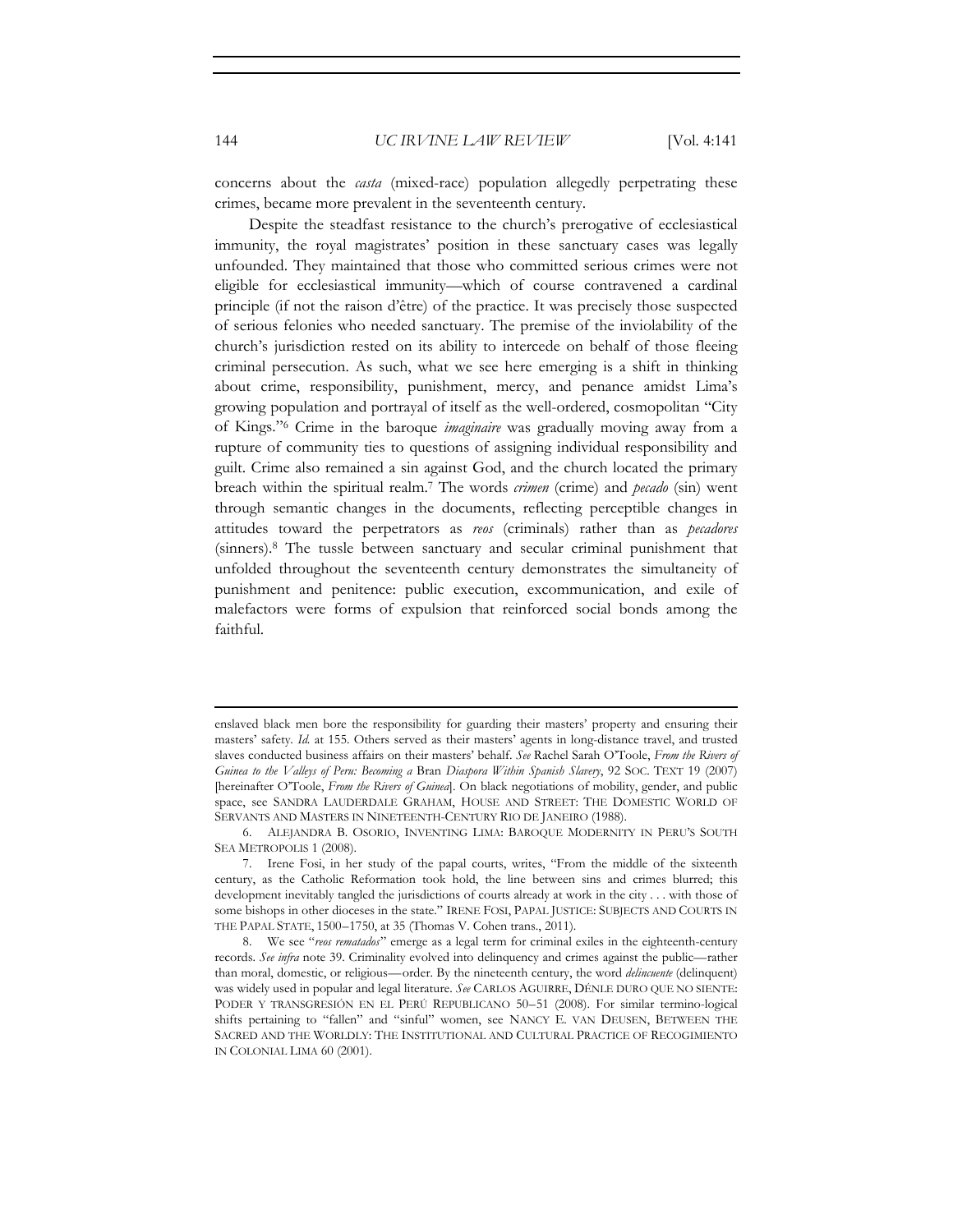#### I. SANCTUARY PRACTICES IN COMPARATIVE HISTORIOGRAPHY

Ecclesiastical immunity, sanctuary, and intercession have been the subjects of constant reform, expansion, and retrenchment over the centuries. By 1624, sanctuary had been abolished in England. On the continent, papalists and canonists shuttled between the extreme view of the absolute right of sanctuary as ecclesiastical privilege and, when public opinion was particularly opposed to the practice, pragmatic negotiations with secular lawmakers over the kinds of crimes exempt from ecclesiastical protection. The two most notable crimes open to negotiation were treason and homicide.9

Much of what we know about sanctuary comes from English legal history, particularly in the more studied sites like Beverly, Durham, and St. Martin-le-Grand during the High Middle Ages and the early modern period.10 The conventional English narrative of sanctuary's demise chronicles the eventual triumph of centralized state power over the corrupt, aggrandizing medieval church.11 Other scholars argue that the need for ecclesiastical intercession declined as secular criminal justice incorporated the virtues of fairness, trial by jury, and modern forms of proof.12 Despite the rich debates in English legal history, scholars have paid far less attention to Iberian colonial sanctuary practices.13 It is surprising that so much of the historiography on the practice of sanctuary has ignored Spanish America. The *Nueva Recopilación*, an important body of laws for the Spanish Empire issued in 1567, contained several references to ecclesiastical immunity. Its progeny—the *Recopilación de Leyes de los Reinos de las Indias* (issued in 1680)—fully recognized ecclesiastical immunity.14 As the crown's imperial holdings grew in the sixteenth century, King Phillip II insisted on the need for immunity in the colonies and urged respect for the practice.15 Besides these royal compilations, the most relevant treatise was the *Curia Philipica*, issued by printers in Lima in 1615 and widely used throughout the Americas.16 The *Curia* had a lengthy

<sup>9.</sup> *See* J.H. Baker, *The English Law of Sanctuary*, 2 ECCLESIASTICAL L.J. 8, 12 (1990).

<sup>10.</sup> On local custom, space, and sanctuary practices in St. Martin-le-Grand, see Shannon McSheffrey, *Sanctuary and the Legal Topography of Pre-Reformation London*, 27 LAW & HIST. REV. 483 (2009). For ecclesiastical immunity practices in early medieval France, see BARBARA H. ROSENWEIN, NEGOTIATING SPACE: POWER, RESTRAINT, AND PRIVILEGES OF IMMUNITY IN EARLY MEDIEVAL EUROPE 156–57 (1999).

<sup>11.</sup> For a British historiography, see J. CHARLES COX, THE SANCTUARIES AND SANCTUARY SEEKERS OF MEDIEVAL ENGLAND 319–20 (1911).

<sup>12.</sup> SHOEMAKER, *supra* note 3, at 2.

<sup>13.</sup> On colonial Latin American sanctuary practices, see generally Victor M. Uribe-Uran, *"Iglesia me llamo*"*: Church Asylum and the Law in Spain and Colonial Spanish America*, 49 COMP. STUD. SOC'Y & HIST. 446 (2007). For a discussion of asylum in Iberia under Alfonso IX, see generally José María Ortuño Sánchez Pedreño, *El derecho de asilo en iglesias y sus cementerios en la legislacion de Partidas*, 5–6 GLOSSAE: REVISTA DE HISTORIA DEL DERECHO EUROPEO 187 (1993).

<sup>14</sup>*. Recopilación de leyes de las Indias*, *in* JUAN MANZANO MANZANO, HISTORIA DE LAS RECOPILACIONES DE INDIAS 446 (1956).

<sup>15.</sup> Uribe-Uran, *supra* note 13, at 452–53.

<sup>16.</sup> DE HEVIA BOLAÑOS, *supra* note 3.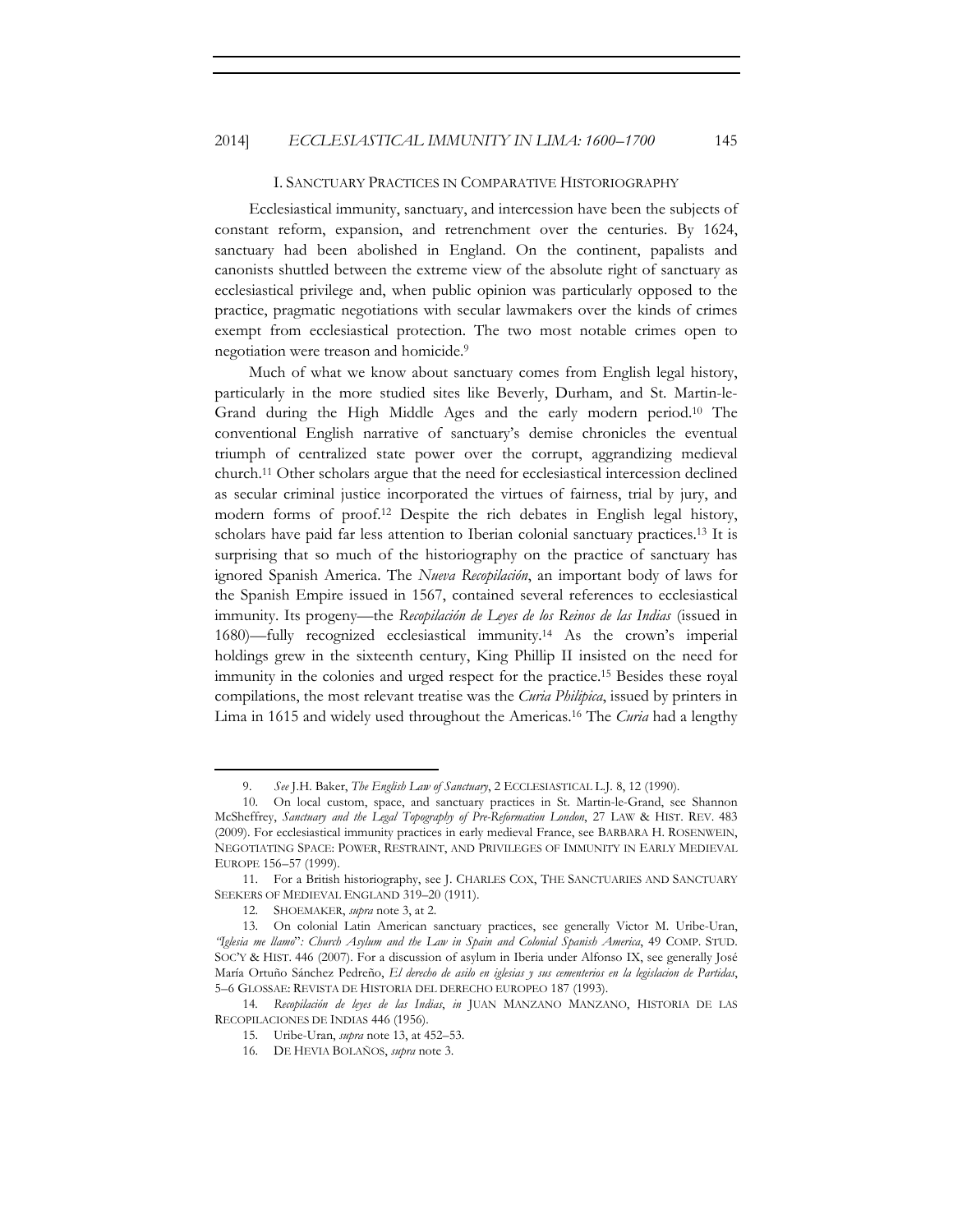section dealing with ecclesiastical immunity.17 The persistence of ecclesiastical immunity in Iberia and its colonies is undoubtedly due to the power of the baroque church during the sixteenth and seventeenth centuries. This was a period of virtually untrammeled church power. Perhaps the most striking feature of ecclesiastical immunity was its longevity. The practice of claiming ecclesiastical immunity continued well into the republican period: Lima's archives document sanctuary cases brought as late as  $1913.18$ 

It is well worth pondering why this practice persisted as long as it did, in light of the English historical narrative that ecclesiastical intercession declined as secular criminal justice incorporated modern practices of trial by jury and evolving standards of evidence.19 That is, however, not the subject of this Article. At the expense of comparative legal historical exercise (tracing patterns and transplants), it seems more sensible to view sanctuary as a context-dependent practice that functioned differently according to the religious, political, and cultural exigencies of the people who claimed it.20 Sebastian Matamba's case gives us a fine-grained picture of the ecclesiastical practice of granting sanctuary to enslaved fugitives fleeing secular punishment in a New World context. A modern interpretation of sanctuary could feasibly incorporate the Catholic Church's activities on behalf of unauthorized migrants against federal immigration authorities in the twentieth and twenty-first centuries in the United States.21

This is not to imply that this Article ignores comparative legal historical questions. On the contrary, the Article takes seriously the universal observation of the practice of sanctuary as a demonstrable instance of church-crown conflict. I pay close attention to church-crown conflicts and the concomitant political intrigue behind high-level bureaucratic appointments, viceregal mandates, and negotiations between the papacy and the crown over the distribution of ecclesiastical and temporal power.22 Nevertheless, the Article's focus is on actors located on the lower rungs of the colonial bureaucracy; complicating and coloring the lines of the sanctuary script with Lima's rapid demographic growth; and the city's delicate racial balance in a slaveholding society.

In theory, the body conferring a privilege is more powerful than the beneficiary. King Alfonso the Wise drafted the *Siete Partidas*, the body of laws

<sup>17</sup>*. Id.* at 210–20.

<sup>18. 2</sup> MELECIO TINEO MORÓN, 2 VIDA ECLESIÁSTICA: PERÚ COLONIAL Y REPUBLICANO: CATÁLOGOS DE DOCUMENTACIÓN SOBRE PARROQUIAS Y DOCTRINAS DE INDIOS 807 (1998).

<sup>19</sup>*. See* SHOEMAKER, *supra* note 3, at 2.

<sup>20.</sup> My thanks to Shannon McSheffrey for this observation.

<sup>21.</sup> For analyses of contemporary sanctuary practices, see IGNATIUS BAU, THIS GROUND IS HOLY: CHURCH SANCTUARY AND CENTRAL AMERICAN REFUGEES (1985), and LINDA RABBEN, GIVE REFUGE TO THE STRANGER: THE PAST, PRESENT, AND FUTURE OF SANCTUARY (2011).

<sup>22.</sup> See, for example, J.H. ELLIOTT, THE COUNT-DUKE OF OLIVARES: THE STATESMAN IN AN AGE OF DECLINE (1986), for a fascinating study of the influential court adviser Count Duke of Olivares and his impact on Spanish imperial foreign and domestic policy.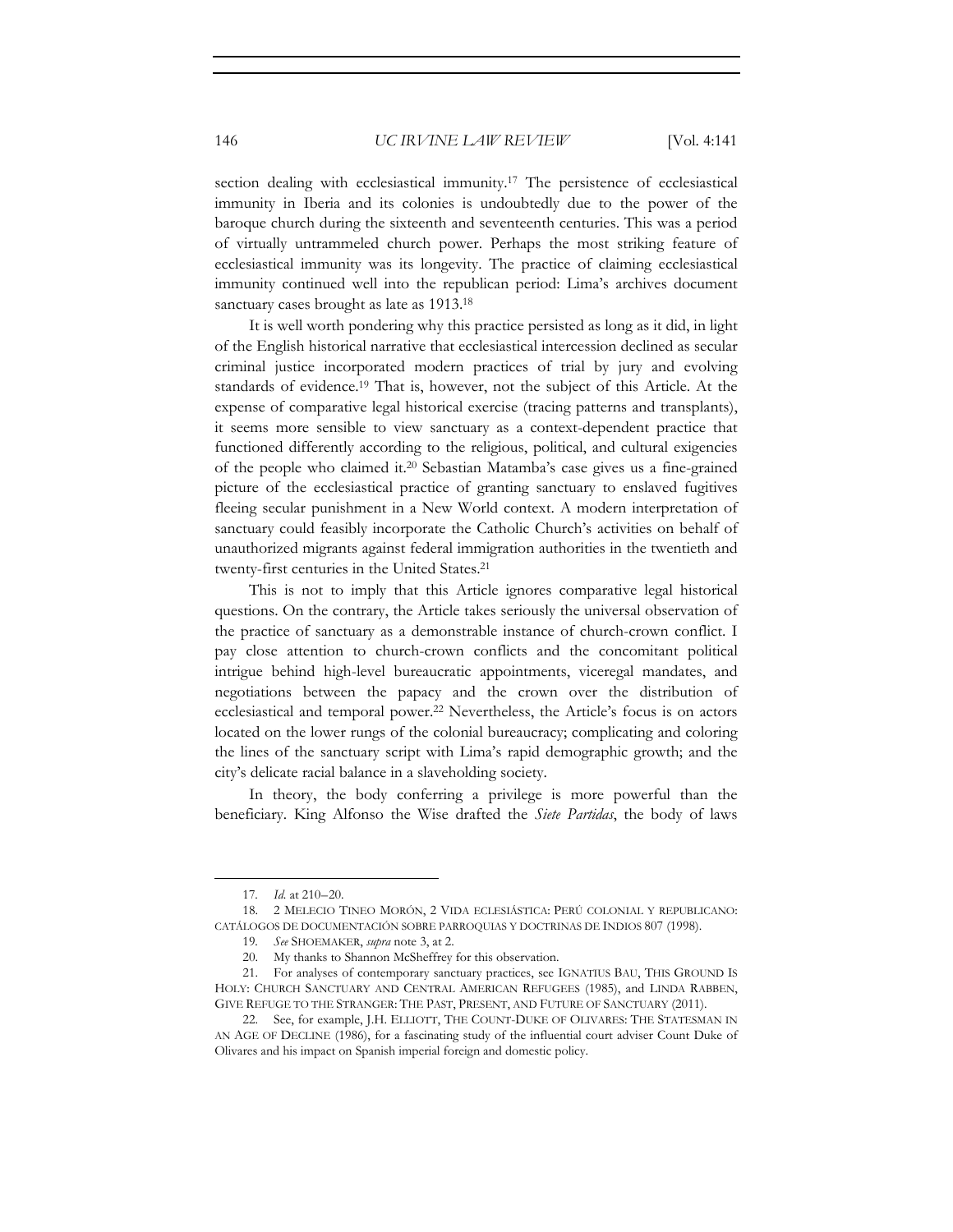from which the church's exemption was derived.23 Beyond the act of conferral, the pragmatics of ensuring respect for the privilege of sanctuary remained contingent on the political power of the church. Clearly, in the Iberian kingdom, duchies, and viceroyalties, religion was deeply embroiled in politics. Any institution involving royal power, regionalism, and local governance would vary according to the political alliances of the parties. For our immediate purposes, we should remember that the crown-church alliance was particularly important in New World governance. Without an army and with a poorly organized bureaucracy, the crown used the church to ensure religious orthodoxy and, by extension, political loyalty.24

According to the terms of the *Patronato Real* (Royal Patronage), the Catholic kings executed the ecclesiastical and viceregal mandate of the administration of the Americas.25 The *Patronato*, in effect, executed a unique, cost-sharing administrative arrangement between two powerful forces that were not always favorably allied. Margaret Crahan described the arrangement as follows:

[T]he monarchs now selected every cleric who would cross the seas for religious purposes. They singled out the location of each cathedral and minor chapel. As [the clergy] alone knew the geography of the distant territories, Rome had to depend on them for what information it needed to guide the expanding [c]hurch.

. . . .

. . . In addition, the king required that all conciliar and synodal decisions be submitted to the Council of the Indies for approval.26

This arrangement was a perfect recipe for jurisdictional tension. Administrative heavy-handedness was due to the crown's effort to maintain an illusion of spatio-legal contiguity within the realm. Lima was severed geographically but joined spiritually and administratively to Spain. Spain was arguably the most important royal power in Christendom during the sixteenth century, and secular rule within Christian kingdoms was legitimated only to the extent that it endorsed its spiritual mandate.<sup>27</sup> As David Brading reminds us,

<sup>23. 1</sup> LAS SIETE PARTIDAS, *supra* note 1, at partida 1, tit. 9 (describing the privileges and exemptions the churches and their cemeteries enjoyed under the *Siete Partidas*).

<sup>24.</sup> C. H. HARING, THE SPANISH EMPIRE IN AMERICA 169 (1947).

<sup>25.</sup> The *Patronato* was the agreement between the Holy See and Castile controlling royal power and ecclesiastical privileges. *See* J. Lloyd Mecham, *The Origins of "Real Patronato de Indias*,*"* 14 CATH. HIST. REV. 205 (1928).

<sup>26.</sup> Margaret E. Crahan, *Civil-Ecclesiastical Relations in Hapsburg Peru*, 20 J. CHURCH & ST. 93, 94–95 (1978).

<sup>27.</sup> For a helpful overview of Spanish imperial policies that drew on the medieval concept of Christendom as an organizing governmental, diplomatic, and juristic framework, see JAMES MULDOON, EMPIRE AND ORDER: THE CONCEPT OF EMPIRE, 800–1800, at 57 (1999) [hereinafter MULDOON, EMPIRE AND ORDER]. *See generally* COLIN M. MACLACHLAN, SPAIN'S EMPIRE IN THE NEW WORLD: THE ROLE OF IDEAS IN INSTITUTIONAL AND SOCIAL CHANGE 7 (1988) (showing how the sixteenth-century Hapsburg crown used scholasticism to manipulate the church politically); JAMES MULDOON, THE AMERICAS IN THE SPANISH WORLD ORDER: THE JUSTIFICATION FOR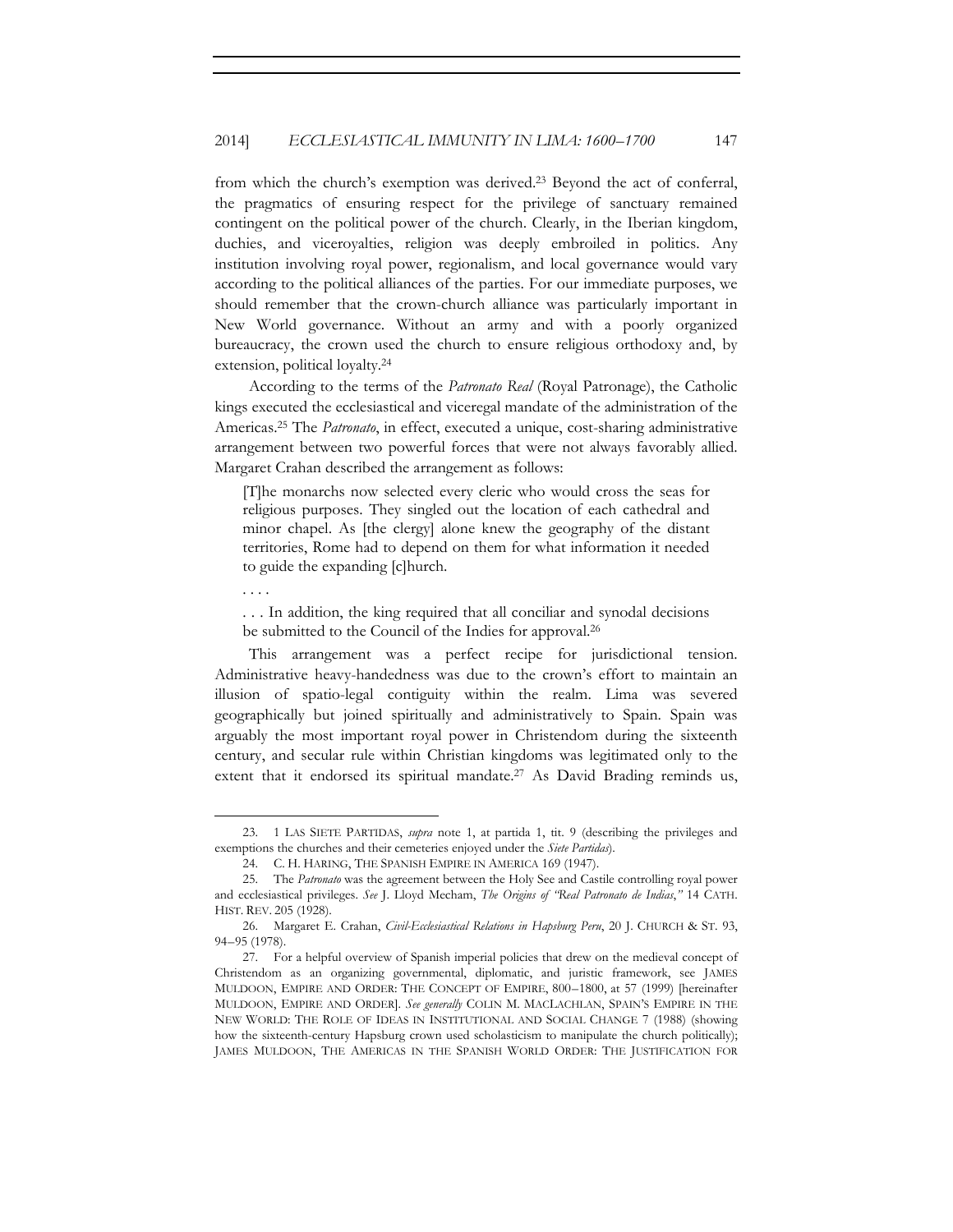Castilians "widely accepted . . . that the king's authority was absolute since it derived directly from heaven rather than from any contract with the people."28 Chronologically, these cases unfold in jurisdictional tussles two centuries before ardent nineteenth-century republicanism held sway in the Americas, and a century before the Enlightenment-inspired reforms of the Bourbon crown. In the baroque church-state, power was embodied in both the figure of the viceroy and the Archbishop.29 The authority of each was indivisible and deeply contingent on the other.

The contours of imperial alliances were not uncontested at the local level, especially if we consider the church-crown jurisdictional struggles over marriage but this did not develop into a full-blown rescission of church jurisdiction and privilege until the Bourbon reforms of the late eighteenth century.30 An imperial balance of power was incumbent on the shared mission of the viceregal administration and the church to keep the peace. Bishops and viceroys were appointed on the basis of their "wisdom, piety, and liberality": they were counseled and exhorted to be men of justice and mercy.<sup>31</sup> Inevitably, these mandates for *buen gobierno* (wisdom and clemency) created jurisdictional frictions and tensions that could only be resolved by appealing to the Catholic monarchs themselves for intervention.

<sup>&</sup>lt;u> 1989 - Johann Stein, marwolaethau a bhann an t-Amhain an t-Amhain an t-Amhain an t-Amhain an t-Amhain an t-A</u> CONQUEST IN THE SEVENTEENTH CENTURY (1994) (discussing the role of the papacy in the expanding Spanish empire).

<sup>28.</sup> D. A. BRADING, THE FIRST AMERICA: THE SPANISH MONARCHY, CREOLE PATRIOTS, AND THE LIBERAL STATE 1492–1867, at 22 (1991).

<sup>29</sup>*. See* ALEJANDRO CAÑEQUE, THE KING'S LIVING IMAGE: THE CULTURE AND POLITICS OF VICEREGAL POWER IN COLONIAL MEXICO 10–15 (2004). Cañeque argues compellingly against the disembodied, self-conscious, individualist state as an appropriate analytical tool for seventeenthcentury government in New Spain and Lima. *Id.* at 10–11. Cañeque does not embrace evolutionary or triumphalist notions of the development of the republican state; his point is to argue instead for a study of colonial power grounded in and organized around networks of loyalty and patrimonial authority. *Id.* at 13.

<sup>30.</sup> PATRICIA SEED, TO LOVE, HONOR, AND OBEY IN COLONIAL MEXICO: CONFLICTS OVER MARRIAGE CHOICE, 1574–1821, at 161–62, 200–01 (1988).

<sup>31.</sup> CAÑEQUE, *supra* note 29*,* at 88.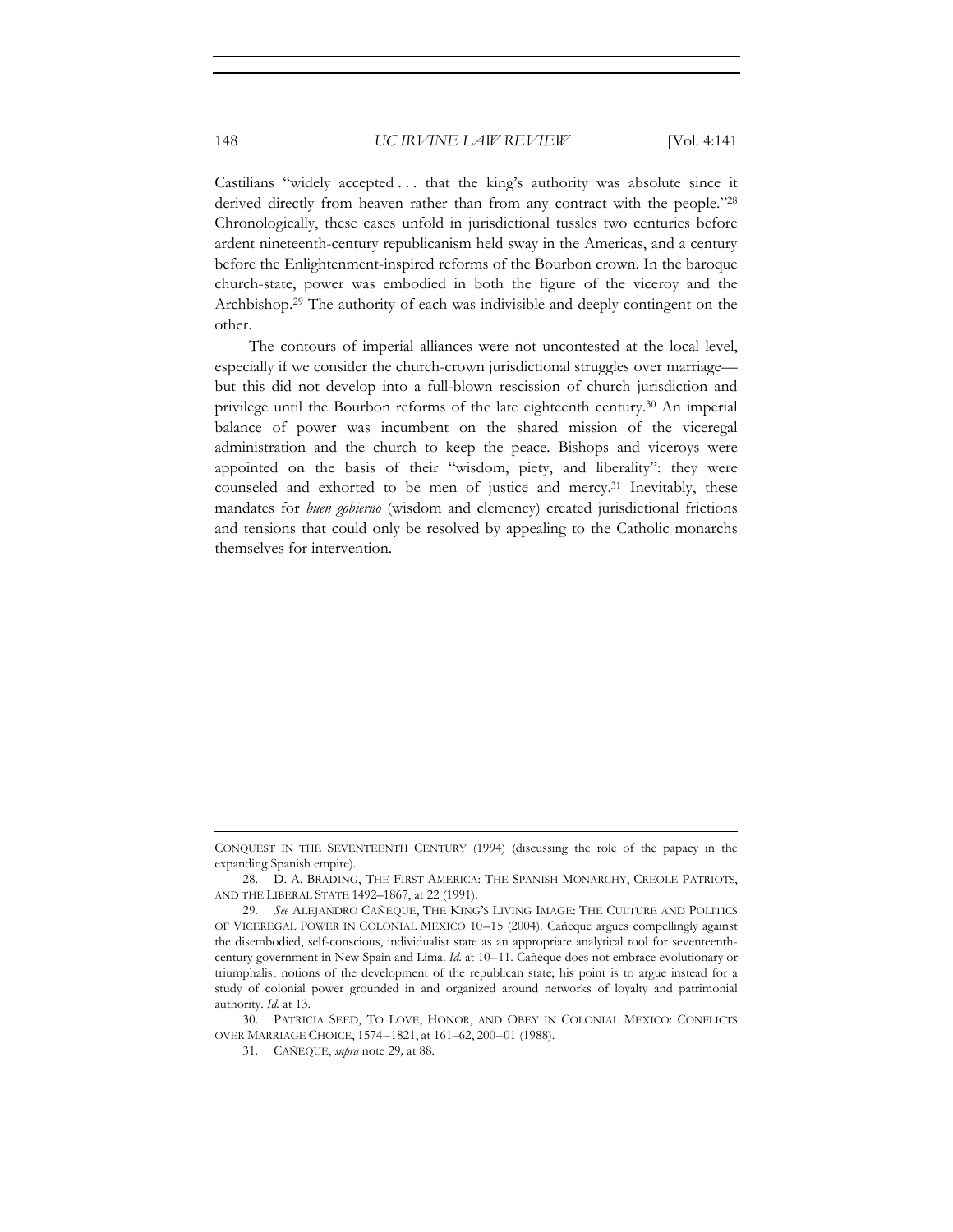#### II. SANCTUARY IN SOCIETIES WITH SLAVERY32

Studies of ancient and medieval sanctuary practices note that slaves could not seek freedom through accessing consecrated ground.33 Slaves could escape cruel masters by initiating change of ownership petitions, which may have created paths to freedom, but the conventional wisdom is that sanctuary was not coterminous with emancipation.34 Nonetheless, sanctuary was an important feature in the lives of enslaved fugitives. The privilege of sanctuary raised tensions in plebeian and enslaved communities, and among elites and small-scale slaveowning households. In the sinews of these protracted and often rancorous legal proceedings, we adduce evidence of vigorous jurisdictional skirmishes on the ground among bailiffs, coroners, priests, porters, and lawyers resisting or defending the rights of enslaved fugitives to ecclesiastical immunity, even as the condition of enslavement remained unchallenged.

What was the church's stake in ensuring the rights of accused criminals who sought its protection? Put another way, what advantage did enslaved fugitives perceive in seeking ecclesiastical protection over secular courts? The record in Sebastian Matamba's case ends with his return to Lima's cathedral four months after his initial arrest. From Sebastian Matamba's perspective, claiming ecclesiastical immunity and appealing to the church for protection saved him from the garrote. Ecclesiastical courts did not impose capital punishment, which

<sup>32.</sup> The conventional distinction between a society with slaves and a slave society relies on a problematic numerical distinction. As one commentator sensibly puts it, "[T]here is a distinction between a slave society and a society that uses slaves." WILLIAM D. PHILLIPS, JR., SLAVERY FROM ROMAN TIMES TO THE EARLY TRANSATLANTIC TRADE 9 (1985). The mathematical problem emerges because a slave society, a classification typically ascribed to plantation or agricultural societies, is one in which slaves are essential to the society's modes of production. *Id.* However, Lima's slaves were overwhelmingly urban and domestic—even though its enslaved-to-free population ratio fits squarely within the numerical classification of a slave society. *See* BOWSER, *supra* note 5, at 100–01. The conceptual classification is also difficult because the legal activism and customary practices that Lima's slaves developed were more commonly found in a less-rigid "society with slaves." See, for example, Alejandro de la Fuente, *Slaves and the Creation of Legal Rights in Cuba:*  Coartación *and* Papel, 87 HISP. AM. HIST. REV. 659 (2007), for the case of legal activism among Cuban slaves. For the initial distinction, see IRA BERLIN, MANY THOUSANDS GONE: THE FIRST TWO CENTURIES OF SLAVERY IN NORTH AMERICA 8 (1998). Chris Tomlins has usefully proposed that we abandon the distinction in favor of "societies with slavery." CHRISTOPHER TOMLINS, FREEDOM BOUND: LAW, LABOR, AND CIVIC IDENTITY IN COLONIZING ENGLISH AMERICA, 1580– 1865, at 417 n.58 (2010). Tomlins writes, "In the North American case, virtually every mainland colony became a society with slavery; not all made the further and final move to become slave societies." *Id.*

<sup>33.</sup> *See, e.g.*, 1 LAS SIETE PARTIDAS*, supra* note 1, at partida I, tit. 9, ley 3 ("What the Law Is When the Slave of Any Person Takes Refuge in a Church."). This provision states the following:

Where the slave of any person, without the order of his master, takes refuge in a church, he should be sheltered there . . . . But if his master should give sureties, and swear not to do him any injury, the priests must remove the slave from the church, even though he should not desire to leave it, and give him up to his master . . . .

<sup>34.</sup> HELMHOLZ, *supra* note 3, at 33.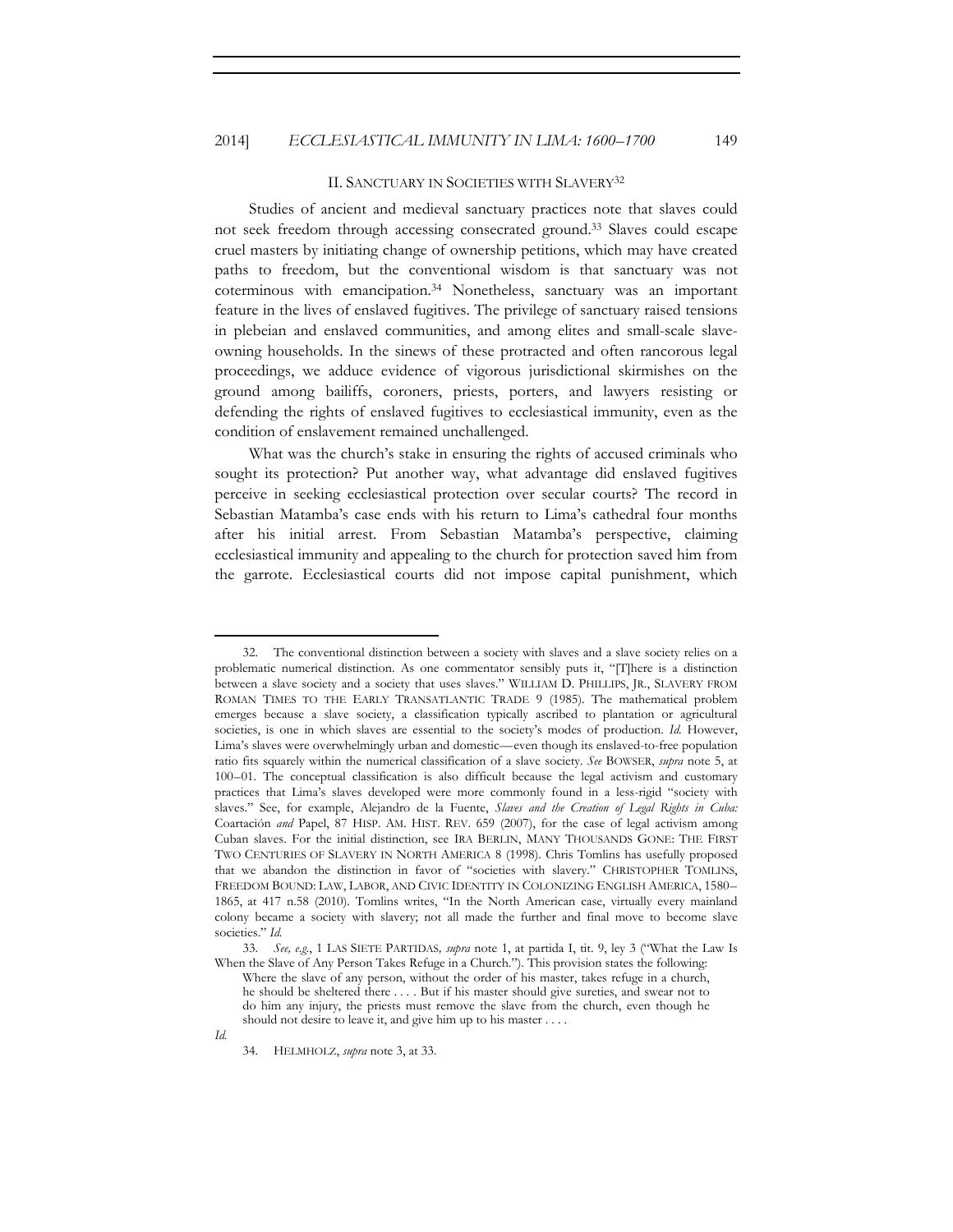canonists deemed as "inconsistent with the clerical station."35 But slaves did not escape their enslaved condition. Given the limited space in the crown jail and the expedited orders of execution, enslaved prisoners with unresolved cases became sources of *corvée* labor in the city's bakeries, public works, religious institutions, and mines.36 Indeed, inferring from other cases, it is also possible that the church exercised ownership over Sebastian Matamba after receiving him—effectively confiscating the property rights of Sebastian Matamba's owner in return for his protection. We also do not know whether Sebastian was readmitted into the enslaved kin community that he had offended (all of whom apparently believed his guilt in the matter of Juan Popo's death).

Relying on Sebastian Matamba's case is perilous for general observations. Among the 328 cases I examined, Sebastian Matamba's "victory" and the brevity of his time in the royal jail were uncommon. Most often, the magistrates and jailers merely refused to comply with orders of restitution by delaying responses to ecclesiastical summons, prompting further denunciations from the ecclesiastical procurators of *rebeldía* (insubordination). Some defendants languished in jail for years, while intransigent royal prosecutors heard their cases and harangued ecclesiastical lawyers over jurisdictional principles and hierarchies of authority. Other defendants died of torture during their "confessions,"37 and others simply disappeared with no legal resolution of their cases. In two cases, the prospect of intercession expedited torture and death of the prisoners, when it was evident that the church procurators' appeal prevailed and the prisoners would be released onto hallowed ground. Many owners walked away from fugitive slaves as bad investments or resold them at lower prices. Other owners tried to resell released

<sup>35</sup>*. See* JOHN H. LANGBEIN, TORTURE AND THE LAW OF PROOF: EUROPE AND ENGLAND IN THE ANCIEN REGIMÉ 29 (1976).

<sup>36.</sup> Carlos Aguirre has argued convincingly that Lima's *panaderías* (bakeries) were key sites of discipline, punishment, and imprisonment for enslaved "rebellious" women in the nineteenth century. *See* AGUIRRE, *supra* note 8, at 50–51. Aguirre's point is substantiated in seventeenth-century court documents alleging *sevicia* (cruelty) against the owners of *panaderías*, or claiming wages for subcontracted labor in the city's numerous bakeries—indicating a continuation of gendered forms of punishment in the republican period. *See* Maribel Arrelucea Barrantes, *Conducta y control social colonial: estudio de las panaderías Limeñas en el siglo XVIII*, 13 REVISTA DEL ARCHIVO GENERAL DE LA NACIÓN 133, 139 (1996). For slaves, forced conscription in the *panaderías* fulfilled similar punitive and exploitative functions as the English sixteenth-century workhouse for prisoners. *See* AGUIRRE, *supra*  note 8, at 50. But the fact that slaves were working for entities other than their owners raised potential problems in a slaveholding economy, where so many small slaveholding households depended on the income from their slaves' *jornales* (day-wage earnings). *See id.* at 52. Presumably, once their slaves were consigned to the *panadería*, owners were also deprived of their slaves' labor and earnings: an arrangement which must have been temporary or of short duration. *Id.*

<sup>37.</sup> For those accused of capital crimes, the law required the testimony of two eyewitnesses, or a confession as conclusive evidence of guilt or culpability, before a prisoner could be put to death. LANGBEIN, *supra* note 35, at 4. In the ecclesiastical immunity cases as well, enslaved witnesses were tortured as part of the evidentiary gathering process. DE HEVIA BOLAÑOS, *supra* note 3, at 229. According to the *Curia*, torturing witnesses was permissible if they were untrustworthy or persons of bad fame. *Id.* Certain categories of persons were exempt from torture, notably pregnant women, elderly persons, and women who had given birth within a forty-day period. *Id.* at 229. Other witnesses were exempt according to high rank, clerical immunity, and aristocratic status. *Id.* at 230.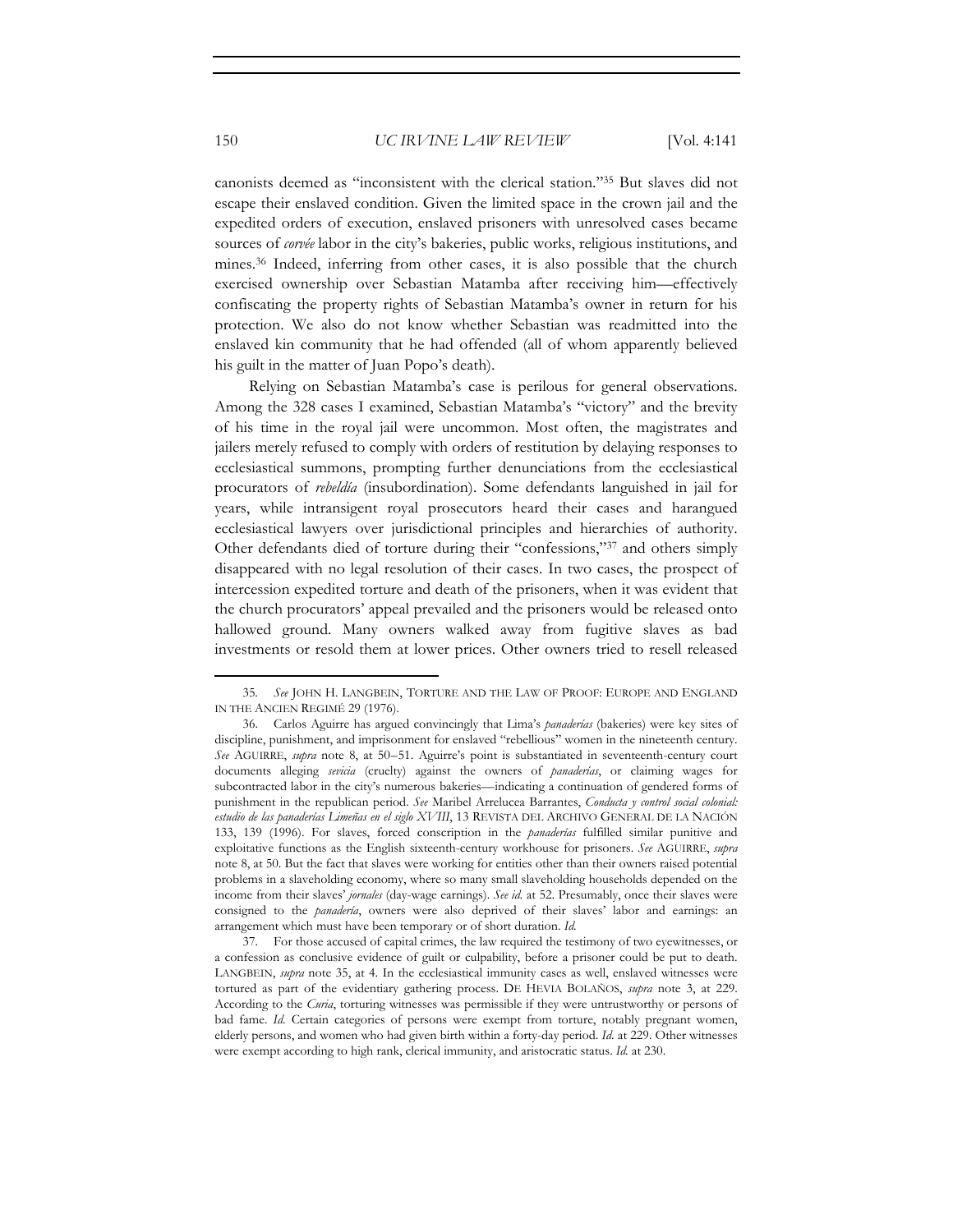slaves without disclosing the slaves' criminal records—transactions that led to numerous disputed *causas de redhibitoría* (breaches of warranty causes of action).38 As the century progressed, the *Real Audiencia* issued official orders for maritime travel—which in effect meant exile out of Peru—as a way of ridding the city of undesirable criminal slaves.39

#### III. THE LAW OF SLAVERY, LEGAL MOBILIZATION, AND SANCTUARY

This Article is situated within a growing body of work on slaves and legal mobilization that posits slaves as legal actors who deployed the law in ways that enabled them to gain autonomy and fractions of freedom.<sup>40</sup> Despite the inevitable unknowables in the sanctuary cases, these records lend us critical insights for the study of the legal entanglements of slaves and courts, and legal mobilization more broadly. But the gruesome details of these cases strain the thesis that the law afforded important avenues for slaves to negotiate better terms for their lives in bondage. In fact, the law operated here as an instrument of oppression, tyranny, and violence—a perfect complement to the portrayal of the law of slavery as a system of total domination. As Saidiya Hartman observes, even those historians of slavery who try to infuse our accounts with "leftist narrative[s] of political agency" collide with the grim reality of the criminal law and its naked disciplinary power.<sup>41</sup> This is, of course, a function of our sources—as historical subjects, slaves navigated and experienced the legal system in contradictory ways. Slaves look very different in the criminal law than they do as agentive subjects in the civil law. In notarial sources, slaves appear industrious, enterprising, and beatific. They drafted

 38. BOWSER, *supra* note 5, at 161.

<sup>39</sup>*. Casos de Reos Rematados*, Archivo General de la Nación. Records for criminal exile to Chile are on file at the National Archive for the eighteenth century. In the preceding century, most enslaved fugitives and "troublesome slaves" were sent out of Lima to the southern provinces as agrarian holdings expanded. BOWSER, *supra* note 5, at 97–99. Execution and exile were also demonstrably popular acts for incoming viceroys anxious to establish their authority in their new posts. One of the earliest acts ordered in 1667 by the Count of Lemos was the public execution of twenty-six mulattoes held in the public jail, and the exile of all prisoners "justly imprisoned" to Chile. CHRONICLE OF COLONIAL LIMA: THE DIARY OF JOSEPHE AND FRANCISCO MUGABURU, 1640–1697, at 125 (Robert Ryal Miller ed. & trans., 1975) [hereinafter CHRONICLE OF COLONIAL LIMA]. During his first week in Lima, Viceroy Lemos inspected the royal jail and ordered the "criminals" therein to be taken to the mines of Huancavelica. *Id.* His next set of acts was similarly harsh: Lemos presided over the garroting of a *retraído* taken from hallowed ground. *Id.* at 127.

<sup>40</sup>*. See, e.g.*, JOSÉ RAMÓN JOUVE MARTÍN, ESCLAVOS DE LA CIUDAD LETRADA: ESCLAVITUD, ESCRITURA Y COLONIALISMO EN LIMA (1650–1700), at 10–12 (2005); Manuel Barcia, *Fighting with the Enemy's Weapons: The Usage of the Colonial Legal Framework by Nineteenth-Century Cuban Slaves*, 3 ATLANTIC STUD. 159 (2006) (analyzing how Cuban slaves used the colonial legal framework to their advantage); Sherwin K. Bryant, *Enslaved Rebels, Fugitives, and Litigants: The Resistance Continuum in Colonial Quito*, 13 COLONIAL LATIN AM. REV. 7 (2004); de la Fuente, *supra* note 32; Michelle McKinley, *Fractional Freedoms: Slavery, Legal Activism, and Ecclesiastical Courts in Colonial Lima, 1593–1689*, 28 LAW & HIST. REV. 749 (2010); Brian P. Owensby, *How Juan and Leonor Won Their Freedom: Litigation and Liberty in Seventeenth-Century Mexico*, 85 HISP. AM. HIST. REV. 39 (2005) (examining two cases of slaves in Mexico who successfully sued for their freedom in the Holy Tribunal).

<sup>41.</sup> Saidiya V. Hartman & Frank B. Wilderson, III, *The Position of the Unthought*, 13 QUI PARLE 183, 184 (2003).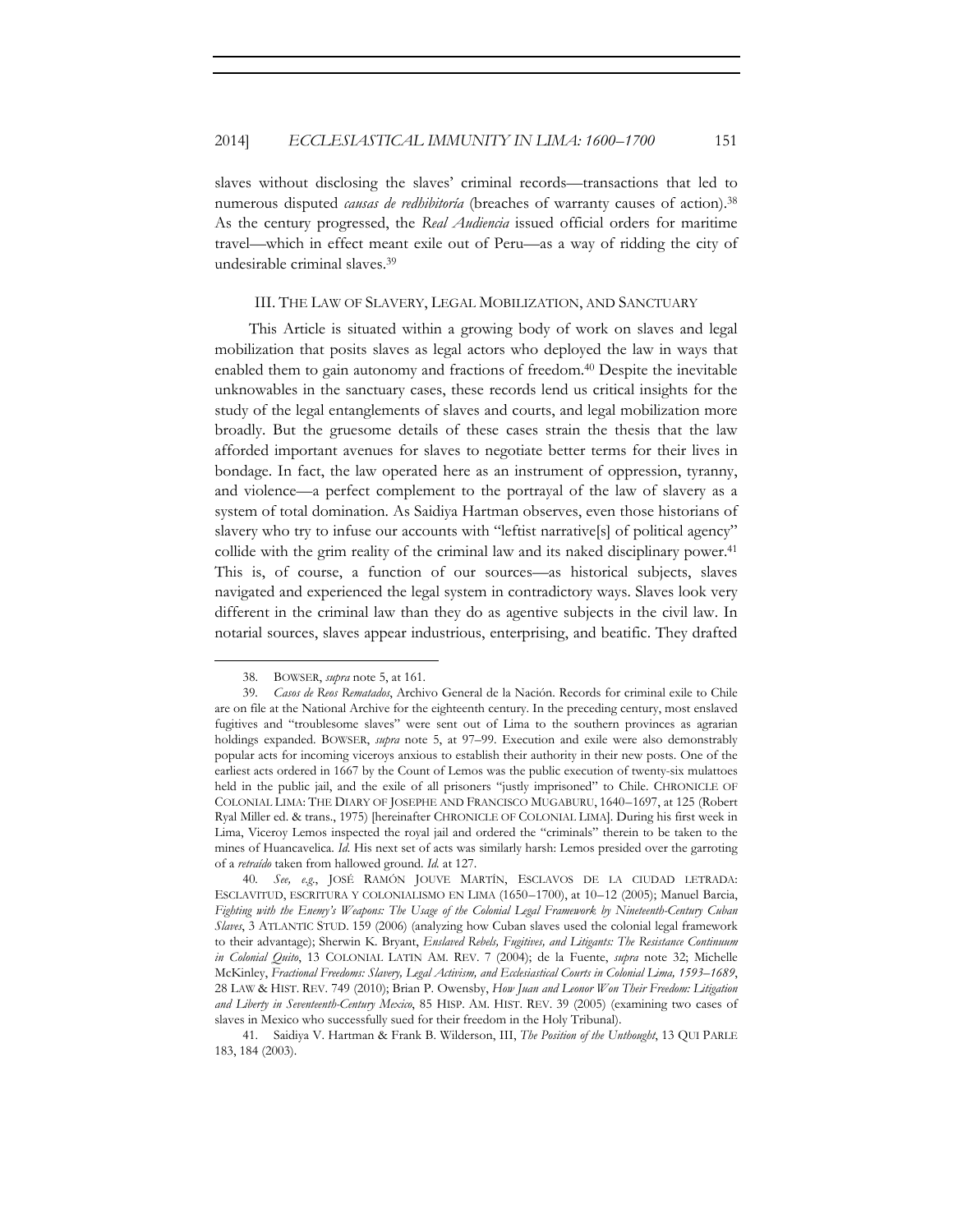wills, along with self-purchase and labor and apprenticeship contracts; they transmitted and transferred wealth, bought property, and leased rooms; and they bargained for the fruits of their labor. In ecclesiastical sources, slaves were often portrayed with a double image: simultaneously Catholic and potentially treacherous.42 This "doubleness" had advantages: enslaved women pleading for divorce and annulment appealed to gendered images of vice and vulnerability even as they exercised agency in leaving abusive or unhappy domestic situations. Enslaved married couples appealed to the church's support for family integrity to combat the separation of spouses and children.43 But criminal records are essentially administrative documents of social control that happily (if not strategically) deployed racist and ethnocentric images of the dangers posed by black and mulatto men to the security and stability of colonial Spanish society urging and underwriting the repressive edicts emanating repeatedly from Spain to maintain peace, security, and racial order in the colony. In sum, enslaved criminal fugitives appear as quintessentially socially dead subjects.

Reading these documents, I have followed Vincent Brown's call to historians of slavery enunciated in his critical rendition of Orlando Patterson's social death thesis.44 Patterson's epic study of slavery across the centuries shows repeated violations of personhood legitimated by the law.45 The crimes allegedly committed by these defendants were principally against other enslaved and poor persons, lending credence to Patterson's view of the social annihilation that occurred upon "extracting [slaves] from meaningful relationships that defined personal status and belonging, communal memory, and collective aspiration"46 According to the record, Sebastian Matamba slit Juan Popo's throat because he believed Juan had betrayed him and was going to turn him in for running away from his master. Sebastian allegedly told others in San Ildefonso that he killed Juan Popo *por soplón* (traitor or snitch) and that Juan was angry with him for stealing five pesos from his day-wage earnings. Some semblance of remorse was attributed to Sebastian Matamba by a witness who reported him as saying the following: "Estoy triste porque le dí una puñalada a un pariente mío Juan Popó por quitarle la plata que tenía por que se lo había pedido prestado y no se lo quiso dar."47

Hence, we have unsympathetic protagonists and very little evidence of the social solidarity and networks that our agentive (or, at the least, redemptive) narratives establish as givens among enslaved and plebeian life. Slaves preyed on

<sup>42.</sup> Patrick J. Carroll, *Black-Native Relations and the Historical Record in Colonial Mexico*, *in* BEYOND BLACK AND RED: AFRICAN-NATIVE RELATIONS IN COLONIAL LATIN AMERICA 245 (Matthew Restall ed., 2005).

<sup>43.</sup> McKinley, *supra* note 40, at 768.

<sup>44.</sup> Vincent Brown, *Social Death and Political Life in the Study of Slavery*, 114 AM. HIST. REV. 1231  $(2009)$ .

<sup>45.</sup> ORLANDO PATTERSON, SLAVERY AND SOCIAL DEATH: A COMPARATIVE STUDY (1982).

<sup>46.</sup> Brown, *supra* note 44, at 1233.

<sup>47.</sup> Testimony of Antonio Popo (May 5, 1676) (author's notes). The mixing of first and third person pronouns is common in witnesses' rendition of events. *See* JOUVE MARTÍN, *supra* note 40, at 375–98.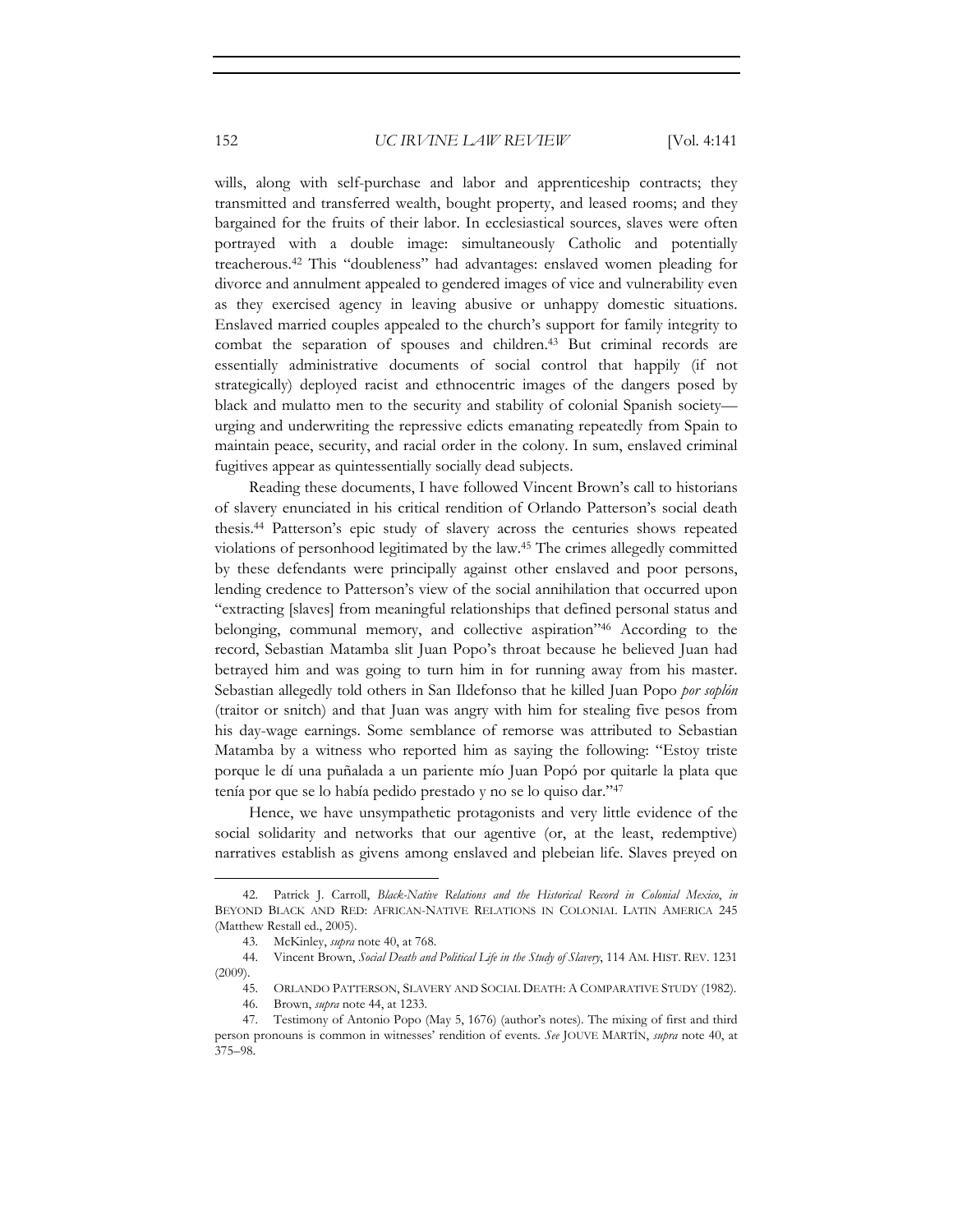other slaves, stole from and killed each other, and generally treated each other in an agonistic fashion. Theirs is not a tale of Robin Hood reappropriation or highway *bandoleros* (brigands) or *cimarrones* (runaways) robbing for survival. It is rather the grim reality of crime, violence, and insecurity among the urban poor who historically have been amongst the most vulnerable to the onslaught of petty and serious crime.48

Ironically, the ecclesiastical prosecutor in Sebastian Matamba's case gives the social death thesis the most weight—arguing that there was no conclusive evidence that Juan Popo had not slit his own throat. As the prosecutor reasoned, desperate *bozales* (African-born slaves) were notorious for taking their own lives because they found their bonded lives intolerable.49 How then should we read these records resisting the pull of the social death thesis? According to Vincent Brown, "Rather than pathologizing slaves by allowing the condition of social death to stand for the experience of life in slavery, then, it might be more helpful to focus on what the enslaved actually made of their situation."50 In this vein, I approach these sources from a premise of protagonism—a less semantically loaded term (I think) than agency.<sup>51</sup> I acknowledge the existential dimensions of slavery that do not inhere in redemptive narratives of community, solidarity,

<sup>48.</sup> Although poverty is not determinative of the gendered impact of intimate violence among women, poor women historically have fared far worse as victims of violent crimes. A similar historical observation could be made for the gendered impact of lynch mobs and vigilantism on African-American men in the United States. With specific reference to crime in seventeenth-century Lima, homicide was committed along patterns of what we would classify today as black-on-black violence, in that perpetrators appeared to know each other. *See* BOWSER, *supra* note 5, at 172 (explaining that, in general, when blacks fought or killed, the victim tended to be another person of color; when they stole, the victim tended to be a Spaniard or an Indian). Petty theft was also internal, but larger-scale robberies were perpetrated against Spaniards, and tended to be group affairs. *Id.* at 188. We do not have reliable figures for the cases in which Spaniards killed Africans, *bozales* (African-born slaves) or *criollos*, largely because these deaths hardly ever resulted in criminal convictions. This does not imply that Spaniards were never punished if they committed murder. But the evidence is diffuse, and we see snippets of Spaniards' punishment in chronicles of daily life in Lima and in travelers' commentaries. See, for example, Mugaburu's diary entry: "Garrote for Sánchez: Monday, the 28th of the month [1668], Salvador Sánchez, a white man dressed in black was taken on foot from the court prison and . . . garroted because he had killed a Negro that had killed his brother, Tomas Sánchez . . . ." CHRONICLE OF COLONIAL LIMA, *supra* note 39, at 131.

<sup>49.</sup> BOWSER, *supra* note 5, at app. D (defining the term *bozal*). According to the prosecutor, "Otro si, ningún testigo se pone de vista que el dicho negro desesperado y con tedio de la vida el mismo se degollarse lo cual es muy frecuente en los negros bozales que lo han hecho y a veces ahorcarse por su soberbia." (author's notes). However, this view may not have been widely shared. According to Bowser's analysis of slave sale patterns in Lima, the slaves that had acquired insubordinate reputations were *Jolofos* (Gelofes) and Iberian-born black and mulatto *ladinos*. BOWSER, *supra* note 5, at 148. Bowser writes that in fact Limeño slave owners preferred "rude *bozales*" from Guinea like Juan Popo. *Id.* at 80 ("The preferred bozal, for the Peruvians . . . was the "Guinea" slave. This preference ... was broadly extended to all blacks from West Africa."). And indeed, doña Tomasa expressed what seemed to be genuine sadness and dismay over Juan Popo's death that went beyond the financial losses his death entailed for her household income. Transcript (on file with author).

<sup>50.</sup> Brown, *supra* note 44, at 1236.

<sup>51.</sup> See Walter Johnson, *On Agency*, 37 J. SOC. HIST. 113 (2003), for a provocative essay on privileging agency within the new social history of slavery.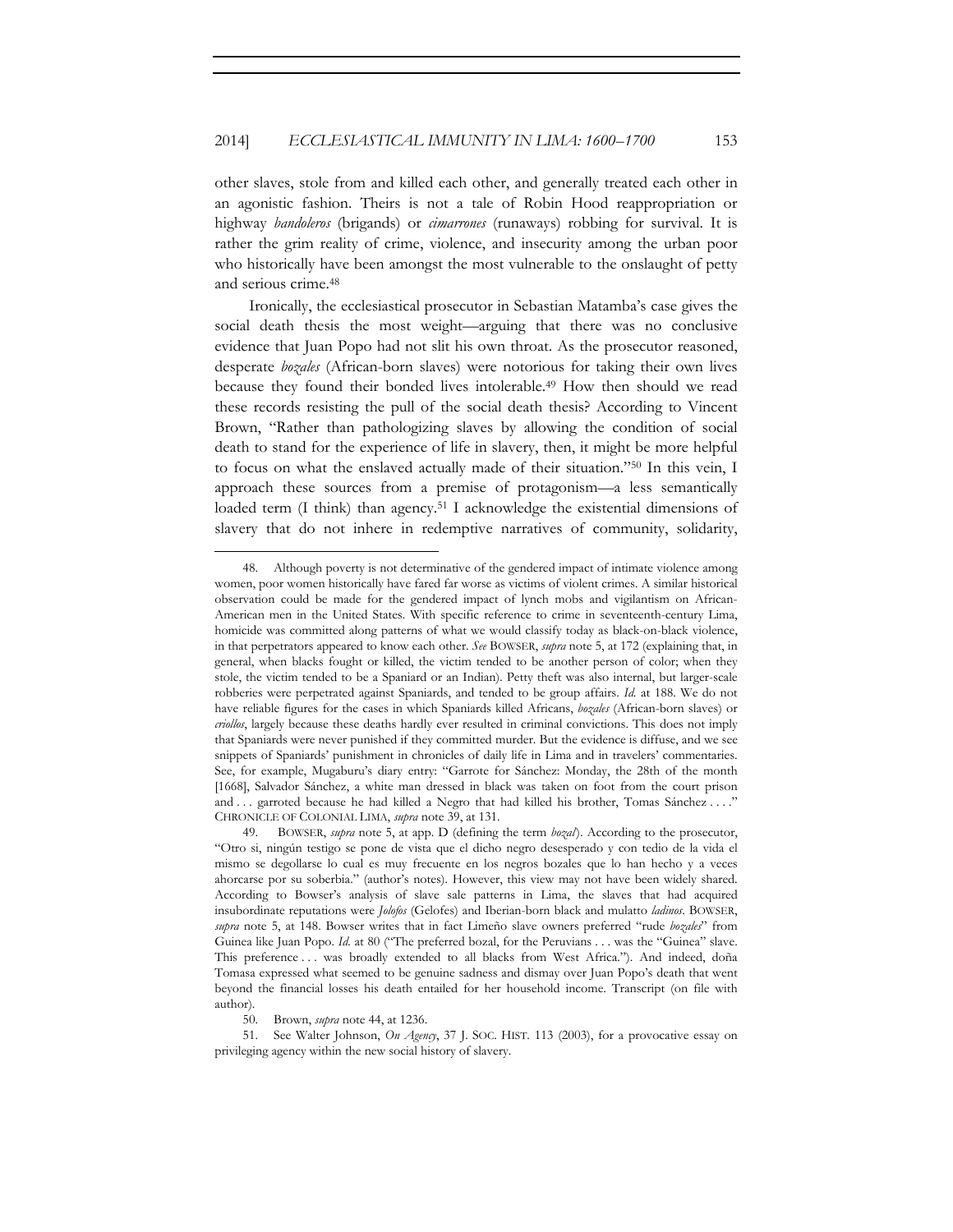tradition, and black cultural retentions. We enter into plebeian communities fully aware that they were complex, congested urban spaces of conviviality and competition, rivalry and solidarity, ethnic hostilities and racial commingling, where people coexisted in a gritty quest for survival. At the same time, we are conscious of archival silences and complicities when analyzing the penchant—indeed, the shared enthusiasm—for harsh punishment for those who ruptured the frayed social fabric of plebeian life.52 Seventeenth-century Lima had no newspapers or public "print culture" to inform residents of current events.53 Consequently, reports of these crimes and the public nature of their punishment were amplified through constant retelling—which invariably stoked more fears and exaggerated crime rates.

These bleak records give us a window into what retribution and justice, criminality and malfeasance, penance and punishment meant across the colonial social spectrum. Here, I focus primarily on those opinions and attitudes expressed by enslaved witnesses and victims of crime. We cannot know the guilt or innocence (let alone the thoughts or sentiments) of the defendants, because the only words they uttered throughout the entire proceedings were insistent expressions of personification with the church. During interrogation, they steadfastly repeated, "Me llamo Iglesia" ("My name is Church."). We reconstruct the narrative surrounding these crimes completely on the basis of hearsay and confessions extracted during torture sessions. Yet, as Sebastian Matamba's case demonstrates, his life was spared by repeating over and over, "Me llamo Iglesia, Iglesia me llamo*.*"

The investigative records give us a rare glimpse into the lives and criminal networks of the urban poor, the enslaved underclass, and the links forged by newly transplanted African slaves with other kinsmen—invaluable for the social historian of the Atlantic World. The defendants sought refuge in every religious institution in Lima—hospitals, churches, chapels, cemeteries, convents, and monasteries—demonstrating the relative ease with which fugitives could enter hallowed ground and the unshakeable association of protection with these religious spaces in the minds of slaves. One simply cannot underestimate the expansive network of religious institutions in seventeenth-century Lima. According to Juan Bromley's historic survey of the city, there were forty-three churches and convents, and two hundred chapels that also included private churches.54 As Nancy van Deusen writes, "The number of monasteries and

<sup>52.</sup> On plebeian enthusiasm for harsh criminal punishment, see AGUIRRE, *supra* note 8, at 97– 98, and Charles F. Walker, *Crime in the Time of the Great Fear: Indians and the State in the Peruvian Southern Andes, 1780–1820*, *in* CRIME AND PUNISHMENT IN LATIN AMERICA: LAW AND SOCIETY SINCE LATE COLONIAL TIMES 35, 38 (Ricardo D. Salvatore et al. eds., 2001).

<sup>53.</sup> Lima's first newspaper, *La Gaceta de Lima*, was published in 1715 and was the earliest newspaper in circulation in Latin America. *See* JUAN GÜNTHER DOERING & GUILLERMO LOHMANN VILLENA, LIMA 115 (1992).

<sup>54.</sup> GÜNTHER DOERING & LOHMANN VILLENA, *supra* note 53, at 95. These religious complexes corresponded to the organization of the city into six parishes: El Sagrario (1535), San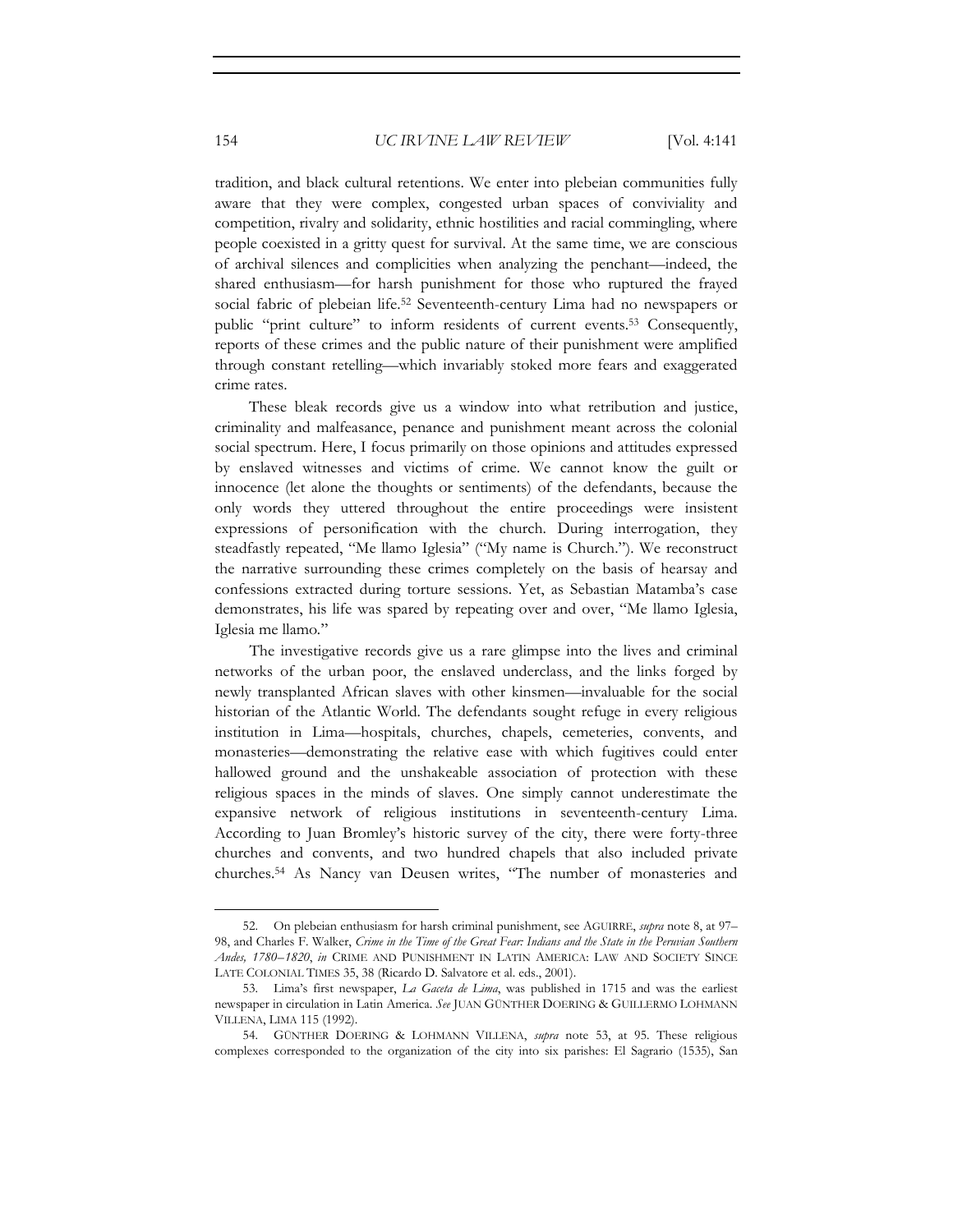convents, the architectural grandeur, the fascination with symmetry and order, and the ritual and public fanfare *were* all valid expressions of Lima's religiosity and of the city's persona."55 The church did not abrogate the privilege of immunity or limit it to any particular consecrated site.

Consecrated ground was associated with the perimeters of the church, chapel, cemetery, convent, hospital, or other holy institution.56 *Retraídos* were most commonly apprehended on church steps, but this did not lessen the church's protective force field.57 Royal authorities often resisted the charge of violating sacred ground by claiming that the *retraídos* were not actually within the church's perimeter—typically with apprehensions in cemeteries. In one case, the *ronderos*  apprehended two enslaved fugitives in land adjacent to a chapel that was being built for the Mercederian convent, but this was also deemed consecrated by virtue of its annexation, proposed use, and ownership by the religious order.58 My review of religious sites in which enslaved fugitives sought immunity is based on the city map drawn by French cartographer Nolasco Mere in 1685.

<u> 1989 - Johann Stein, marwolaethau a bhann an t-Amhain an t-Amhain an t-Amhain an t-Amhain an t-Amhain an t-A</u>

Sebastián (1554), Santa Ana (1570), San Marcelo (1584), Huérfanos (1612), and San Lázaro (1626). *Id.*; *see also* JUAN BROMLEY & JOSÉ BARBAGELATA, EVOLUCIÓN URBANA DE LIMA, 10–43 (1994) (listing the churches, convents, and other structures in the city).

<sup>55.</sup> VAN DEUSEN, *supra* note 8, at 155. In addition to the ubiquity of religious sites, we must also factor in the grandiosity and splendor with which they were constructed, to inspire awe in indigenous neophytes and to portray Lima's expressions of baroque spirituality.

<sup>56.</sup> DE HEVIA BOLAÑOS, *supra* note 3, at 211.

<sup>57.</sup> *See, e.g.*, AAL, *Inmunidades*, Leg. XI Exp. 1, Año 1660.

<sup>58.</sup> AAL, *Inmunidades*, Leg. XI. Exp. 23 Año 1663.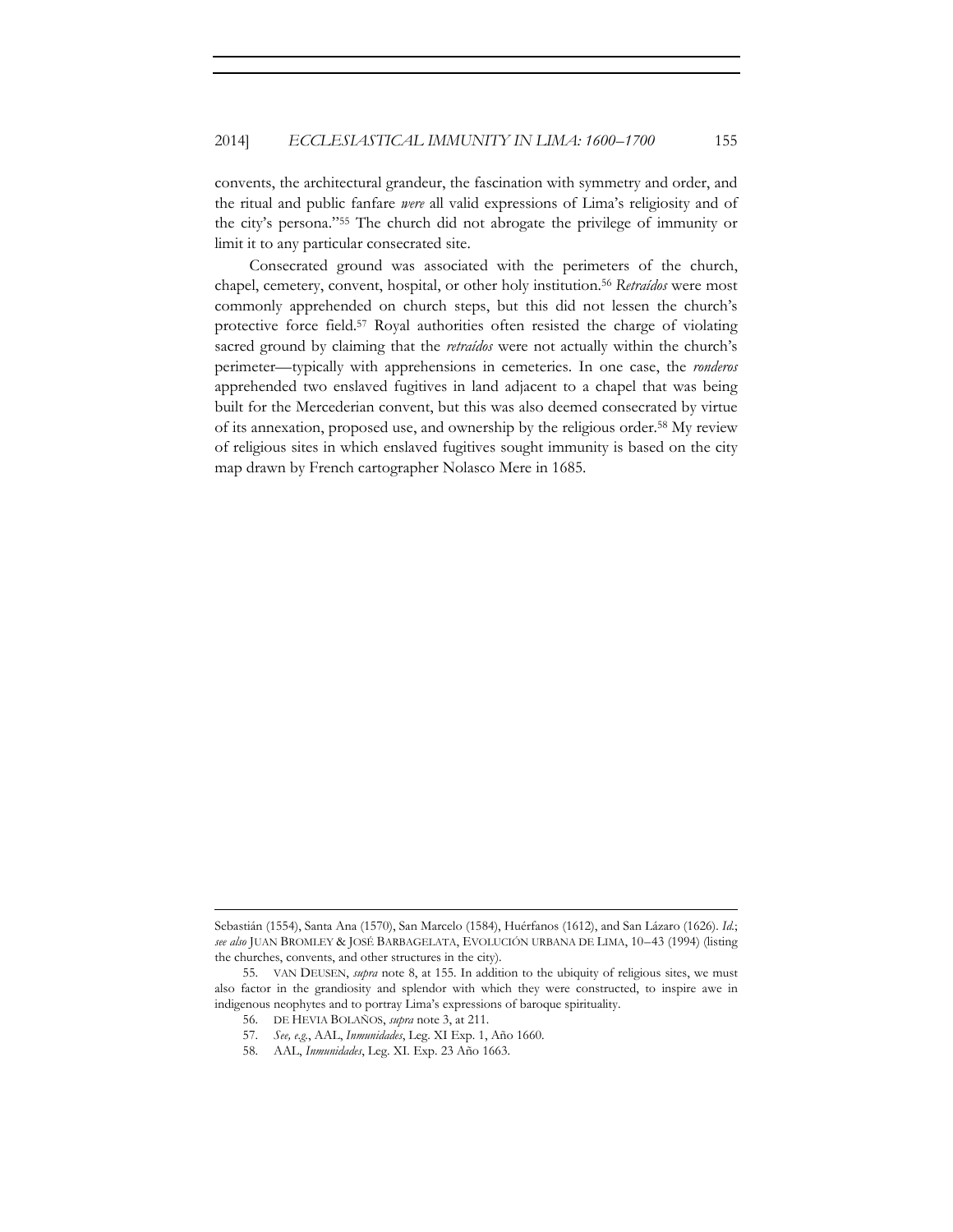| High Frequency (8-15)  | Mid Frequency (5-6)   | Low Frequency (2-3)      | One Time        |
|------------------------|-----------------------|--------------------------|-----------------|
| Catedral (15)          | Colegio del San       | Monasterio de la         | Nuestra         |
|                        | Ildefonso de la orden | Concepción (3)           | Señora del      |
|                        | de San Agustin (6)    |                          | Carmen (1)      |
|                        |                       |                          |                 |
| Iglesia de             | Señora de la Merced   | Capilla de Nuestra       | Nuestra         |
|                        |                       | Señora de                | Señora de las   |
| San Francisco (15)     | (6)                   |                          |                 |
|                        |                       | Copacabana (3)           | Cabezas (1)     |
|                        |                       |                          |                 |
| Convento de            | Hospital de           | Iglesia del Convento de  | San Francisco   |
| San Agustín (12)       | San Andrés (6)        | Guadalupe (3)            | de Paula (1)    |
|                        |                       |                          |                 |
| Hospital de            | Iglesia de            | Iglesia de San Diego (2) | Santo Tomás     |
| Santa Ana (12)         | San Sebastián (5)     |                          | (1)             |
|                        |                       |                          |                 |
| Convento Santo         |                       | Iglesia del Hospital     | Nuestra         |
| Domingo (10)           |                       | Huérfanos (2)            | Señora de las   |
|                        |                       |                          | Mercedes (1)    |
|                        |                       |                          |                 |
|                        |                       |                          |                 |
| Monasterio de la       |                       | Iglesia de Nuestra       | Convento de     |
| Compañía de Jesús (10) |                       | Señora de Monserrate     | la recolecta de |
|                        |                       | (2)                      | la Magdalena    |
|                        |                       |                          | (1)             |
|                        |                       |                          |                 |
| Iglesia San Lázaro (8) |                       | Monasterio de los        | Iglesia de      |
|                        |                       | Descalzos (2)            | Nuestra         |
|                        |                       |                          | Señora del      |
|                        |                       |                          | Socorro (1)     |
|                        |                       |                          |                 |
|                        |                       |                          |                 |
|                        |                       | Iglesia San Marcelo (2)  | Iglesia de      |
|                        |                       |                          | Nuestra         |
|                        |                       |                          | Señora del      |
|                        |                       |                          | Prado (1)       |
|                        |                       |                          |                 |
|                        |                       | Iglesia del Monasterio   | Convento de     |
|                        |                       | de Santa Clara (2)       | las Mercedes    |
|                        |                       |                          | (1)             |
|                        |                       | San Jerónimo (2)         |                 |
|                        |                       |                          |                 |
|                        |                       | Hospital de San          |                 |
|                        |                       |                          |                 |
|                        |                       | Bartolomé (2)            |                 |
|                        |                       |                          |                 |
|                        |                       | Hospital del Espíritu    |                 |
|                        |                       | Santo (2)                |                 |
|                        |                       |                          |                 |

**Figure 1:** Sanctuary Sites in Seventeenth-Century Lima

Mere's map of the city shows the spatial distribution of sixty-nine religious complexes.59 Indeed, travelers and chroniclers depicted the city as one "giant convent."60 Limeños were visually reminded of the church's symbolic image of

<sup>59.</sup> *See* JUAN GÜNTHER DOERING, PLANOS DE LIMA: 1813–1983, at fig. 5 (1983).

<sup>60.</sup> As Limeño jurist and satirist Manuel-Atanasio Fuentes later reflected, "Tal cantidad de iglesias, capillas, conventos y monasterios convertía a Lima, como toda ciudad hispana, en un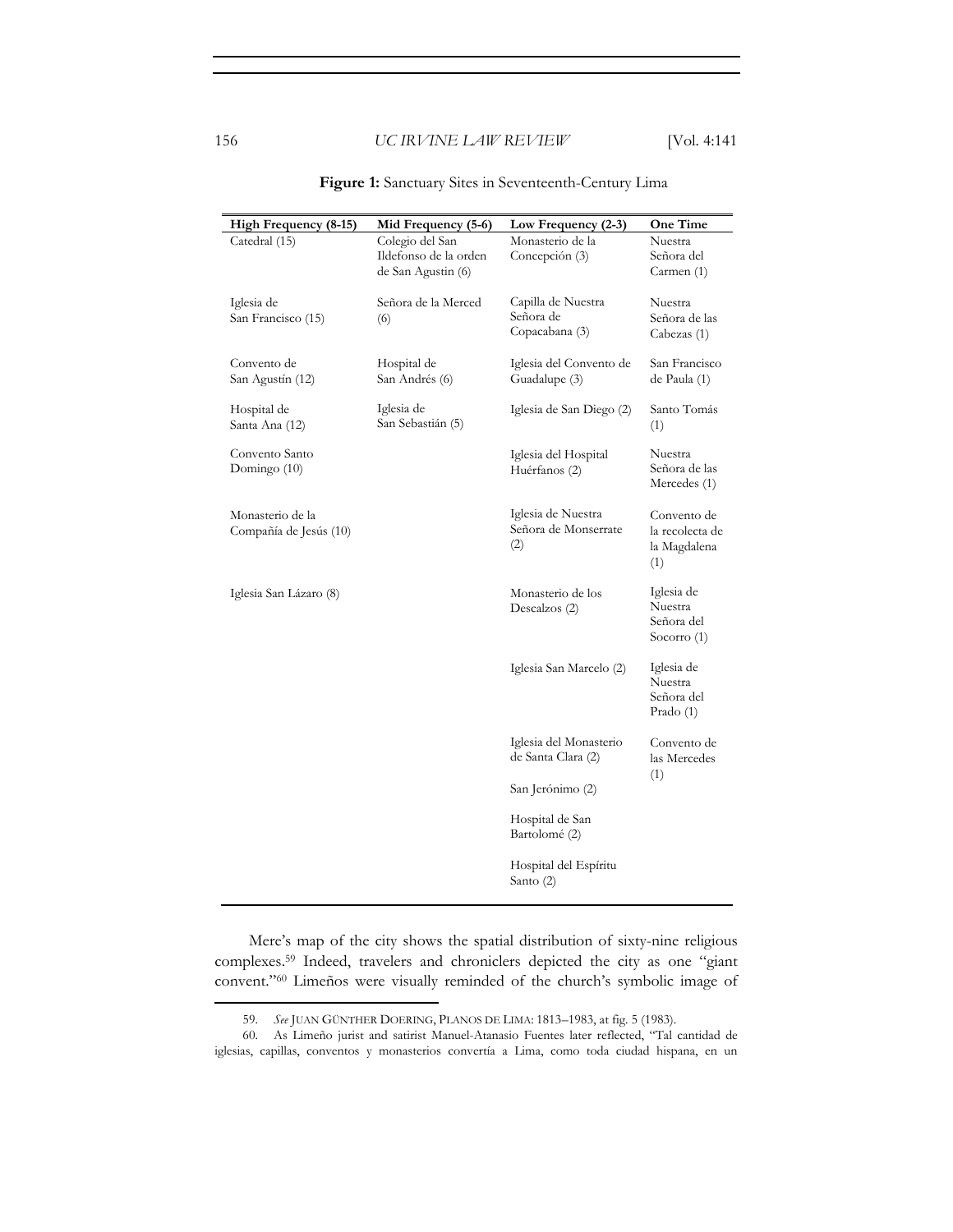piety, clemency, and protection vis-à-vis the fear inspired by the secular power of the garrote or the Holy Tribunal´s *auto-da-fé*. 61 As chronicler Salinas y Córdova remarked, over twelve thousand people (or half the city's population) witnessed the 1625 *auto-da-fé*. 62 Public executions were also well attended.63 Although the static view of the church as benign and merciful should be subjected to greater historical scrutiny and political specificity, the documents show no evidence that the church was cruel with regard to the treatment of prisoners—certainly not in comparison with the treatment dealt to *retraídos* in the royal jail.64

#### IV. SANCTUARY, DIASPORA, AND ENSLAVED FUGITIVES

Sanctuary was legally extended to fugitives of all social classes and racial groups who fled to hallowed ground. We suspect that wealthier Spaniards seeking relief pursued other avenues for mediation rather than the church, although the record reveals a few cases of titled, upper-class fugitives.65 But many of the defendants in these cases were *bozales* or young men recently brought to Lima from the Iberian Peninsula and other colonial sites. Though the witnesses referred to Sebastian Matamba as Juan Popo's "*pariente*" (relative), we presume that Sebastian Matamba and Juan Popo were African-born slaves who had come to Peru on the same ship. Even if we allow for possible mislabeling in the baptismal and sale record,<sup>66</sup> and the problems of equating place names with natal

<u> 1989 - Johann Stein, marwolaethau a bhann an t-Amhain an t-Amhain an t-Amhain an t-Amhain an t-Amhain an t-A</u>

62*. See* OSORIO, *supra* note 6, at 115.

63*. Id.* at 107; *see, e.g.*, CHRONICLE OF COLONIAL LIMA, *supra* note 39, at 83, 85, 127, 130, 131, 210, 268 (for examples of well-attended public executions).

64. One Limeño case raises questions about the clemency and leniency associated with ecclesiastical sanctuary. AAL, *Causas de inmunidad eclesiástica*, Leg. 12, exp. 6, Año 1664. Diego de Alcazar and Francisco de la Cruz were being held in separate cells in the Hospital del Señor de San Andrés. *Id.* At midday, three officials of the criminal court entered the hospital courtyard and forcibly removed Diego and Francisco from their cells where they were being imprisoned. *Id.* In light of the violation of ecclesiastical immunity, the ecclesiastical prosecutor issued a stern order for the felons to be returned to the hospital's jurisdiction within twenty-four hours. The prosecutor further assured the court that the *same treatment* would be extended to Diego and Francisco upon their return to the hospital until the termination of the proceedings. *Id.* From the rendition of the witnesses, clearly Diego and Francisco were being held as prisoners—handcuffed and barred in separate cells. Diego and Francisco allegedly stole items of value from religious brethren in the Colegio de San Andrés, which plausibly accounts for their imprisonment inside the college.

65*. See, e.g.*, Uribe-Uran, *supra* note 13, at 461–62 (explaining that the church protected influential members of society, such as the son of the Count of Orizaba).

66. In theory, African-born slaves received Catholic names upon their baptism, prior to embarking on their Atlantic crossing. BOWSER, *supra* note 5, at 47. However, they could also have

gigantesco convento, con todos los vicios, defectos y virtudes que ello representa." CÉSAR COLOMA PORCARÍ, LA CIUDAD DE LOS REYES Y LA "GUÍA DEL VIAJERO EN LIMA" DE MANUEL-ATANASIO FUENTES 15 (1998).

<sup>61.</sup> Scholars have portrayed the church's peace as one that tended to treat criminal delinquents or fugitives with clemency and mercy. *See, e.g.*, COX, *supra* note 11, at 3–4. But the benign and rather static view of church clemency has deservedly been subjected to greater historical context and situational specificity. Recently, William Jordan proposed a "fresh look at medieval sanctuary" that disputes the liberal presumptions of ecclesiastical vis-à-vis royal punishment. *See* William Chester Jordan, *A Fresh Look at Medieval Sanctuary*, *in* LAW AND THE ILLICIT IN MEDIEVAL EUROPE 17, 17 (Ruth Mazo Karras et al., 2008).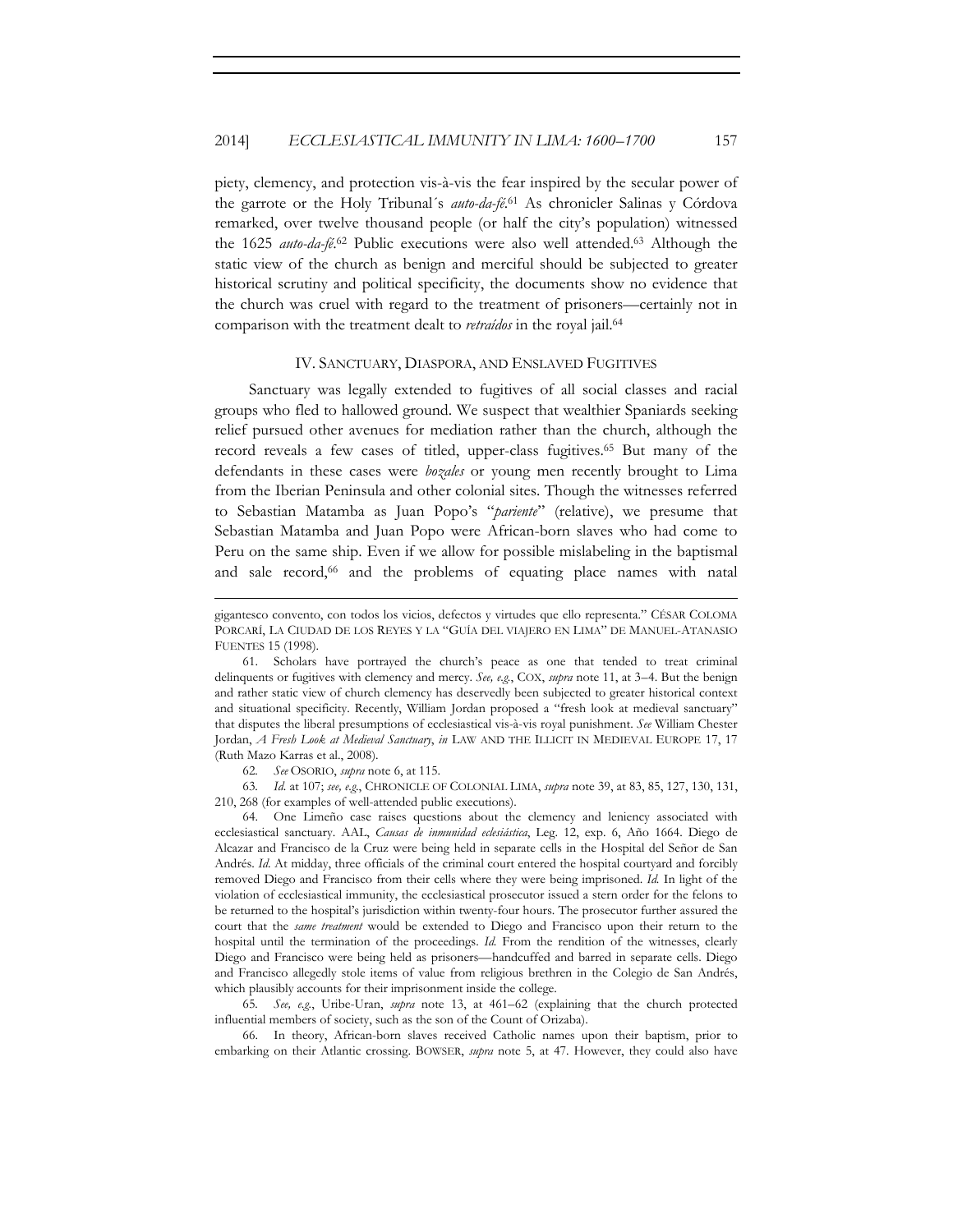communities, "Popo" was a place name of the Slave Coast from Lower Guinea, and "Matamba" was deep within the kingdom of Kongo.67 Sebastian Matamba and Juan Popo thus could not have been blood-related kin. Rather, they most likely forged fictive kin ties on the voyage to the Americas. More attention will be paid to the witnesses of Juan Popo's death who claimed direct blood-kinship relations with him in their statements. For now, I want to rely on the veracity of Sebastian Matamba hailing from the Kongo kingdom, for Matamba (the place reflecting his name) was the most important seat of the kingdom after Queen Njinga established her royal seat there in 1631. Most relevant here is that Queen Njinga avowedly converted to Catholicism, and during her protracted wars with the Portuguese and her numerous detractors within the Kongolese kingdom, Njinga periodically sought refuge in Catholic churches within Matamba. As historians of Central West Africa remind us, many of the enslaved peoples imported to the Americas in the seventeenth century came from polities that had long been integrated into the religious, dietary, and cultural practices of Iberian Catholicism.68 Consequently, Sebastian Matamba may have been familiar with the ecclesiastical tradition of sanctuary and protection. And *bozales* like Sebastian may have transmitted this information to others who did not necessarily have the same exposure to Catholic laws, and to creole fugitives as well.

As such, this inquiry moves the ancient and medieval tradition of ecclesiastical immunity for fugitives into a more capacious diasporic frame. It falls within the effort to expand our scholarly gaze and connect European, African, and New World practices around slavery, without losing sight of the internal political and juridical context and the local nuances of slaveholding societies.<sup>69</sup> Rather than

<u> 1989 - Johann Stein, marwolaethau a bhann an t-Amhain an t-Amhain an t-Amhain an t-Amhain an t-Amhain an t-A</u>

68. Heywood, *supra* note 66, at 39–40; John Thornton, *The Development of an African Catholic Church in the Kingdom of Kongo, 1491–1750*, 25 J. AFR. HIST. 147, 147–48 (1984) (disputing the arguments propounded by David Birmingham, Basil Davidson, and Georges Balandier respectively that Kongolese Catholicism was no more than a "light" syncretism or forced conversion by Kongolese elites and Portuguese missionaries).

69. Slavery scholars are increasingly turning to global, transatlantic, and diasporic frameworks to analyze cultural and political aspects of the slave experience in Latin America, arguing convincingly that creolization began in Africa. *See generally* Jane G. Landers, *Introduction* to SLAVES, SUBJECTS, AND SUBVERSIVES: BLACKS IN COLONIAL LATIN AMERICA 1, 4 (Jane G. Landers & Barry M. Robinson eds., 2006); THORNTON, *supra* note 67; TRANS-ATLANTIC DIMENSIONS OF ETHNICITY IN THE AFRICAN DIASPORA (Paul E. Lovejoy & David V. Trotman eds., 2003); Karen B. Graubart, '*So Color de una cofradía': Catholic Confraternities and the Development of Afro-Peruvian Ethnicities in Early Colonial Peru*,

been baptized in Cartagena or Panama, especially during this period. *See id*. at 53–54 (describing slave baptisms in Cartagena). And Sebastian could already have been exposed to Catholicism in Matamba, prior to his Atlantic passage. On Catholicism in Matamba, see Linda Heywood, *Queen Njinga Mbandi Ana de Sousa of Ndongo/Matamba: African Leadership, Diplomacy, and Ideology, 1620s–1650s*, *in* AFRO-LATINO VOICES: NARRATIVES FROM THE EARLY MODERN IBERO-ATLANTIC WORLD, 1550–1812, at 38, 38–39 (Kathryn Joy McKnight & Leo Garofalo eds., 2009).

<sup>67.</sup> On place names, markets, and slave provenance, see JOHN THORNTON, AFRICA AND AFRICANS IN THE MAKING OF THE ATLANTIC WORLD, 1400–1800 (2nd ed. 1998). Thornton calculates that Popo bordered on the Volta and Allanda and may have belonged to the Oyo Empire of Yoruba speakers. *Id.* at xxii n.51–53 (citing de Sandoval's Instauranda). Matamba was captured by Queen Njinga Mbandi in 1631 and became her principal seat in the Kongo kingdom. *Id.* at xxxii n.31. On Queen Njinga, see Heywood, *supra* note 66.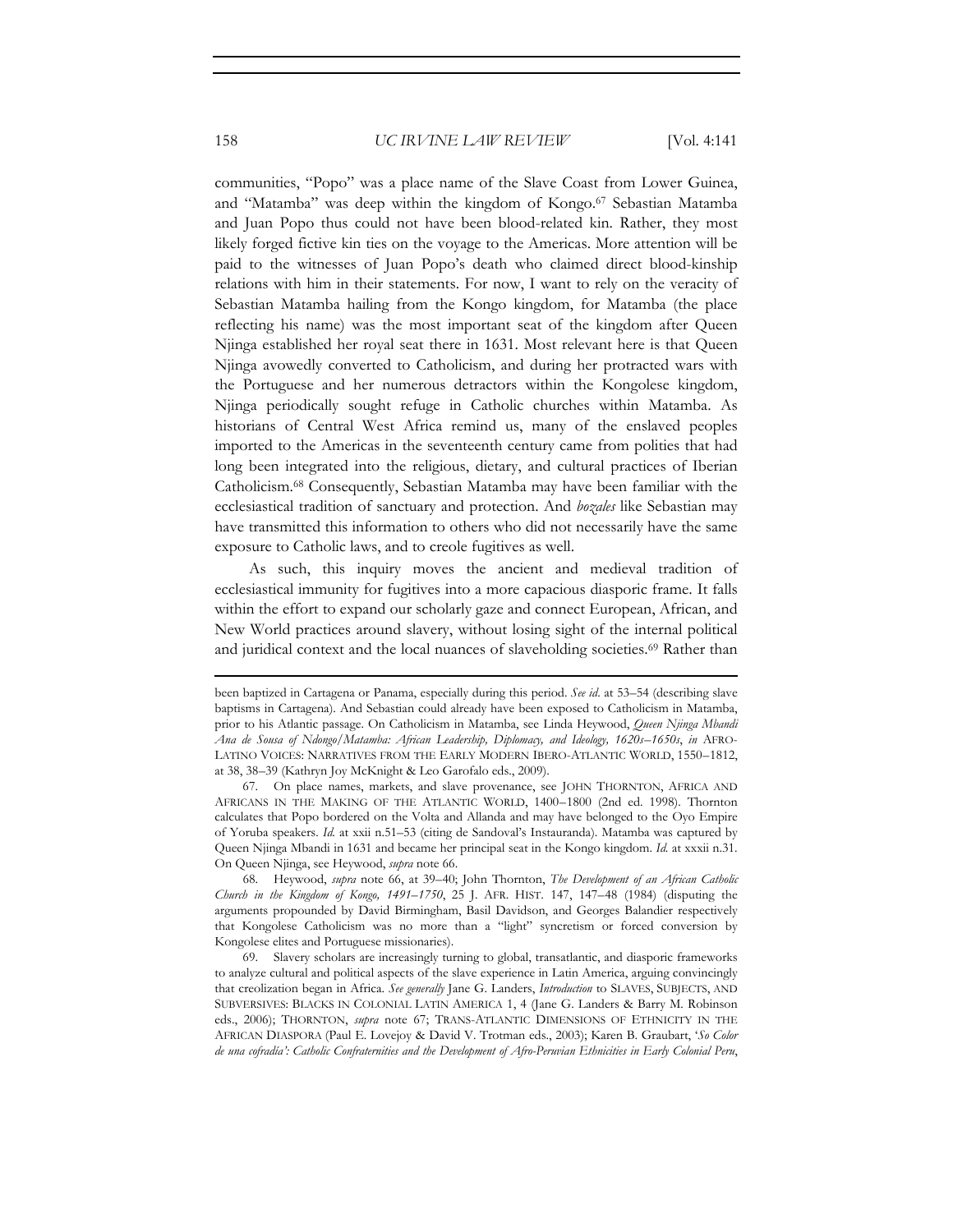presuming that sanctuary was a legal transplant from Europe to America, I propose that the idea of sacred space associated with protection was intelligible to those who claimed asylum within the royal seat of Matamba. Although I apply an Atlantic perspective here, the Article does not cast the practice of claiming ecclesiastical immunity as an African retention in the classic Herskovits sense.70 I do not claim that this is an Africanism at all. Matamba was a region within the Kongolese kingdom that granted refuge to those fleeing slave raiders, but Matamba was itself a slaveholding society, and had been a slave-*procuring* society in the previous century.71 The sources are more interesting for what they reveal about the criminal networks among enslaved Africans, and how the black and mulatto underclass drew upon cultural resources to seek protection and refuge from powerful groups that sought to control and kill them. Criminal networks were successful to the extent that they inducted people they could trust—and in that sense it was logical that those who shared kinship or linguistic ties were also comrades in crime. To get a close look at these networks, let us now turn our attention to the events that unfolded in Lima's streets on October 17, 1680.

#### V. SANCTUARY, JUDICIAL ACTIVISM, AND COLONIAL PRACTICES

On the night of October 17, 1680, a band of thieves broke into don Diego Bosqueto's *almacen* (warehouse), stealing hosiery, haberdashery, textiles, silverware, and china of considerable commercial value.72 Don Diego appealed swiftly to the municipal *alcaldes* to recruit more mounted *ronderos* (constabulary forces)73 for the night patrol to recover his stolen property before the thieves had a chance to dispose of the goods. Given the value of the stolen goods, don Diego's standing in the mercantile community, and the large number of thieves involved, Lima's *ronderos* went into immediate action. Using vagrancy laws or putative emergency

71. John Thornton, *Early Kongo-Portuguese Relations: A New Interpretation*, 8 HIST. AFR. 183 (1981).

72. AAL *Inmunidades*, Leg. 15, Exp. 3, Año 1680.

<sup>&</sup>lt;u> 1989 - Johann Stein, marwolaethau a bhann an t-Amhain an t-Amhain an t-Amhain an t-Amhain an t-Amhain an t-A</u> 33 SLAVERY & ABOLITION: J. SLAVE & POST-SLAVE STUD. 43 (2012); O'Toole, *From the Rivers of Guinea*, *supra* note 5.

<sup>70.</sup> The search for African retentions is attributed to anthropologist Melville Herskovits, who argued against the idea that enslaved Africans had no cultural referents as strengths to draw upon in the slave experience. *See* MELVILLE J. HERSKOVITS, THE MYTH OF THE NEGRO PAST 294–96 (Beacon Press 1958) (1941). Herskovits also argued strenuously against the prevailing notion that African cultures were too weak to withstand exposure to European religion, language, and political institutions. *Id.* at 296–98. Though laudable in intent, new diaspora scholars take issue with Herskovits' attribution of all cultural production in the Americas to passive retention and mechanistic reproduction. For a sympathetic overview, see Andrew Apter, *Herskovits's Heritage: Rethinking Syncretism in the African Diaspora*, 1 DIASPORA: J. TRANSNAT'L STUD. 235, 235 (1991).

<sup>73.</sup> Crime control terms are used here with caution. *Ronderos* or *cuadrilleros* were volunteer patrolmen, who were remunerated on the basis of the fugitives and *cimarrones* whom they captured. *See* JAMES LOCKHART, SPANISH PERU, 1532–1560, at 190 (1968). *Alcaldes del crimen* were specially appointed criminal magistrates. BOWSER, *supra* note 5, at 162. *Ministros de vara* held a higher rank and had the power to arrest criminal suspects, but in don Diego's case, the records show *ministros de vara* also served as *ronderos* and participated in the arrests. Transcript (on file with author). Presumably, this was called for by the gravity of don Diego's theft.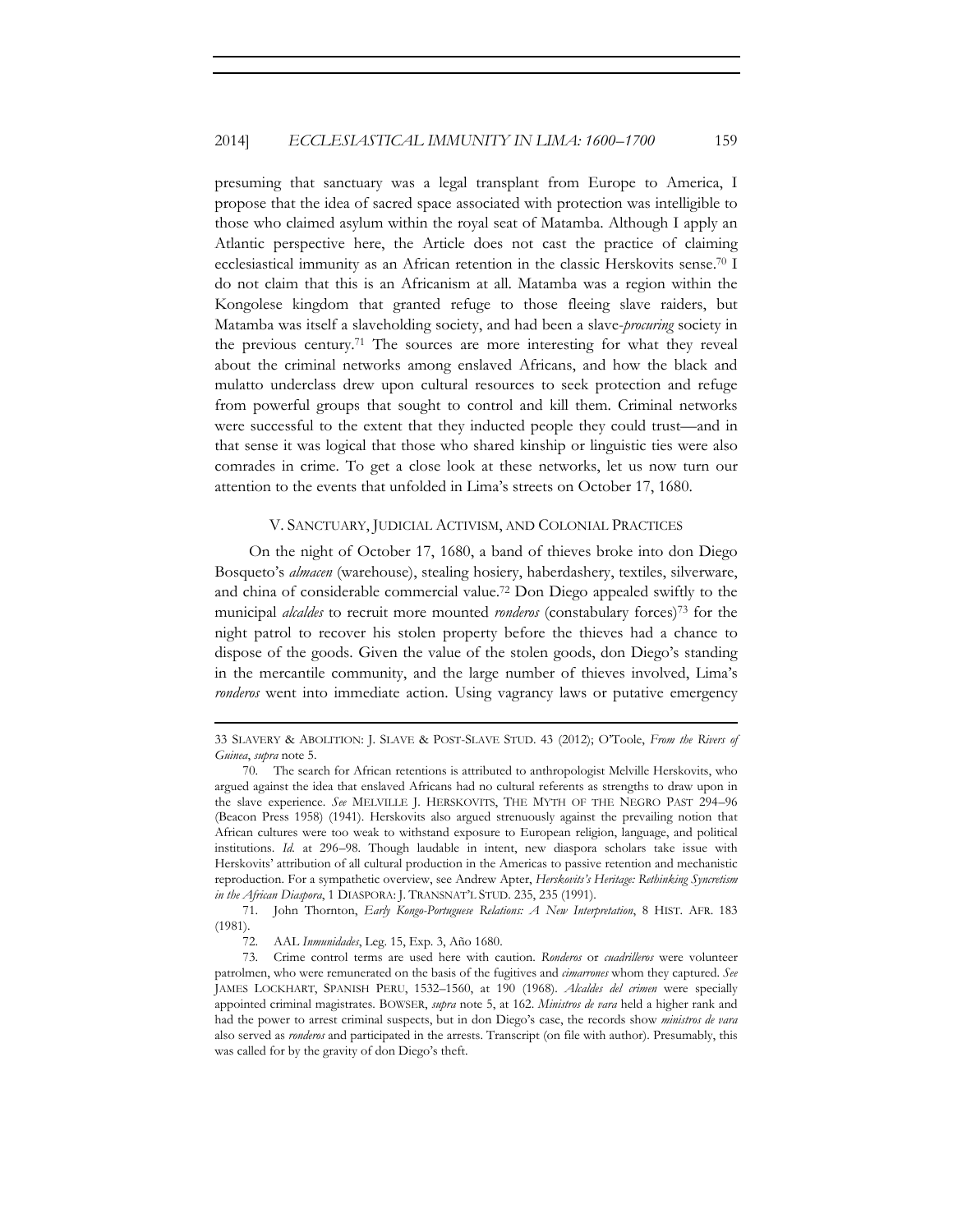powers, the *ronderos* detained anyone "*andando en deshoras"* (on the street after dark). Predictably, they patrolled the entryways to Lima's religious institutions, in search of any potential *retraído*s.

Bernardo Terranova was arrested that night, on suspicion of membership in the criminal gang that attacked don Diego's *almacen*. But according to Bernardo, he was in the street at that late hour because he was returning to Lima after chopping firewood in the outskirts of the city. Bernardo claimed that the reason the *ronderos* found him racing toward the Colegio San Martín was because he was running away from the "real" robbers, whom he had encountered minutes before. Bernardo insisted on his innocence, repeatedly telling the *ronderos* that the thieves were running toward the *Compañía de Jesús* with the stolen goods. Dragging Bernardo along with them, the *ronderos* went directly to the *Compañía*, where they arrested Francisco Sevillano and Thomas del Río on the church steps. Francisco Sevillano and Thomas del Río immediately claimed ecclesiastical immunity. Both Thomas and Francisco repeated the incantation "Me llamo Iglesia" during the initial round of interrogation and refused to respond to any of the *alcalde'*s questions.

Francisco was a mulatto from Spain (hence the surname Sevillano), and his owner immediately filed an appeal for intercession on behalf of both prisoners.74 In the appeal, the owner asked for his slaves to be returned to consecrated ground, where they would be protected by the ecclesiastical immunity to which they were entitled. Despite their appeal, fortified by a restitution order from the highest-ranked ecclesiastical prosecutor, the *alcaldes* refused to release the suspects to church authorities. Instead, they proceeded swiftly to *tormento* (torture) to gather evidence about the warehouse robbery.

We next hear from Bernardo Terranova, as he is being tortured during his interrogation. Unlike Francisco and Thomas, Bernardo could not claim ecclesiastical immunity because he had been apprehended while running toward the Jesuit College. Bernardo gave the investigating magistrate and the *alcaldes* a detailed rendition of the events surrounding the warehouse robbery. He changed his story at least three times throughout the course of his interrogation. The recording of his statement was punctuated with attempts to corroborate facts and assess the feasibility of his (ever-changing) story. When Bernardo's testimony failed to yield results or was too improbable or confused, torture was legally intensified. Bernardo was left hanging by the ropes as the bailiffs went off in search of the stolen goods that Bernardo claimed were left in the shared rooms of *bozales*, in *chicherías* (breweries for corn-produced beer), and in workshops belonging to complicit Indian tailors and blacksmiths.

If we believe Bernardo, he was implicated through association. Bernardo manufactured master keys that were used to break into the padlocks securing

<sup>74.</sup> Thomas was a twenty-six-year-old slave from Cali, Colombia. Transcript (on file with author).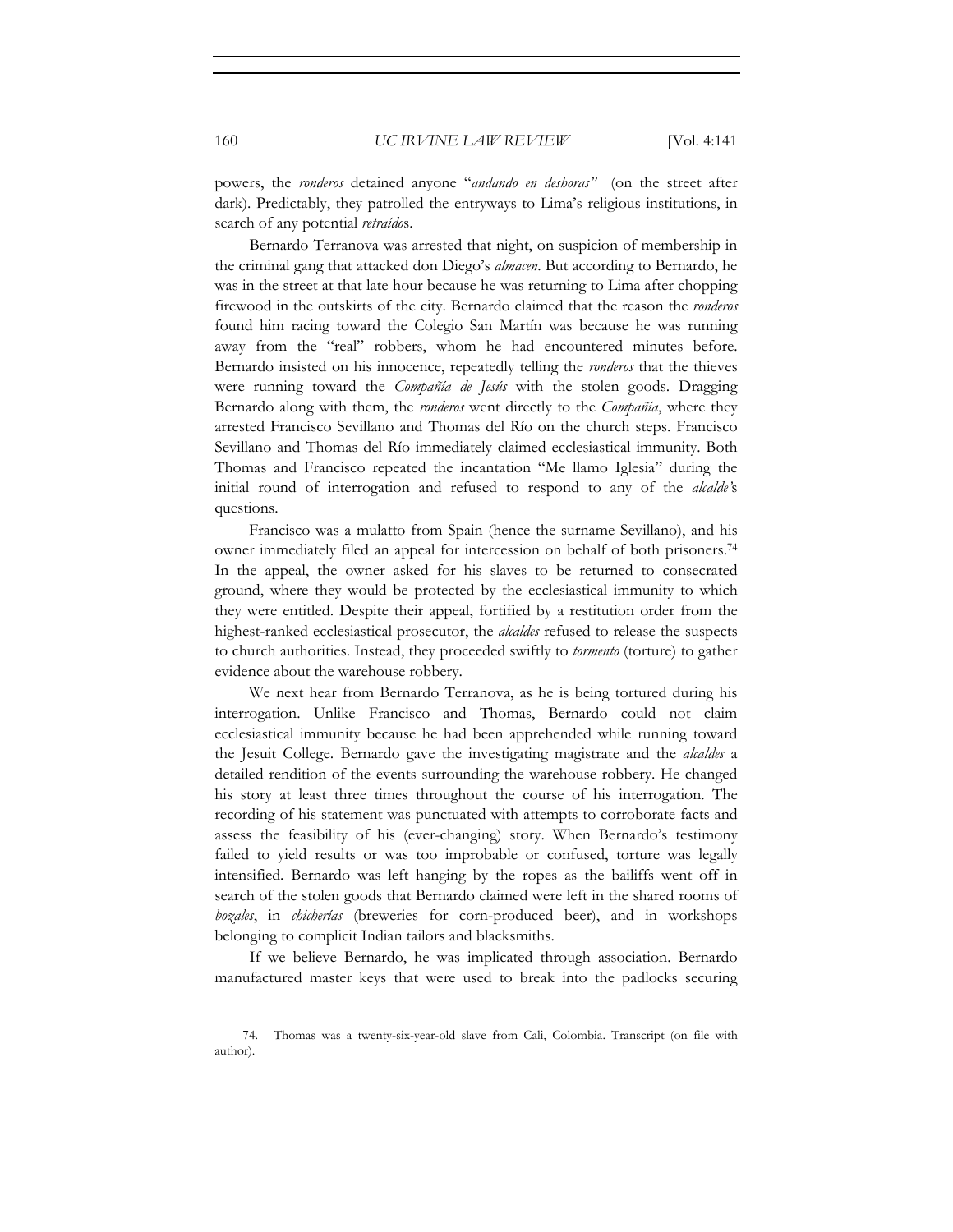Bosqueto's warehouse, but the true mastermind behind the operation was Pedro Terranova—his kinsman. Bernardo's primary source of income and occupation was the *chichería* that he owned. Pedro used the *chichería* as a meeting place to plot all sorts of criminal activities. Pedro inducted a fair number of newly arrived *bozales* into his gang, which encompassed Spaniards, Iberian and creole mulattoes, *indios ladinos*, and other sundry characters—even a wayward priest. Bernardo appeared oblivious to the full scope of Pedro's activities. For instance, Bernardo presumed that the Spaniard was a priest because of the Spaniard's haircut. He only saw some of the faces of Pedro's gang on the night of the robbery, and he vaguely knew some members of the group as they occasionally congregated in his *chichería*. Although Bernardo was not helpful in identifying the group, we learn aspects of criminal activity through his confused testimony. It would be incorrect to portray the gang's activity as "organized crime." Neither Terranova was exclusively dedicated to criminal activity. The record shows their involvement in other pursuits typical with male enslaved labor patterns of the period: wood chopping, blacksmithing, carpentry, and regional muleteering. Some *bozales* in Pedro's band lived together in small rooms, or shared sleeping quarters within an owner's home (much like Sebastian Matamba and Juan Popo). Owners, then, could have been content not knowing the provenance of their slaves' *jornales* (day wages), as long as they were paid. At times, the *retraídos* smuggled stolen goods into the monasteries and convents, where the cloistered residents were interested clients, with the help of many of the enslaved porters who worked therein.75

The case ends with Francisco restituted to the Cathedral eight *years* later. The folio included a death certificate for Thomas, dated January 1686 (six years after the arrest). Bernardo either went into the pool of conscripted public labor, or was garroted since he was not apprehended on hallowed ground. Once again, we have a partial victory. Francisco escaped the garrote, but endured eight years in prison.76

## VI. DOCUMENTING PAIN AND SUFFERING: TORTURE AND THE CRIMINAL CONVICTION

Among legal scholars and political philosophers, few topics inspire as much soul-searching as the use of judicially sanctioned torture in criminal investigation. Torturing criminal suspects in custody for the aim of securing confessions and convictions pushes our inquiries way beyond sterile utilitarianism or triumphal rule-of-law evolutionism. Torturing slaves, "terrorists," and other exemplars of bare life under the pretext of ensuring national security or public safety unmasks

<sup>75.</sup> In one protracted case, five witnesses claimed that the enslaved prisoner peddled his stolen headscarves in the Santa Clara Convent and the San Andrés Hospital. AAL *Inmunidades*, Leg. 10, Exp. 2, Año 1656.

<sup>76.</sup> The length of time that *retraídos* spent in prison is puzzling. Apprehension and imprisonment were no more than pretrial detention holdings. Criminal suspects were ideally supposed to come quickly before a magistrate for sentencing: either to hard labor or to death. LANGBEIN, *supra* note 35, at 28–39. However, if Thomas and Fernando were put to work while in jail, the record is silent in this regard.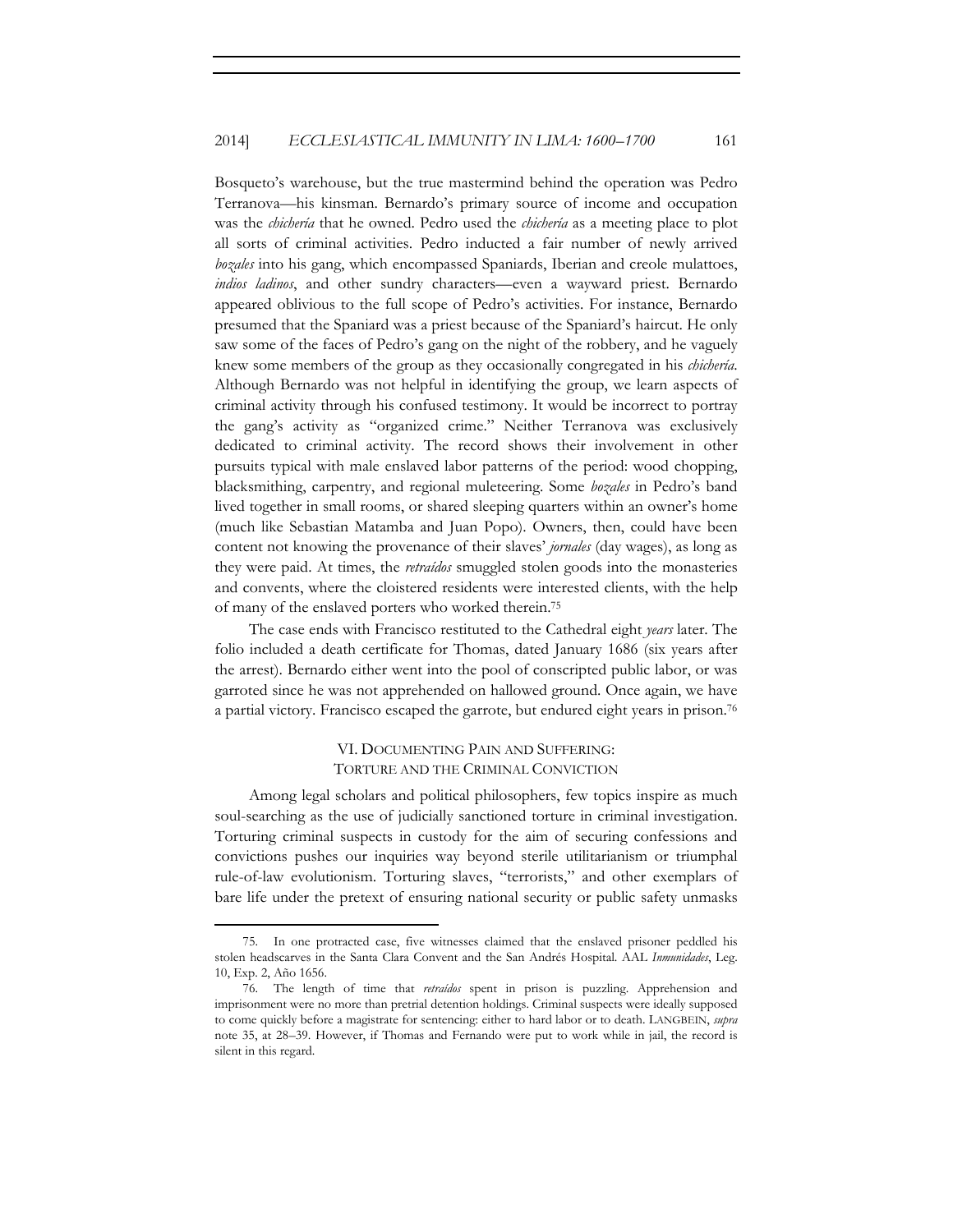the limits of liberal legalism. Indeed, many scholars have argued that the true value of any legal regime is its fair and equitable treatment of politically powerless subjects under exceptional circumstances.77 Yet, prior to the nineteenth century, torture did not inspire widespread moral condemnation. Rather, it was a "crucial weapon in the arsenal of justice."78 Torture was integral to inquisitorial investigation, although it was calibrated and tempered with attempts to elicit noncoerced confessions and other forms of proof. As Irene Silverblatt reminds us, "Local magistrates were exhorted to use torture 'following law, reason, and good conscience' . . . . Torture was never . . . a punishment, but was, rather, a last resort to ease confession."79 Notwithstanding presentist concerns about torture and its necessity, these cases illuminate how the inquisitorial methods of the Holy Tribunal inflected the ecclesiastical immunity cases. Punishment was increasingly misaligned with guilt. Inquisitorial torture was overwhelmingly a prosecutorial tool. Its investigative rationale leeched into all aspects of criminal procedure. Deliberately inflicted pain and torture pervaded technologies of discipline, rule, fact-finding, and faith. Here, we see the heaviest burden of the inquisitorial system borne by enslaved witnesses. Slaves' condition of servitude and racial subjection made them permanent objects of surveillance and suspicion—even when they cooperated with prosecutors, they were, in a word, *torturable*. 80

The sequence of events in the Bosqueto investigation allows us to follow the magistrate's application of the canon law of proof. Overall, the cases followed a similar pattern, and demonstrated full compliance with the rules of criminal procedure set out in the treatises of the period.81 Suspects were arrested and arraigned by competent authorities, and their statements were taken in the presence of a confessor, a jailer, and a notary. If a prisoner refused to talk voluntarily, he was moved to a different part of the jail, closer to the torture

<sup>77.</sup> For a few representative writings on the topic of torture within the vast literature from the fields of public international law and political and moral philosophy, see Jeremy Waldron, *Torture and Positive Law: Jurisprudence for the White House*, 105 COLUM. L. REV. 1681 (2005) (reproaching those governments which suspend rule of law and constitutional guarantees in times of war). *See generally* David Luban, *Liberalism, Torture, and the Ticking Bomb*, 91 VA. L. REV. 1425 (2005) (tracing liberalism's distinction of torture as maiming, mutilation, and flaying in the ancient world from contemporary forms of psychological torture meant to elicit information). For a historical review of the law of war and the treatment of combatants, see HELEN M. KINSELLA, THE IMAGE BEFORE THE WEAPON: A CRITICAL HISTORY OF THE DISTINCTION BETWEEN COMBATANT AND CIVILIAN (2011).

<sup>78.</sup> Margaret Abruzzo lucidly traces the gradual shift away from deliberately inflicted pain and the exalted Christian ideals of suffering and martyrdom to account for the rise of nineteenth-century humanitarian sensibility, which was predicated on an evolving revulsion to cruel punishment. MARGARET ABRUZZO, POLEMICAL PAIN: SLAVERY, CRUELTY AND THE RISE OF HUMANITARIANISM 2 (2011).

<sup>79.</sup> IRENE SILVERBLATT, MODERN INQUISITIONS: PERU AND THE COLONIAL ORIGINS OF THE CIVILIZED WORLD 70 (2004).

<sup>80</sup>*. See* Malick W. Ghachem, *Prosecuting Torture: The Strategic Ethics of Slavery in Pre-Revolutionary Saint-Domingue (Haiti)*, 29 LAW & HIST. REV. 985, 987 (2011).

<sup>81.</sup> For adherence to criminal procedure in Quito's *Audiencia*, see TAMAR HERZOG, UPHOLDING JUSTICE: SOCIETY, STATE, AND THE PENAL SYSTEM IN QUITO (1650–1750), at 43–49 (2004).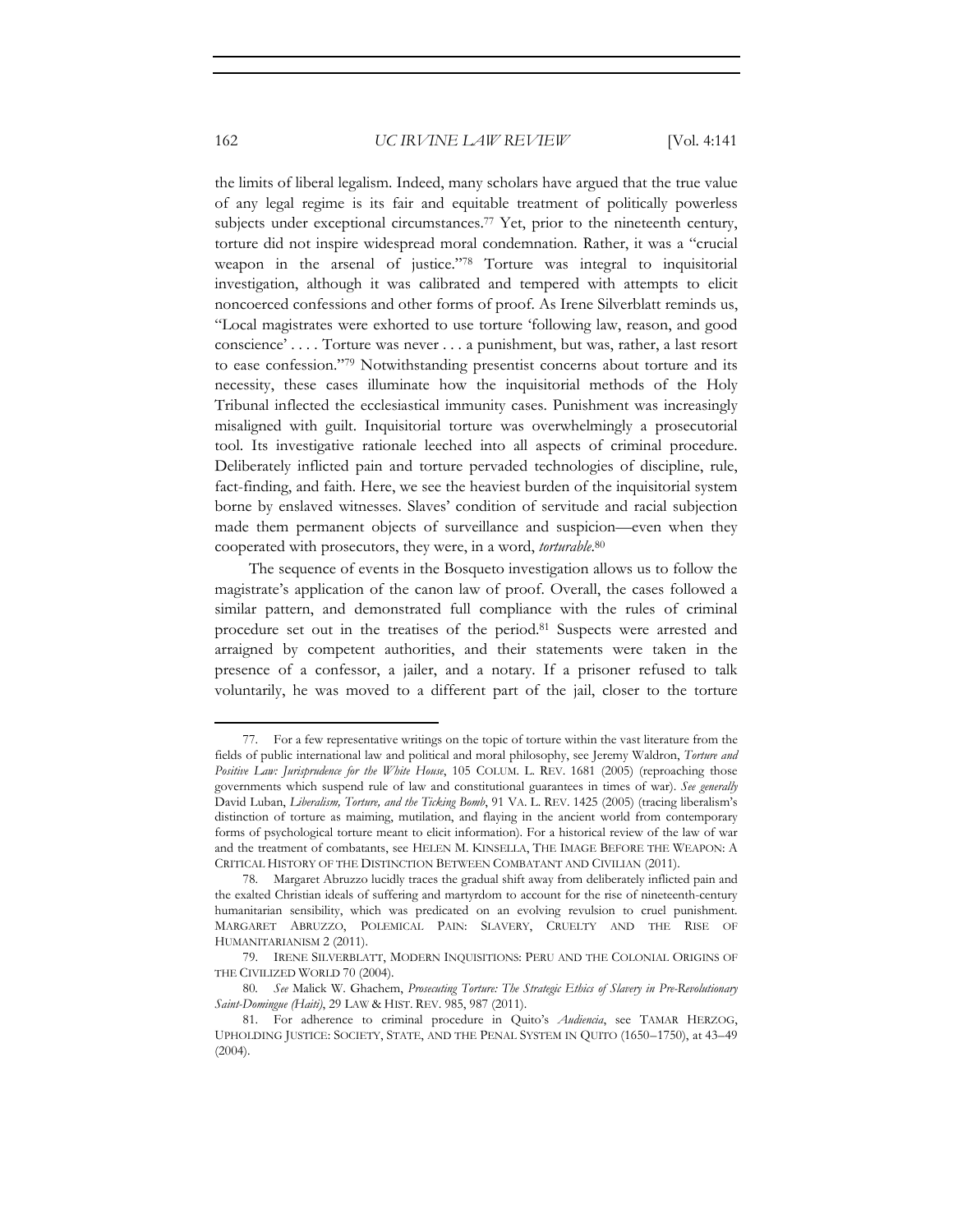chamber. Recalcitrant prisoners spent the night in an antechamber that also fulfilled a dual function as a chapel. Confessions were recorded subsequently, during and after sessions with torture, and then the prisoners' statements were ratified on the following day. Ratification was tantamount to a confirmation or refutation of the confession that was read back to the prisoner in the presence of jail personnel and secular officials, most often a court official, a councilman, and a notary. Tortured confessions were never exclusively admissible, because they often yielded contradictory or even undesired results. Ratification, then, ensured the truth—or at least substantiated the veracity and reliability of the confession. Ratification coincided with the *alcalde'*s daily visit to the jail during an active investigation. In theory, prisoners could refute the confession, but they would be tortured again. It is unlikely that they would have opted for refutation, as did suspects in the more infamous Inquisition proceedings.<sup>82</sup> If available, witnesses were summoned to identify suspects, and groups of black and mulatto men within the jail were presented in *ruedas* (lineups). If witnesses were enslaved, they could also be subject to torture to verify the truth of their statements. This was unevenly applied to enslaved witnesses—in some cases, slaves issued their statements in response to interrogatories and left the jail without further investigation. In Juan Popo's death, his kinsman Antonio Popo was not subjected to the *mancuerda*, 83 but Jacinta Membrillera (doña Tomasa's slave) was stripped at the waist, tied up, and tortured after identifying Sebastian Matamba in the lineup. Given that there was nothing amiss or contradictory in Jacinta Membrillera's testimony, her status as an itinerant street vendor rendered her presumptively untrustworthy and dishonorable.

The church's appeals followed a similar rhythm, set in motion by the patterns of incursion, arrest, and arraignment enumerated earlier. Upon notification of the arrest, the ecclesiastical procurator responded with vigorous protest regarding the secular incursion into ecclesiastical jurisdiction and the encroachment onto consecrated ground. Prosecutors like Villagómez appealed to their superior—the most high-ranking official of the Lima Archbishopric—to inveigh against the royal criminal court's actions through *innovación* (substituting authority with another's). The Archbishop's legal adviser unanimously supported the prosecutors, demanding that the prisoners be returned to the church from which they were taken or restituted to other consecrated ground within twentyfour hours, free from any visual signs of physical torture. Typically, the royal

<sup>82.</sup> See, for example, SILVERBLATT, *supra* note 79, at 31 (describing the notorious cases of Manuel Bautista Pérez and doña Mencia de Luna, who were accused of Judaism in the *complicidad grande* (great conspiracy) of 1635–1639).

<sup>83.</sup> The *mancuerda* was a method of torture used in Lima's prison and the Inquisition jails during this time. *See* Henry Charles Lea, *History of the Inquisition of Spain: Volume 3*, BOOK 6: PRACTICE CHAPTER 7: TORTURE, http://libro.uca.edu/lea3/6lea7.htm (last visited Apr. 16, 2013). Prisoners would hang by their arms with tightly wound ropes, and the person tightening the ropes, called the *verdugo*, would administer the torture on various parts of the arms until the ropes cut into the flesh and reached the bones. (author's notes). *Verdugos* were often other enslaved men working for the jail, or freed mulattoes and *zambos*. (author's notes).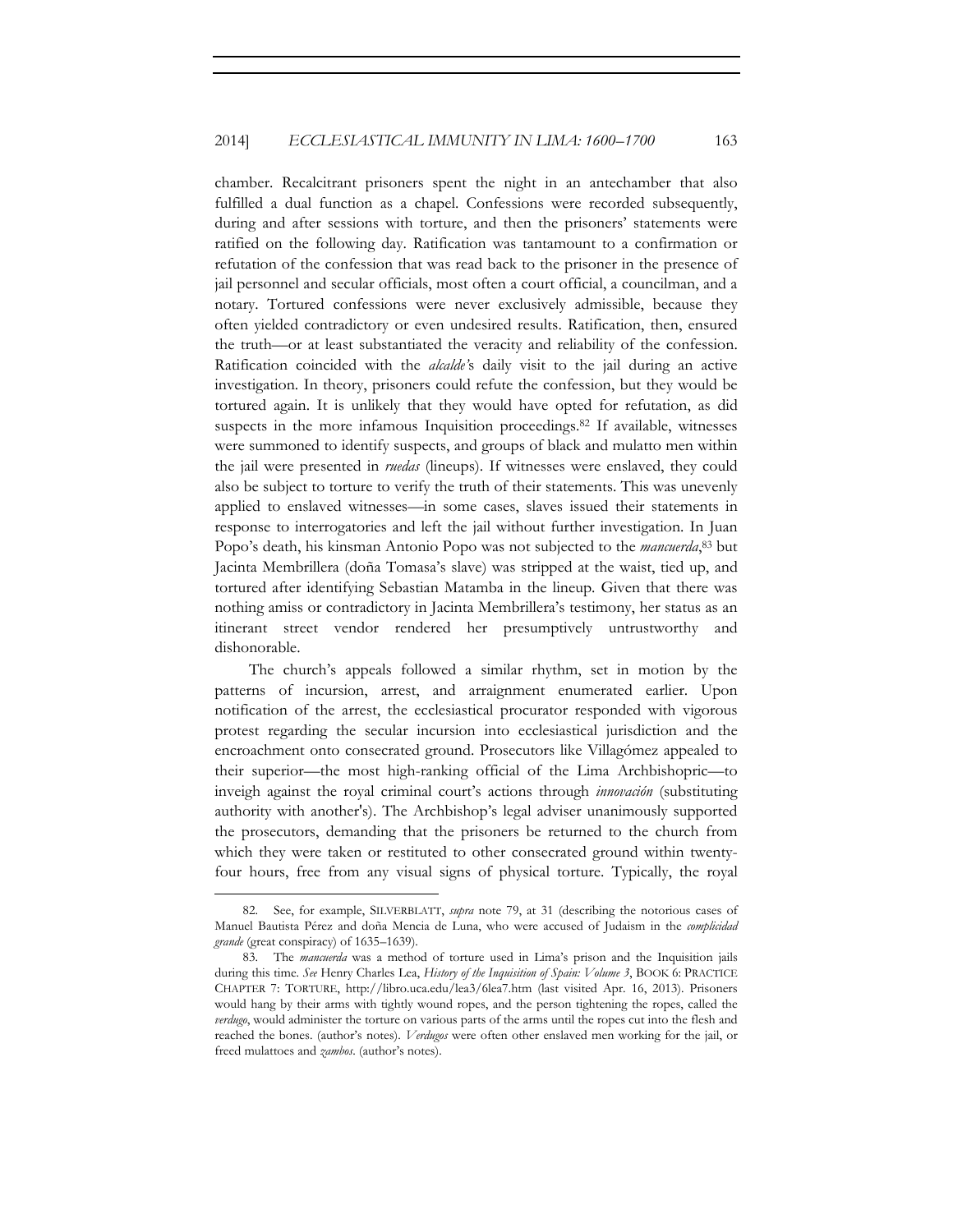magistrates ignored this order. The *alcalde'*s response was issued after an average of two or three rounds of exchange of paperwork, accelerated by ecclesiastical threats of excommunication and *censuras* (publicly posted sanctions)*.* Depending on how seriously the magistrates took the threat of excommunication, the *alcaldes* would respond en masse, defending the exercise of jurisdiction by the secular court. In the case of murder, the *alcaldes* would claim (correctly, in the strict legal sense) that *premeditated* murder was ineligible for ecclesiastical immunity.84 Technically, they still had to prove that the murder was premeditated, which they could not establish with full proof.85 At this stage of mutual intransigence, the cases went for a second review to the highest ecclesiastical court in Guamanga, where the archbishop invariably issued another order of restitution. Often, this process took an inordinately long time. Papers were prepared and personally served on the parties, motions were filed, and statements and opinions were diligently noted. *Chasquis* (messengers or couriers of official correspondence into the Andean Mountains) were located to carry the documents from Lima to Guamanga, and made the trek when sufficient paperwork had been accumulated to justify the expense and effort. As the process dragged on, royal magistrates expedited their investigation, calibrating their methods in light of the delays imposed by the requirement that the appeal be sent to Guamanga. Ecclesiastical prosecutors expected that their secular counterparts would ignore the initial motion, and filed a preemptive motion for appeal to Guamanga together with their second or third complaint. Hence the lengthy periods encompassed by these cases. In the procedural sense, the cases were typical of legal patterns common to colonial Iberian litigation: breach, complaint, denunciation, intransigence, delay, and (sometimes) remedy.

The testimonies of the three enslaved suspects extracted during torture sessions were incoherent and inconclusive and never led to the recovery of don Diego's stolen property. Each witness capitulated and blamed the other as the ropes of the *mancuerda* ate into their flesh. Thomas succumbed quickly. During the second round of the *mancuerda*, Thomas blamed both Bernardo and Francisco for involving him in the crime scheme, thereby maintaining his innocence—or, at the very least, minimizing his role in the events. Francisco endured the pain the longest, insisting no less than sixteen times that he was telling the truth. Suspended and hanging by the ropes of the *mancuerda*, Francisco implored, "No hay más de lo que digo señor, Jesús María y Josef, no hay más de lo que le digo.

<sup>84.</sup> But in the Bosqueto robbery, for instance, there was no allegation of murder, and theft was a felony for which *retraídos* could legitimately claim ecclesiastical immunity. *See* DE HEVIA BOLAÑOS, *supra* note 3, at 213.

<sup>85.</sup> According to canon law, a prisoner could not be executed without full proof. LANGBEIN, *supra* note 35, at 47. Witness testimony and circumstantial evidence only amounted to half proof; confession was needed for full proof. *See* DE HEVIA BOLAÑOS, *supra* note 3, at 227; LANGBEIN, *supra*  note 35, at 47.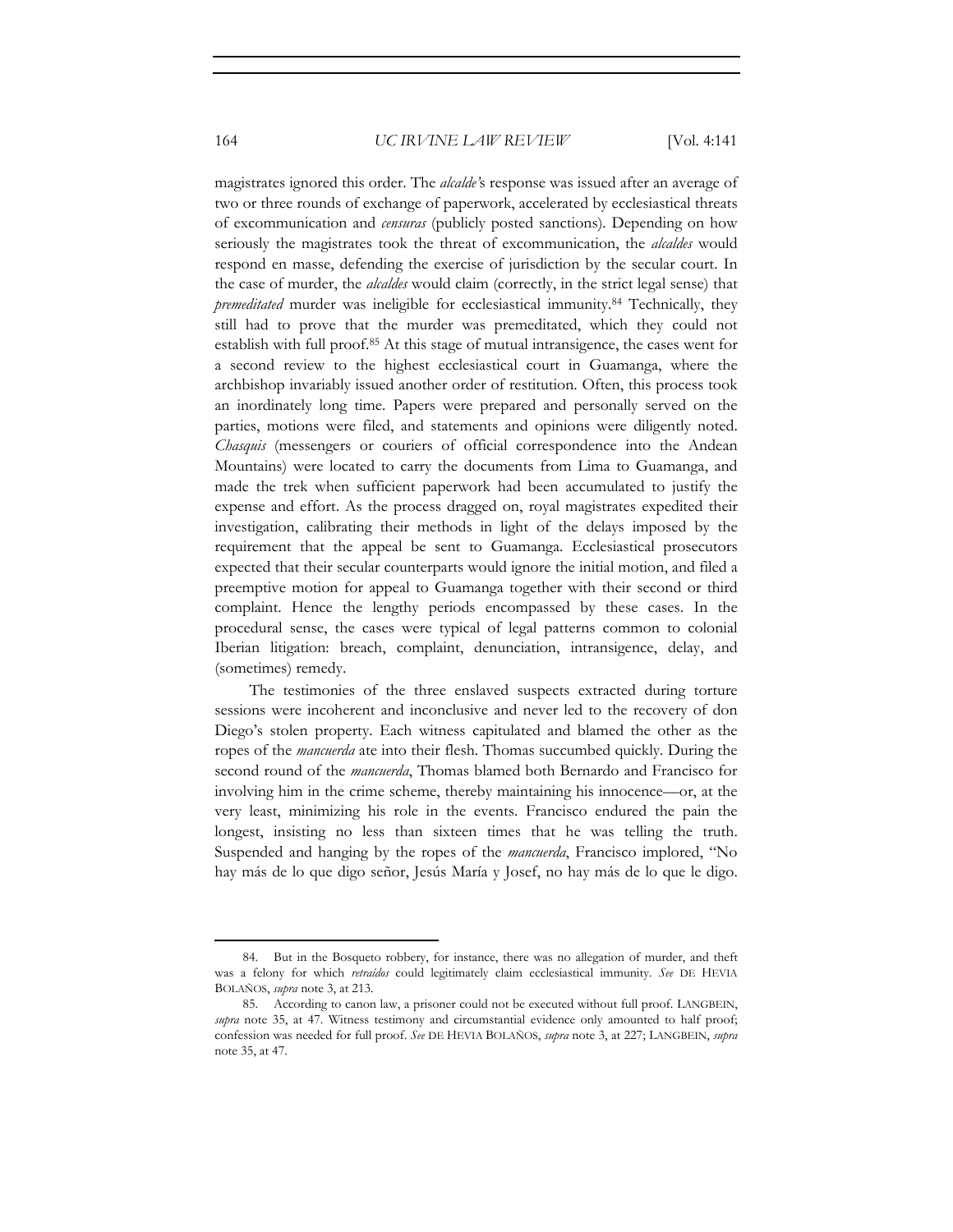No puedo levantar testimonio a nadie, no hay más de lo que le digo. Dios mío de mi alma, no hay más de lo que digo*.*"86

As scholars of the Inquisition records have observed, inquisitors were scrupulous about recording the sounds of pain in an effort to demonstrate the careful administration of torture methods, for they expected that their superiors would review their reports. Calibrated pain was a portal to the truth. In the ecclesiastical immunity cases, we have a similar corpus of records that shows how investigators relied on torture, even if the confessions they yielded only led to more confusion among desperate or traitorous informants. The bailiffs, priests, and *alcaldes* present during the torture sessions solemnly informed the prisoner that "if in the course of the session, a leg or arm were to break, or if another limb came loose, it would not be the fault of the magistrate, but the prisoner's own fault, because their sole intention was to learn the truth."87 Even when prisoners were brought back nearly dead to their cells, we see no record of a written remonstration to the *verdugo* for going too far. Silverblatt's observations noted earlier are equally relevant to the bailiffs, *verdugos*, and notaries in the crown jail men of considerably lower social standing than those employed in the Holy Tribunal. Though they lacked the formal legal training of the Inquisitors, criminal magistrates were "great record keepers—wedded to pen and paper."88 Their mundane recordings of agony (rendered to us unceremoniously as "paperwork") merits further reflection on the bureaucratic functions of criminal adjudication.

Why were these sessions recorded? Historians are well aware that primary sources exist because they served a specific function or purpose. Police records exist principally to document the diligent administration of criminal procedure. Through rational and careful investigation, evidence is assessed and measured, and guilt or innocence is proven. They may later inform racialized narratives of criminality, but their immediate purpose is to document surveillance and detention of criminal suspects, set out internal disciplinary measures, and establish daily operational controls and institutional practices that can withstand external scrutiny. This may read like an unduly functionalist view of bureaucratic procedure, especially in light of the sophisticated renditions of the biopolitics of surveillance inspired by Michel Foucault.<sup>89</sup> Alejandro Cañeque has also described the seventeenth-century viceroyalty of New Spain with elegant formulations of colonial governance and lawmaking equally shrouded in liturgical trappings.

*Id.*

<sup>86.</sup> Transcript, "Tormento de Francisco de Sevillano" (on file with *UC Irvine Law Review*). 87*.* 

Estando puesto en las ligaduras de la mancuerda, y estando en ella se le apercibió la verdad en orden al hurto que hicieron . . . que si por no decirla algún brazo o pierna se le quebrase o se le soltase, o recibiese otro u cualquier detrimento, no ha de ser por cuenta de dichos señores sino por la suya porque el intento de dichos señores es aclarar la verdad.

<sup>88.</sup> SILVERBLATT, *supra* note 79, at 59.

<sup>89.</sup> *See generally* MICHEL FOUCAULT, DISCIPLINE AND PUNISH (Alan Sheridan trans., Vintage Books 2d ed. 1995) (1977). *See, e.g.*, Ian Hacking, *How Should We Do the History of Statistics?*, *in* THE FOUCAULT EFFECT: STUDIES IN GOVERNMENTALITY 181, 183 (Graham Burchell et al. eds. , 1991).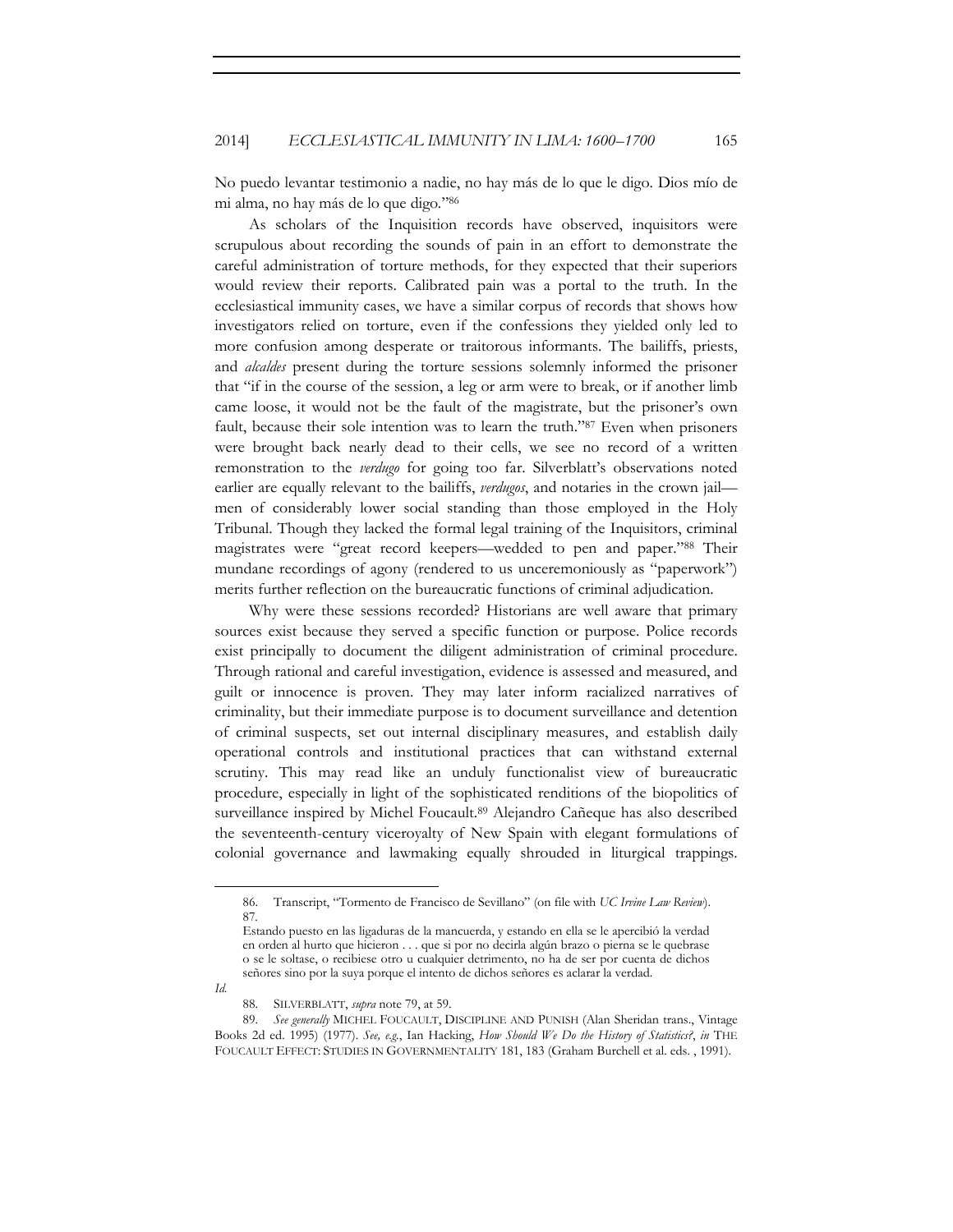Reams of documents and royal correspondence linked Spain to the *Real Audiencia* and the *Santo Oficio*. But the documents detailing Jacinta Membrillera's torture were meant for the *Cabildo.*90 The elected councilmen used these proceedings to draft legislation to deal with the perceived dangers of the black and mulatto male underclass, along with renegade Spaniards unmoored from metropolitan disciplinary structure.91 Granted, this was legislation formulated in consultation with the Viceroy, the *Audiencia*, and the subsequent approval of the Council of the Indies,92 but municipal lawmaking was quintessentially local. Decisions about curfew hours, appropriate numbers of lashes, and methods of public execution were deliberated in response to locally perceived exigencies. Although the edicts and decrees were issued with the imprimatur of the crown (sealed with the royal proclamation, *Yo, el Rey*), they did not filter down (or cross the ocean) as unilateral directives. Thus, when the crown issued advisory opinions of the rights of criminals to asylum, we gain a unique vantage point into the jurisdictional frictions and turf wars among ecclesiastical prosecutors, bishops, learned canonists, and judges, vis-à-vis elected officials. On the civil side, key players included bailiffs, *ronderos*, *ministros de vara*, and other members of local ad hoc constabulary forces soldiers of the Palace guard, those inducted into the prestigious cavalry orders of Santiago, Calatrava, and the Santa Hermandad. To be clear: everyone trafficked in the racial grammar of black criminality and vice. Everyone believed that black and mulatto men posed a danger to the republic (except, ironically, their owners).<sup>93</sup> Church and crown, however, differed sharply over jurisprudential prerogatives.

<sup>90.</sup> JOHN PRESTON MOORE, THE CABILDO IN PERU UNDER THE HAPSBURGS: A STUDY IN THE ORIGINS AND POWERS OF THE TOWN COUNCIL IN THE VICEROYALTY OF PERU, 1530–1700, at 115 (1954); FRANK MOYA PONS, LIMA: EL CABILDO Y LA VIDA LOCAL EN EL SIGLO XVI (1534– 1553), at 35–40 (1985).

<sup>91</sup>*. See* REALES ORDENANZAS SOBRE LOS NEGROS QUE HAY EN LA CIUDAD DE LOS REYES, *supra* note 5, at 384–388.

<sup>92.</sup> BOWSER, *supra* note 5, at 149–50.

<sup>93.</sup> The only "defenders" of the potential redemption of slaves were their owners (who often joined in these lawsuits). Thomas del Río's owner was the one who defended Thomas and Francisco's right to immunity when they were apprehended for the Bosqueto robbery. Transcript (on file with author). Sermons and administrative documents of the period reserved the possibility of redemption from evil exclusively for indigenous neophytes. See, for example, the sermons of the infamous "extirpator of idolatry," Francisco de Avila, *Sermon for the Fourth Sunday of Advent*, *in* THE SERMONS OF FRANCISCO DE AVILA: TRANSLATION, ANNOTATION AND COMMENTARY 28, 28–40 (Joshua Monten ed., Rachel O'Toole trans., Duke-Univ. of N.C. Program in Latin Am. Studies, Working Paper No. 29, 1999); Karen Sivertsen, *The Devil and the Andeans*, *in* THE SERMONS OF FRANCISCO DE AVILA: TRANSLATION, ANNOTATION AND COMMENTARY, *supra*, at 106, 106–09. For a study of the extirpators, see Kenneth Mills, *Bad Christians in Colonial Peru*, 5 COLONIAL LATIN AM. REV. 183 (1996). An instrumental reading of the petitions lodged by owners asserting their slaves' right to ecclesiastical immunity is linked to the economic deprivation of their slaves' labor and the imminent loss of property—either through death or exile—that resulted from the magistrate's custody. *See* Arrelucea Barrantes, *supra* note 36, at 140.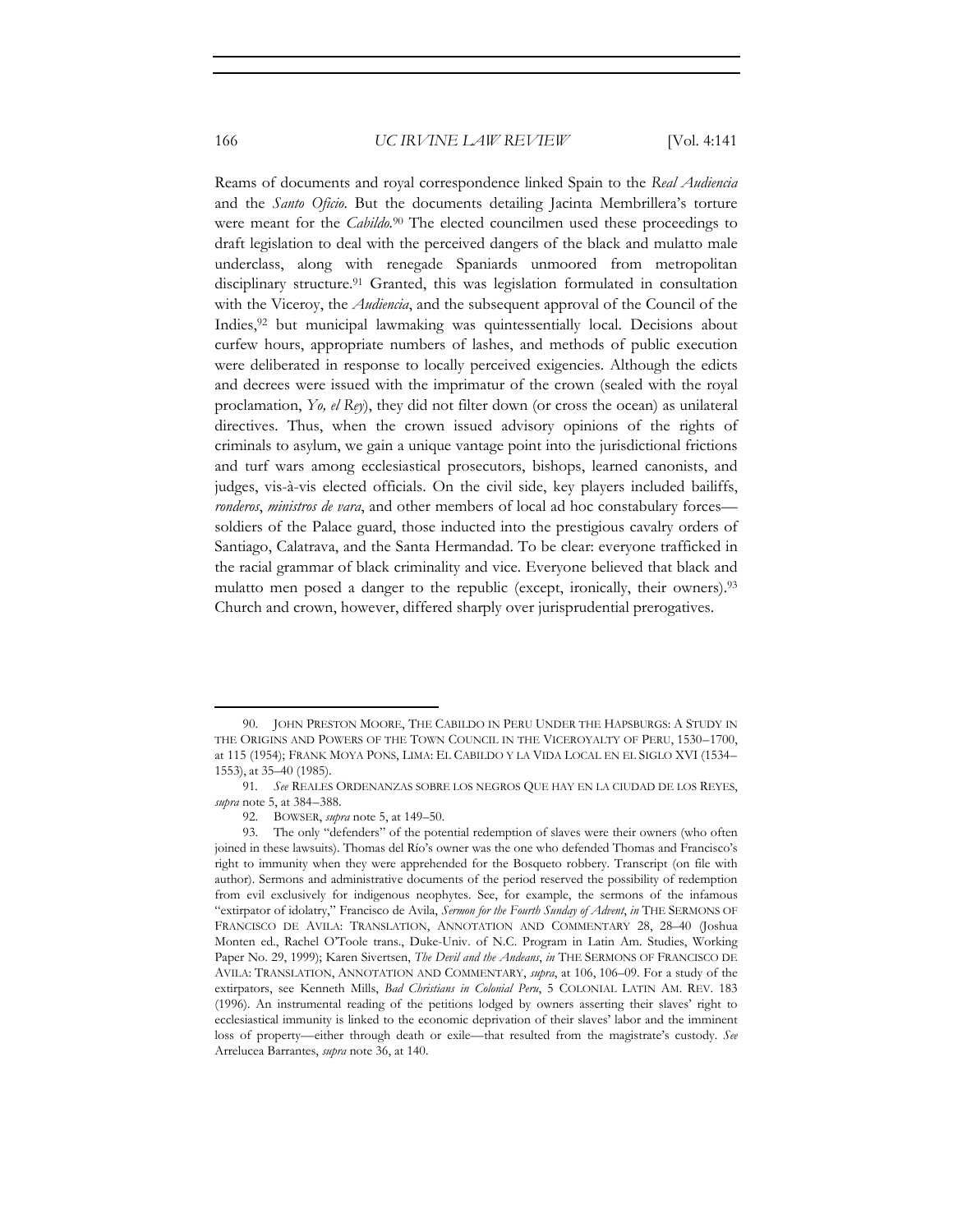#### VII. STRAINING THE QUALITY OF MERCY

Upon touching land the viceroy went ahead, uncovered . . . . Everyone welcomed and cheered him, and with handkerchiefs in hand gave the acclamatory cry  $[Long live the viceory]. \ldots$ 

. . . .

 Upon disembarking, His Excellency went straight to the Cathedral of Callao and heard Mass . . . .

 As soon as he had gone to the palace, the archbishop of this city, Don Pedro de Villagómez, paid him a visit, and the Viceroy came out as far as the stairs to receive him. Upon kissing the hand of the archbishop he humbled himself greatly; by very little more he would have touched his knee to the ground, and he took his hands and kissed him many times. . . .

. . . .

 Thursday, the 24th of the month, His Excellency went to visit the archbishop at his house.

 Friday, the 25th of the month, he went to the *audiencia* of the *oidores* [high court judges] and sat with them wearing a black taffeta cap on his head; the *oidores* all had their heads uncovered.

 Saturday, the 26th of the month, he went to the cathedral with all the *audiencia* and those of the *cabildo*. 94

Having given a sense of the actors in these cases, this section focuses on what was at stake in the proceedings. I locate the jurisdictional conflicts around ecclesiastical immunity in ongoing tensions between church and crown, and the delicate balance of power maintained by the sixteen viceroys assigned to Peru by the Spanish crown in the seventeenth century.95 The lengthy excerpt above, chronicling the protocol observed during the viceroy's arrival and first week of official duties, illustrates how much deference was paid to the archbishop.96 Simultaneously, the viceroy affirmed his authority over the secular power structure of the *Audiencia* and the *Cabildo*.

Sanctuary's uneasy coexistence with the secular administration of criminal justice was deeply rooted in local political contexts and changing ideas about

<sup>94.</sup> CHRONICLE OF COLONIAL LIMA, *supra* note 39, at 118–19, 122 (describing the arrival and first official visits of the Viceroy, Count of Lemos in 1667).

<sup>95.</sup> Seventeenth-century kings included Phillip III (1598–1621), succeeded by Phillip IV (1621–1665), and Charles II (1665–1700). WILLIAM D. PHILLIPS, JR. & CARLA RAHN PHILLIPS, A CONCISE HISTORY OF SPAIN 307 (2010). Phillip III appointed three viceroys. Phillip IV appointed six viceroys. Charles II appointed five viceroys. *The Viceroyalty of Peru*, PERU ROUTES, http://peruroutes.com/peru\_ing\_viceroyalty.html (last visited Feb. 28, 2014).

<sup>96.</sup> Mugaburu was not a "professional" historian, and his diary was not written with the intent that one day, social historians would comb through it hungry for clues about local events. But it is precisely Mugaburu's appreciative description of the ostentatious baroque protocol that makes his account so invaluable to trace the fault lines between church and crown. Not surprisingly for a military official, Mugaburu was a staunch regalist and a devout Catholic. *See Introduction* to CHRONICLE OF COLONIAL LIMA, *supra* note 39, at 3, 8–11.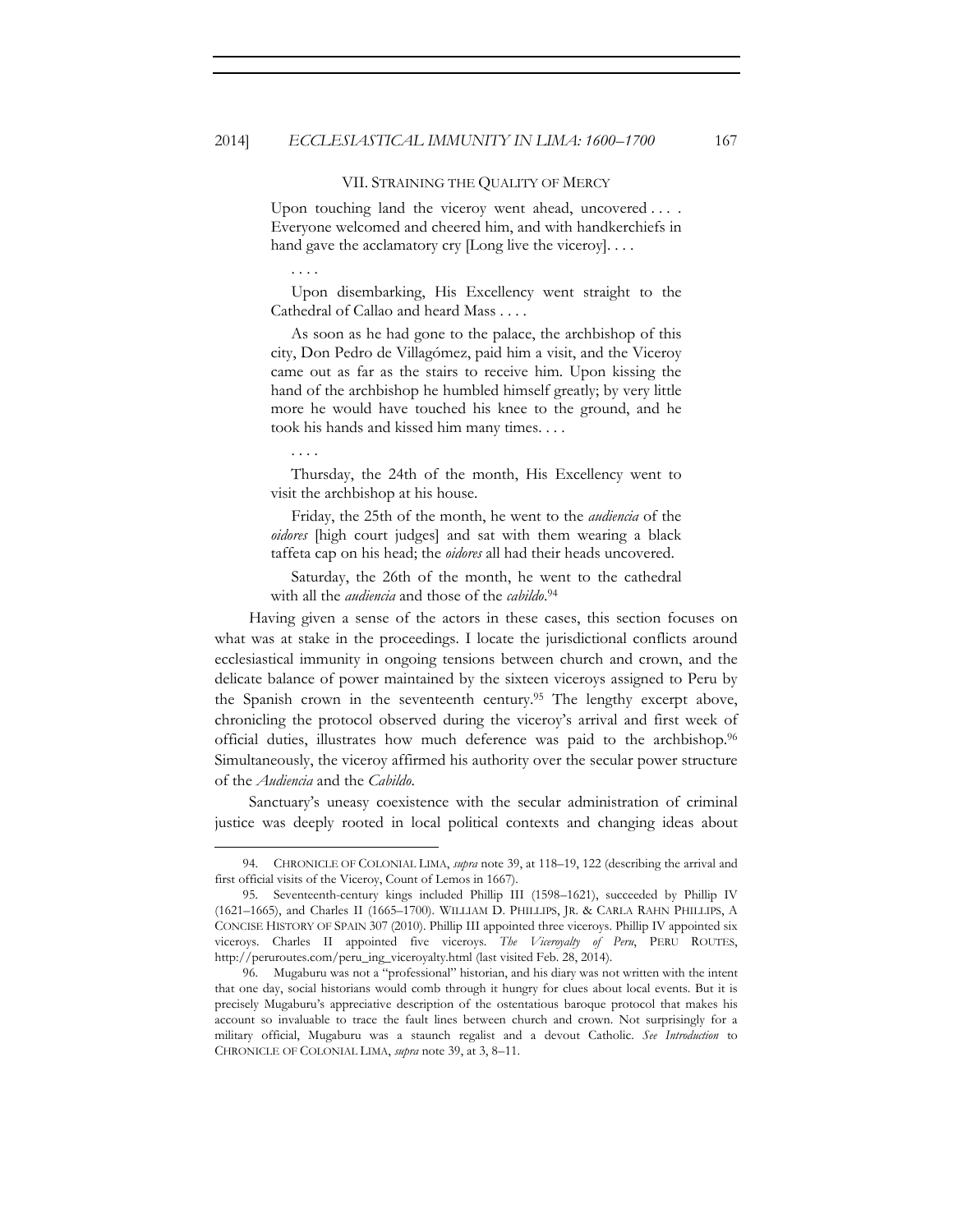crime, criminality, justice, and mercy that defy easy generalizations. Thus, to make sense of the larger political questions, I map the procedural terrain of the cases onto local offices, conciliar appointments, and civic activities of Lima's eligible *vecinos* (residents of the city with voting privileges) in affairs of public safety.<sup>97</sup> My objective in this mapping exercise is to examine the issue of ecclesiastical immunity in two somewhat contradictory ways. What body was ultimately responsible for punishment or criminal adjudication? Or, conversely, what body was legitimately poised to dispense justice and mercy?<sup>98</sup> Were punishment and penitence two sides of the same coin? This necessarily deals with the vexed question of the potential interchangeability of the political and spiritual body: realms over which church and crown have battled for centuries. The kings' role as dispensers of mercy lent legitimacy to their monarchical functions, which was fortified by their spiritual mandate.<sup>99</sup> Fugitive slaves' appeal to the church for protection against the crown's appointees thus created a political conundrum. On one hand, it reinforced a paternalistic role for the church over slaves and *naturales* (Indians), with which the crown was comfortable. On the other hand, it challenged their own pretensions to benevolence and their patronage over their colonial subjects. And it spawned untenable ambiguities over the ultimate arbiters of discipline and control. Who was in charge?

Each viceroy's political agenda was necessarily tied to the crown's fiscal, diplomatic, and military exigencies in Europe, and the imperative of maintaining

<sup>97.</sup> The men of the *Cabildo* exercised virtually the same functions of local government, public health, and safety as they would have exercised as elected town councilmen on the peninsula. *See* MOYA PONS, *supra* note 90, at 8. Lima's *Cabildo* oversaw the execution of public works; set prices for bread, meat, and wine; and guarded vigilantly against price inflation for imported goods. *Id.* at 20–21, 25–27, 29–30. For a biographical history of Lima's viceroyalty and councilmen, see GUILLERMO LOHMANN VILLENA, LOS REGIDORES PERPETUOS DEL CABILDO DE LIMA (1535–1821): CRÓNICA Y ESTUDIO DE UN GRUPO DE GESTIÓN 16–18 (1983).

<sup>98.</sup> Consider, for example, a royal proclamation that conferred the privilege of absolution on *retraídos* in various religious establishments in 1682: "Auto publicado por su excelencia para que todos los delincuentes se presenten bajo la real palabra para que sean absueltos de sus faltas." (Royal order reproduced in AAL, *Inmunidades*, Leg. 15. Exp. 6, Año 1682). This is one instance of royal clemency in the records, responding, no doubt, to political exigencies. Another case documents the plight of one indigenous *retraído* (*yndio natural deste reyno*), Luis Rojas. *See* AAL, *Inmunidades*, Leg. 15, Exp. 2, Año 1682. Rojas claimed that he acted in good faith and reliance on a royal promise of absolution in return for military service in Panama to combat piracy. Rojas was immediately returned to the magistrate's custody when he got back to Lima for his earlier crime (he had murdered his wife ten years before). *Id.* Rojas sought refuge in the convent of Santo Domingo, and had been there for three years before bringing his complaint. *Id.* Rojas's grievance indicates that the crown's promises of clemency and absolution were not always honored in practice.

<sup>99.</sup> Slaves' appeal to the benevolence and mercy of the Catholic kings is well documented. For two interesting case studies on how slaves petitioned for their freedom by positioning themselves as *royal* slaves, see MARÍA ELENA DÍAZ, THE VIRGIN, THE KING, AND THE ROYAL SLAVES OF EL COBRE: NEGOTIATING FREEDOM IN COLONIAL CUBA, 1670–1780 (2000), and Renée Soulodre-La France, *Los esclavos de su Magestad: Slave Protest and Politics in Late Colonial New Granada*, *in* SLAVES, SUBJECTS AND SUBVERSIVES: BLACKS IN COLONIAL LATIN AMERICA, *supra* note 69, at 175.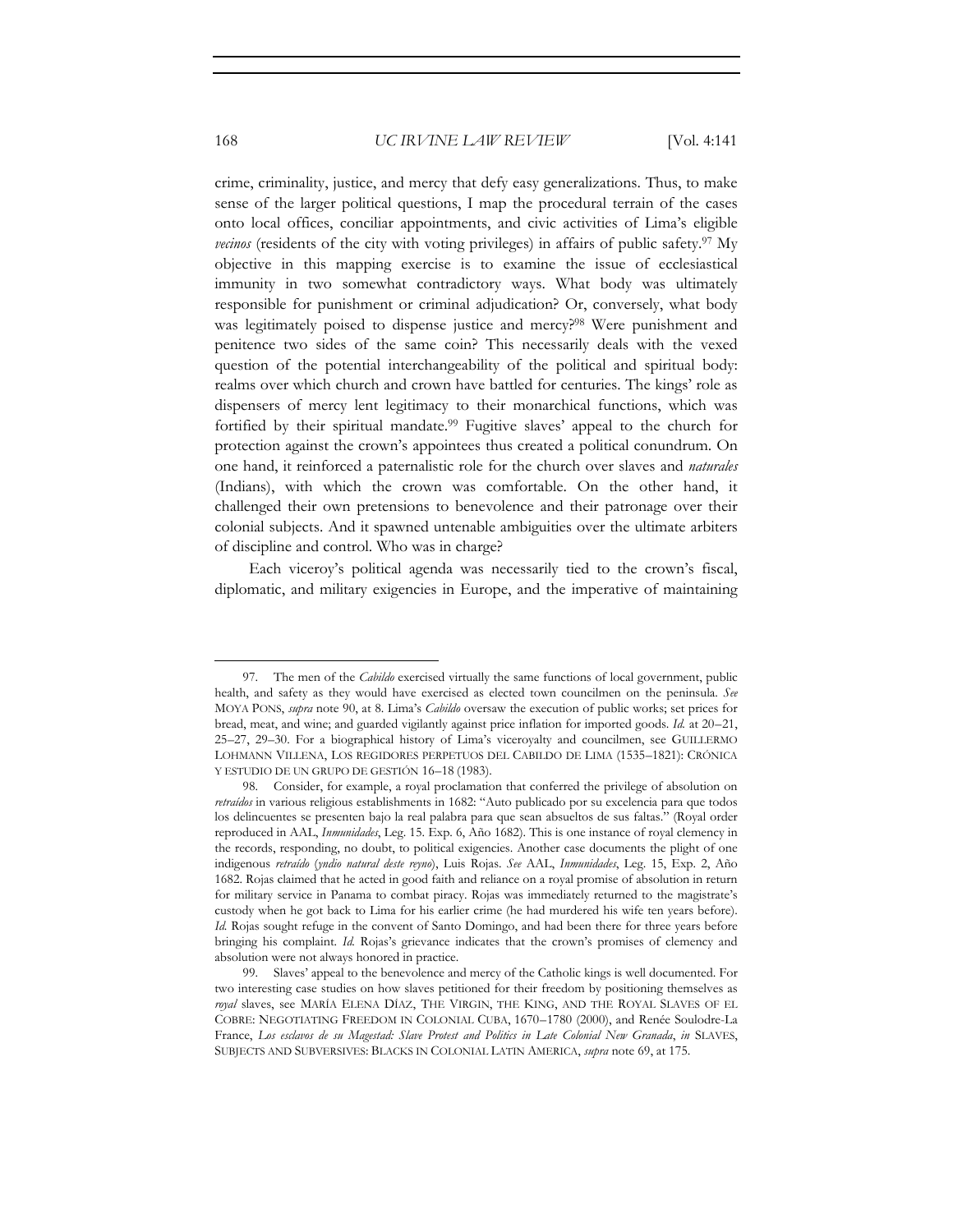peace and security in the colony.100 Although historians have debated the true nature and scope of Hapsburg decline in Europe, the Hapsburgs expanded their overseas holdings (and accrued military debts) exponentially in the sixteenth and seventeenth centuries.<sup>101</sup> As James Muldoon reminds us,

> In addition to the Spanish kingdoms and numerous principalities in Europe and the Spanish overseas possessions . . . in 1580 Philip II obtained the Portuguese throne as well. As king of Portugal as well as king of Castile, Philip . . . had claims to exclusive rule over all of the newly discovered lands covered by Alexander VI's bull *Inter caetera*, making him ruler of virtually the entire world.102

Although bureaucrats and jurists strove for a centrifugal administrative model of New World governance with clear lines of authority vested exclusively in the viceroy, it was difficult to create and maintain in practice. High-level bureaucrats were obliged to return to Spain after their tour of duty, precisely to prevent the consolidation of power in local hands. Moreover, high-level appointments, with rare exception, were of short duration. In contrast, the church had a more developed network of parishes and bishoprics with on-the-ground personnel that outnumbered those in the viceregal administration. It is virtually impossible to know who won in the battle for local control by relying on administrative documents, because each drafter was careful to portray himself as furthering the crown's interests. In the early part of the century, the canonists had the upper hand, while the *Cabildo'*s prestige was harnessed to royal power (which was itself negotiating the terms of its relationship with Rome).103 Given the growing prestige and wealth of baroque Lima, especially during the second half of the seventeenth century, it is entirely possible that the crown refrained from interference with the ecclesiastical privilege of sanctuary to counterbalance the power of the *Cabildo.*104 What this meant to subaltern eyes was that the lines

104. In addition to the growing population, the city added significant buildings during the

<sup>100.</sup> For a detailed daily account of the viceroy Conde de Chinchon´s ten-year agenda, see JUAN ANTONIO SUARDO, DIARIO DE LIMA DE JUAN ANTONIO SUARDO (1629–1634) (1935).

<sup>101.</sup> On the Hapsburg decline, see J. H. Elliott, *Self-Perception and Decline in Early Seventeenth-Century Spain*, 74 PAST & PRESENT 41 (1977).

<sup>102.</sup> MULDOON, EMPIRE AND ORDER, *supra* note 27, at 118 (discussing Spain's overseas possessions).

<sup>103</sup>*. See* MOORE, *supra* note 90, at 115–16; MULDOON, EMPIRE AND ORDER, *supra* note 27, at 114. The crown traditionally regarded the religious orders' accumulation of wealth and their immunity from royal direction as a source of tension, but this rivalry escalated much later in the eighteenth century with the expulsion of the Jesuits in 1767. *See* JEFFREY KLAIBER, S.J., THE CATHOLIC CHURCH IN PERU, 1821–1985: A SOCIAL HISTORY 6–7 (1992). If we read Moore's account closely, the crown relied on the *Cabildo* as a royal legislative and fiscal body as it consolidated power in Peru. MOORE, *supra* note 90, at 115–16. However, it was also concerned with restraining the wealth and political autonomy of creole and peninsular Spaniards and *conquistadores* of low birth, who demonstrated such wanton disavowal of metropolitan allegiance. For a description of the *Cabildo'*s concentration of local power in the seventeenth century, see PETER FLINDELL KLARÉN, PERU: SOCIETY AND NATIONHOOD IN THE ANDES 87–88 (2000). The *Cabildo*, then, became a critical institution in viceregal regulation of privilege, class, masculinity, honor, and status.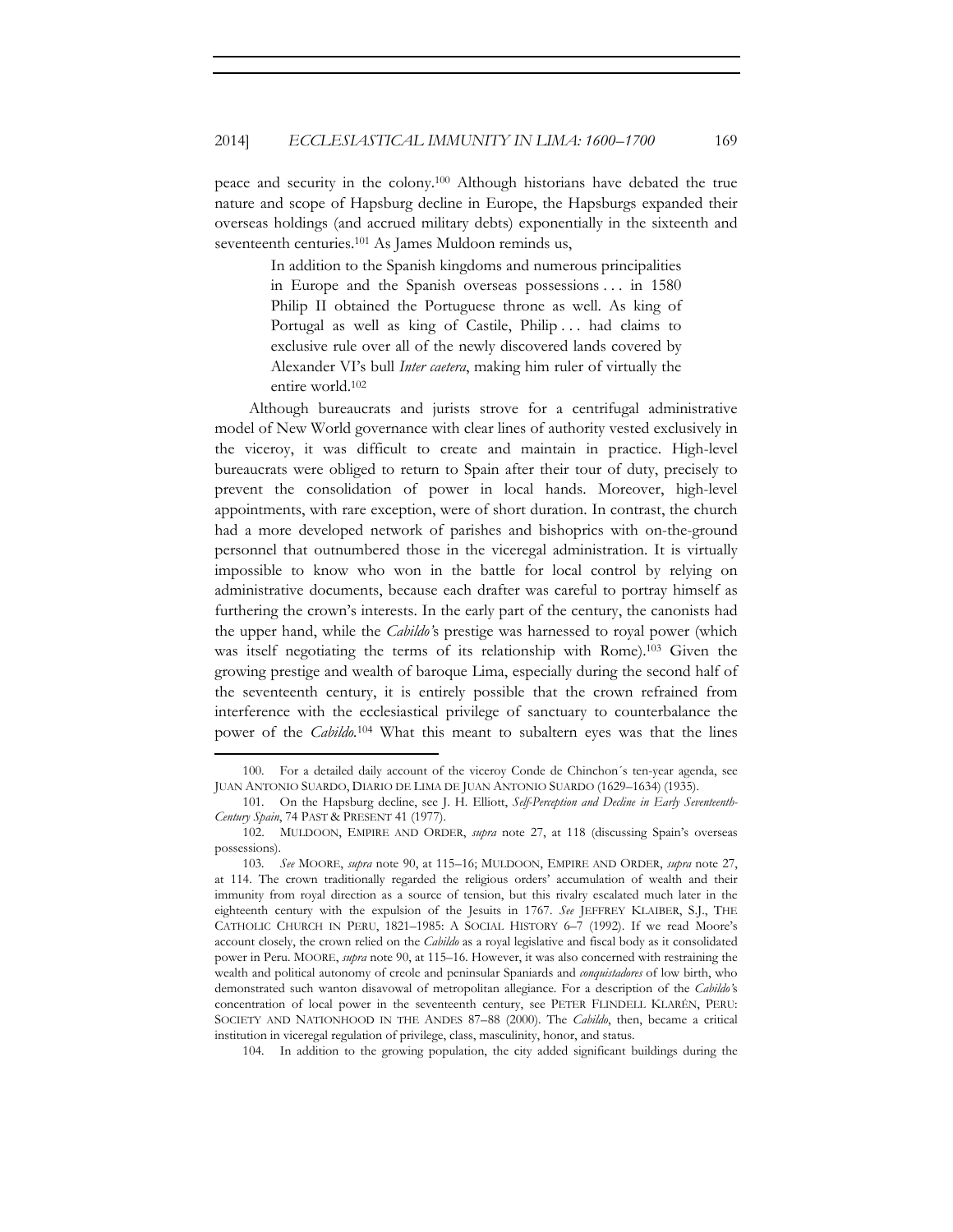between viceregal and ecclesiastical power were not clear—and they used this jurisdictional blurriness to play one body off against the other.

An interesting case illustrates some of these unresolved tensions. On October 23, 1653, doctor don Pedro de Villagómez, the ecclesiastical prosecutor of Lima's archbishopric, reproduced an advisory opinion from the crown to clarify the jurisdictional competencies of secular and ecclesiastical power.105 Villagómez relied on an opinion that had been issued in Madrid on April 16, 1619—which appeared to be the only surviving document that Villagómez could find where King Philip III had opined on the matter. Apparently, a criminal magistrate had written to the king, alerting him to the raging problem of delinquency in the city and complaining that criminals were routinely invoking ecclesiastical immunity to escape proper sanction. The king thought it prudent to delimit the jurisdictional lines, which he proceeded to adumbrate in consultation with his learned advisors. But despite the characteristic pomp and splendor of the opinion, the king simply reminded the magistrate that all cases in which fugitives invoked ecclesiastical immunity fell under the church court's jurisdiction, although secular magistrates could hear the case if they thought the subject matter dealt with one of the crimes exempted by Pope Gregory's 1591 bull. The king also opined that the church courts exercised competency until the *tercera sentencia* (third level of review), at which point the appropriate arbiter for the matter was the Council of the Indies. The opinion was signed and sealed by the king (*Yo, el Rey*), and a copy was duly recorded in the synodal records for Lima in 1620. The king's advisory opinion did not extend or abrogate the jurisdiction of either the clergy or the secular court, or authorize hierarchical complexity on the ground. It could have been a politically astute move on the part of those advising an aging King Philip to appease both sides, yet leave the matter to local discretion.

Villagómez prefaced his request by denouncing the increased frequency with which the magistrates of the *Real Audiencia* transgressed against His Majesty's mercy and piety in their zeal for punishment. In this particular case, the magistrates exceeded the bounds of reasonable torture, resulting in the gruesome death of a prisoner, Vicente Biojo, who had been scheduled for release into church custody. Villagómez reminded the *Audiencia* that all appeals in Vicente Biojo's case filed on his behalf demanded that the prisoner should not be tortured and should be returned *sin lesión, afrenta, tortura ni otra pena corporal* (without any

<u> 1989 - Johann Stein, marwolaethau a bhann an t-Amhain an t-Amhain an t-Amhain an t-Amhain an t-Amhain an t-A</u>

latter half of the seventeenth century. Though beset by episodic and often devastating earthquakes, Lima's architectural feats included the imposing Cathedral (completed in 1680), the vast complex of San Francisco (1656–1672), the Dominican convent and Church of Santo Domingo (1678–83), and the Church of Desamparados (1671). *See* KELLY DONAHUE-WALLACE, ART AND ARCHITECTURE OF VICEREGAL LATIN AMERICA, 1521–1821, at 3, 117, 123 (2008); OSORIO, *supra* note 6, at 19–22. After seismic disasters, these religious structures were the first to be rebuilt, for they were foundational to Lima's expressive baroque spirituality. *See* DONAHUE-WALLACE, *supra*, at 100, 117, 118–19; OSORIO, *supra* note 6, at 22–23.

<sup>105.</sup> AAL, *Causas de inmunidad eclesiástica,* Leg. 9, Exp. 11, Año 1653.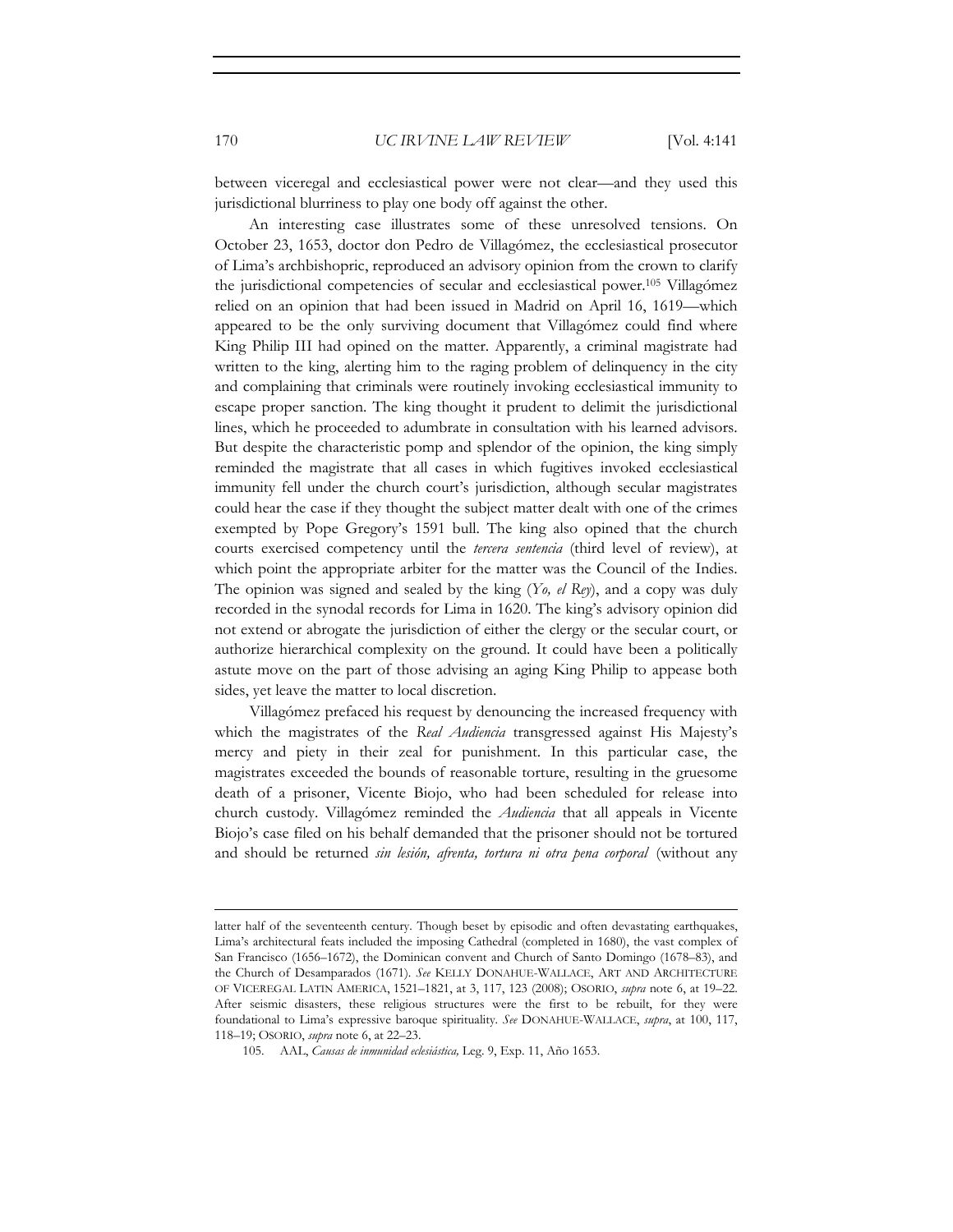visible signs of torture or corporal punishment).106 Instead, Vicente died after being tortured for nearly twenty-four hours,<sup>107</sup> and witnesses in the jail attributed his death to the pending release order that the *alcaldes* had received.

Villagómez reproduced the 1619 royal communication along with his complaint against the criminal magistrates for violating the strict orders issued to the magistrates preventing them from investigating Vicente Biojo's case. But it was not clear why Villagómez did this from a legal point of view—and indeed it was a rare instance in his lengthy and illustrious legal career that he displayed such a confused understanding of the law.108 We can only presume that he was operating in full comprehension of the law, but took a calculated risk in reminding the royal magistrates that the king had weighed in on the matter of ecclesiastical privilege decades earlier. Biojo's crime was certainly one that was exempted by Gregory's papal bull. He had stabbed and killed Domingo Angola *inside* the cathedral while the men were working there on repairs. Bodily dismemberment or murder on consecrated ground was clearly exempted from ecclesiastical immunity, and so it was surprising that Villagómez would have protested so vociferously to protect Biojo against the secular authorities.109 Death was swift, resulting from a

AAL, *Causas de inmunidad eclesiástica,* Leg. 9, Exp. 11, Año 1653.

 The *verdugo* in Vicente's case testified under oath that he was instructed by the *alcalde* to administer seven turns of the *mancuerda*, eight stretches in the rack, and three bouts of water immersion: [M]andado del dicho alcalde siete bueltas de mancuerda y ocho ende potro y tres jarrillos de agua y después de acabado lo susodicho por mandado del dicho alcalde lo bajaron enbuelto en una fressada en onbros de tres o quatro personas a la carçel desta çiudad donde lo entraron lo qual dijo ser la berdad so cargo del juramento que tiene fecho . . . . *Id.*

108. I have focused principally on Villagómez in other writing because of his lengthy tenure at the Archbishopric court, as well as his impeccable credentials and reputation in the archbishopric and with the viceroys under whom he served. *See* KENNETH MILLS, IDOLATRY AND ITS ENEMIES: COLONIAL ANDEAN RELIGION AND EXTIRPATION, 1640–1750, at 139 (1997). His uncle, also named Pedro de Villagómez, was appointed Archbishop of Lima for three decades (1641–71). *Id.* The uncle, Archbishop Villagómez, is mentioned in Mugaburu's rendition of the arrival of the Viceroy, Conde de Lemos. CHRONICLE OF COLONIAL LIMA, *supra* note 39, at 119. Both Villagómez men claimed distant kinship with the revered and sanctified Archbishop Alfonso de Mogrovejo. *See* MILLS, *supra*, at 138. More broadly, we can get a sense of the law "in action" as opposed to the law on the books by focusing on particular judges' rulings over time. Judges look to the extant law, but they also issue rulings with a keen sense of the "messy complexities" of life, the local nuances and context, and customary law.

109*. See* DE HEVIA BOLAÑOS, *supra* note 3, at 213 ("Exceptuase también de la dicha regla, el que mata, ó hiere en la Iglesia, ó Cementerio, ó en ella comete otros delitos semejantes, ó mas

<sup>106.</sup> This was indeed standard language of the ecclesiastical appeal, raising the presumption that prisoners would not be tortured in church custody.

<sup>107.</sup> Juan de Ojeda stated the following:

<sup>[</sup>M]ulato, preso en la real cárcel, estando este testigo en la cárcel ahora ha pasado el veinte y tres del corriente, como a las nueve y media de la noche, estando este testigo fuera del calabozo de donde estaba el dicho Vicente Biojo . . . supo cómo habían llevado al susodicho a dar tormento, y cuando lo llevaron, iba bueno y sano y anoche que era veinte y cuatro del mes corriente, como a las diez de la noche, poco más o menos vio que trajeron al dicho calabozo cargado al dicho Vicente Biojo . . . atormentado de dos brazos, tirado de las caderas, y el capitán don Francisco de la Cueva, alcalde ordinario desta ciudad había dado tormenta, y dijo a algunos que estaba pendiente la inmunidad de la yglesia que pretende el susodicho.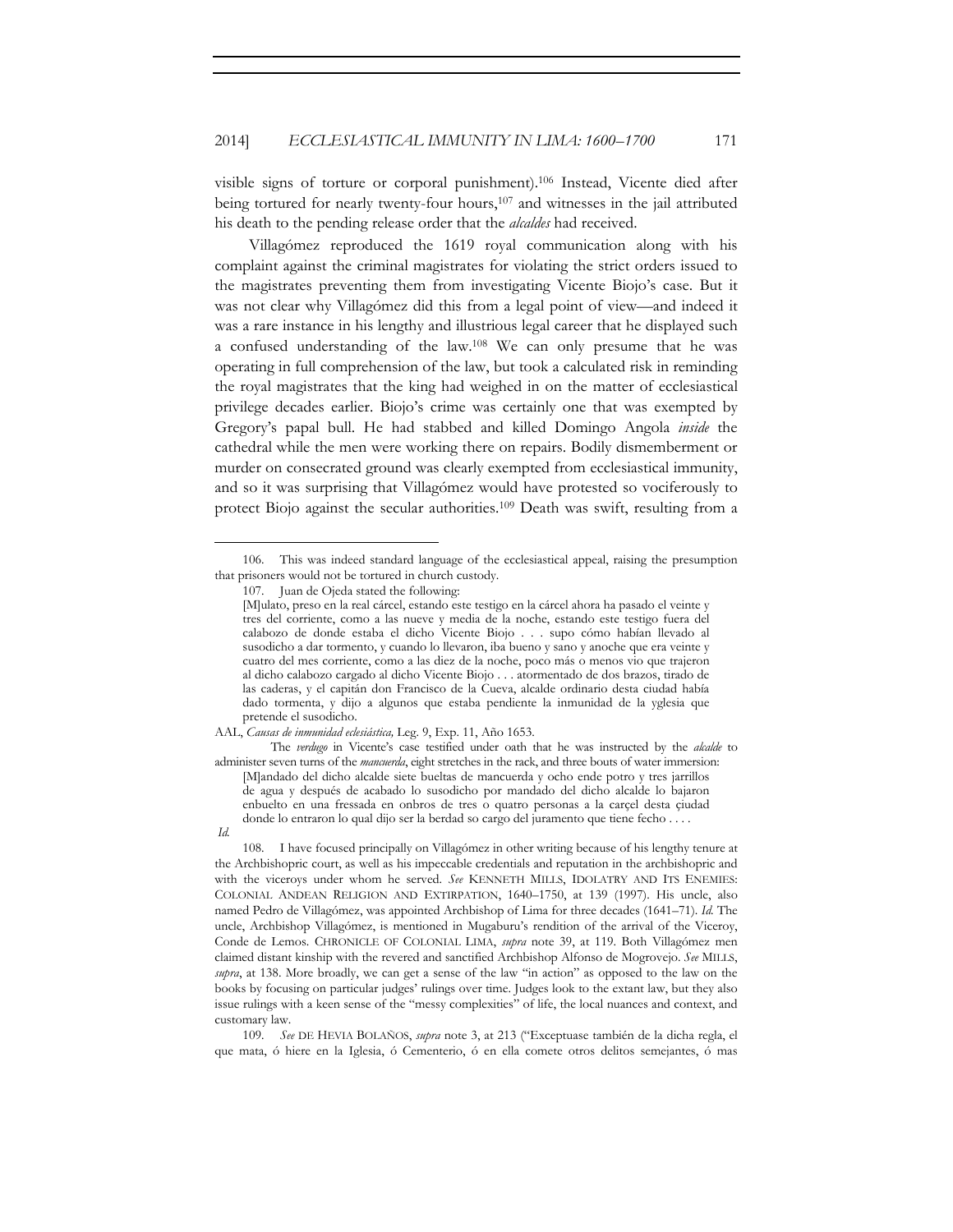knife fight between the two men, and there were numerous witnesses that corroborated the same series of events. After the stabbing, Biojo ran toward the Church of San Marcelo, where he tied himself to the cross to evade arrest. Despite the unanimity of the witness testimonies, Villagómez ruled that there was no evidence that the fight was unprovoked.110 In this vein, presumably, Villagómez ruled out premeditation, but he could not have ignored the locus of the crime. Although Villagómez may have been swayed by the image of Biojo tied to the cross, many fugitives invoked similar Christ-like gestures when confronted with invading bailiffs and aldermen (alerting us to how quickly *bozales* had assimilated Catholic visual cues of penance). The case is most interesting for the testimony of the witnesses, who were all *bozales*, and the prescient insistence of Vicente's owner that he should be restituted to the church for fear of his life. Villagómez's stance indicates his rigid defense of ecclesiastical privilege, no matter how extreme the crime. His stance may have been calculated given the severity of the case—Biojo had died at the hands of the royal executioner, in violation of a pending order of restitution, and the victim of the crime was another slave, not a Spaniard. In other words, the political risk diminished with internecine crime; I suspect the magistrates would have responded with righteous indignation about black savagery if the victim had been a Spaniard. In sum, I construe this case as emblematic of how on-the-ground wrangling between prosecutor and magistrate reflected the jurisdictional tensions between church and viceregal governance. The appeal to Spain was an attempt to remind the magistrate where the lines were drawn, and that the *tercera sentencia* rested with the Council of the Indies. Though it may be overstated that the lines of authority were clear between king and the lower courts, farther away from the locus of princely power, lesser sovereigns jealously guarded—indeed, fiercely defended—their respective jurisdictional terrains.111

What is clear is the vigor with which the church defended its privilege—and, by extension, defended fugitive slaves. Nowhere was the defense of sanctuary tethered to an emancipatory discourse of *libertad* (liberty).112 Not many witnesses

<sup>&</sup>lt;u> 1989 - Johann Stein, marwolaethau a bhann an t-Amhain an t-Amhain an t-Amhain an t-Amhain an t-Amhain an t-A</u> graves . . . con esperanza de valerse de su inmunidad . . . . Y siempre se presume en caso de duda, tener esta esperanza, salvo si allí sucedió accidentalmente la obra, sin tener derivación de atras . . . .").

<sup>110.</sup> Continuing in the distinction between cold-blooded murder and crimes of passion, the *Curia* allowed a wide degree of latitude for impetuous crimes, or those that resulted from unmitigated anger and intemperate passion that clouded the killer's judgment, especially if death occurred quickly following a fight or brawl. *Id.* at 215 ("[S]alvo si fuese en intervalo tan breve de la ofensa, ó riña, en que no se pueda mitigar el dolor impetuoso, colera de ella y animo lleno de ira, que ciega la razón, y no se puede temperar, por carecer de entendimiento . . . .").

<sup>111.</sup> On jurisdiction as ex ante to legality, see generally BRADIN CORMACK, A POWER TO DO JUSTICE: JURISDICTION, ENGLISH LITERATURE, AND THE RISE OF COMMON LAW, 1509–1625, at 2– 4 (2007). For particular focus on jurisdictional hierarchies in medieval jurisprudence legitimating princely power, see generally Jesús Vallejo, *Power Hierarchies in Medieval Juridical Thought: An Essay in Reinterpretation*, 19 IUS COMMUNE 1 (1992).

<sup>112.</sup> Frank Proctor has examined a similar conundrum to understand how Mexican slaves argued for "liberty" in the absence of the Enlightenment discourse of "freedom." FRANK T. PROCTOR III, "DAMNED NOTIONS OF LIBERTY": SLAVERY, CULTURE, AND POWER IN COLONIAL MEXICO, 1640–1769, at 152–85 (2010); *see also* Owensby, *supra* note 40, at 40.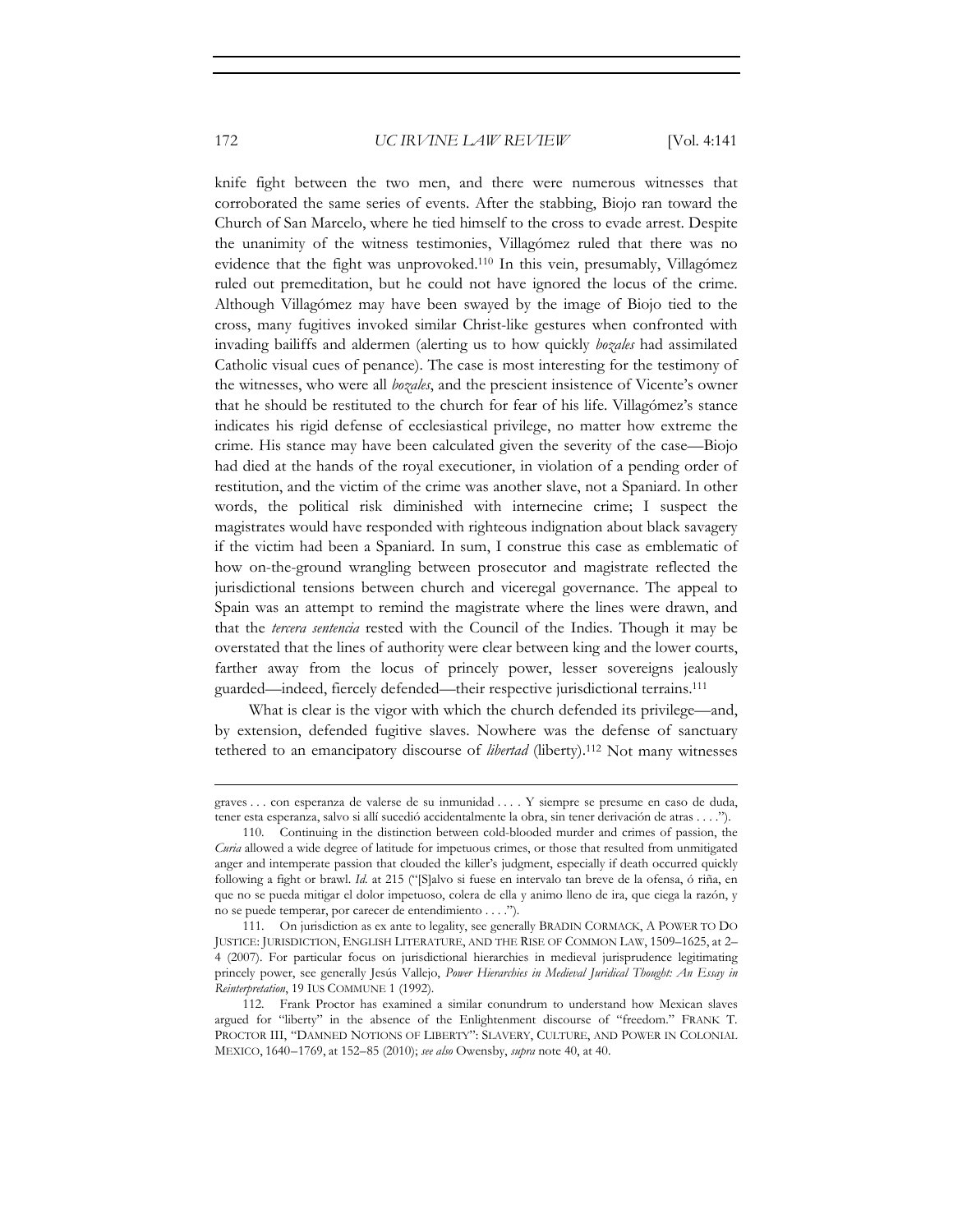(particularly the victims of crime) seemed to uphold the church's sanguine view of the necessity of the privilege. If those in the enslaved community shared the church's view, their words were not recorded. Once again, we are reminded of archival silences, since we reasonably presume that sanctuary existed because people believed in the virtues of mercy and agreed on the necessity of cooling-off periods. Intercession, as a form of sovereign intervention, would have been understandable to subaltern subjects within the slave and free communities. Moreover, the consecrated nature of holy ground, the impregnability of the religious enclosure, and its associated practices of protection and mercy would have resonated with the devout expressions of popular Catholicism: inseparable from the processions, shrines, patronal fiestas, confraternities, charitable hospitals, and religious houses of beneficence which provided social safety nets to many during this period.113 Perhaps not surprisingly, those who viewed ecclesiastical immunity with the most support were the fugitives and prisoners themselves. What we glean from their statements (and actions) is the vital protection that they believed the church potentially offered them.

The sources reveal the unstable status of *retraídos* in plebeian and enslaved communities. Many of the enslaved *retraídos* were young men newly arrived in Lima, either from West African slave markets or other parts of the Iberian empire. *Retraídos* moved fluidly in and out of spaces of criminality, vice, and imprisonment, which sometimes incorporated the hallowed grounds of the church itself.<sup>114</sup> *Bozal retraídos* were at the lowest rungs of enslaved and plebeian society, doing work that even in enslaved and urban poor communities was denigrated and undesirable. Was this *lumpen* status related to their ethnic and social status as *bozales*? Whether this correlates to their *bozal* status can be inferred from other types of litigation, but we assume that the chances for their social mobility were tethered to crime. Put another way, the opportunities for their survival depended on their incorporation into criminal networks. I have suggested here that the proximity of the African experience is not irrelevant in their search for protection, but substantiating that proposition requires further careful research into Central West African Catholicism and sanctuary patterns established by the Capuchin fathers.

Most of our historical inquiries about slaves and courts are inspired by the inherent contradictions and unresolved ambivalence raised by the universal package deal of slavery and freedom, and our unease about the law's place within the regimes of slavery. I have tried to think through the terms of these antinomies by examining the issue of competing sovereignties.115 My study here has looked

<sup>113.</sup> Although with reference to sixteenth-century Spain, William Christian richly describes the visual impact of religious spaces in the popular imagination and religious devotion. WILLIAM A. CHRISTIAN, JR., LOCAL RELIGION IN SIXTEENTH-CENTURY SPAIN 70–105 (1981).

<sup>114.</sup> According to Antonio Popo, when he went to San Ildefonso to visit another of his relatives hiding there, Sebastian Matamba approached him, asking, "[V]os: sois de panadería, ven acá, quítame estos grillos." Transcript (on file with author). Matamba identified Antonio Popo as someone who was familiar with the prison restraints of the bakeries—and escaping from them.

<sup>115.</sup> Other scholars have approached the dialectic of law and slavery by looking at free soil